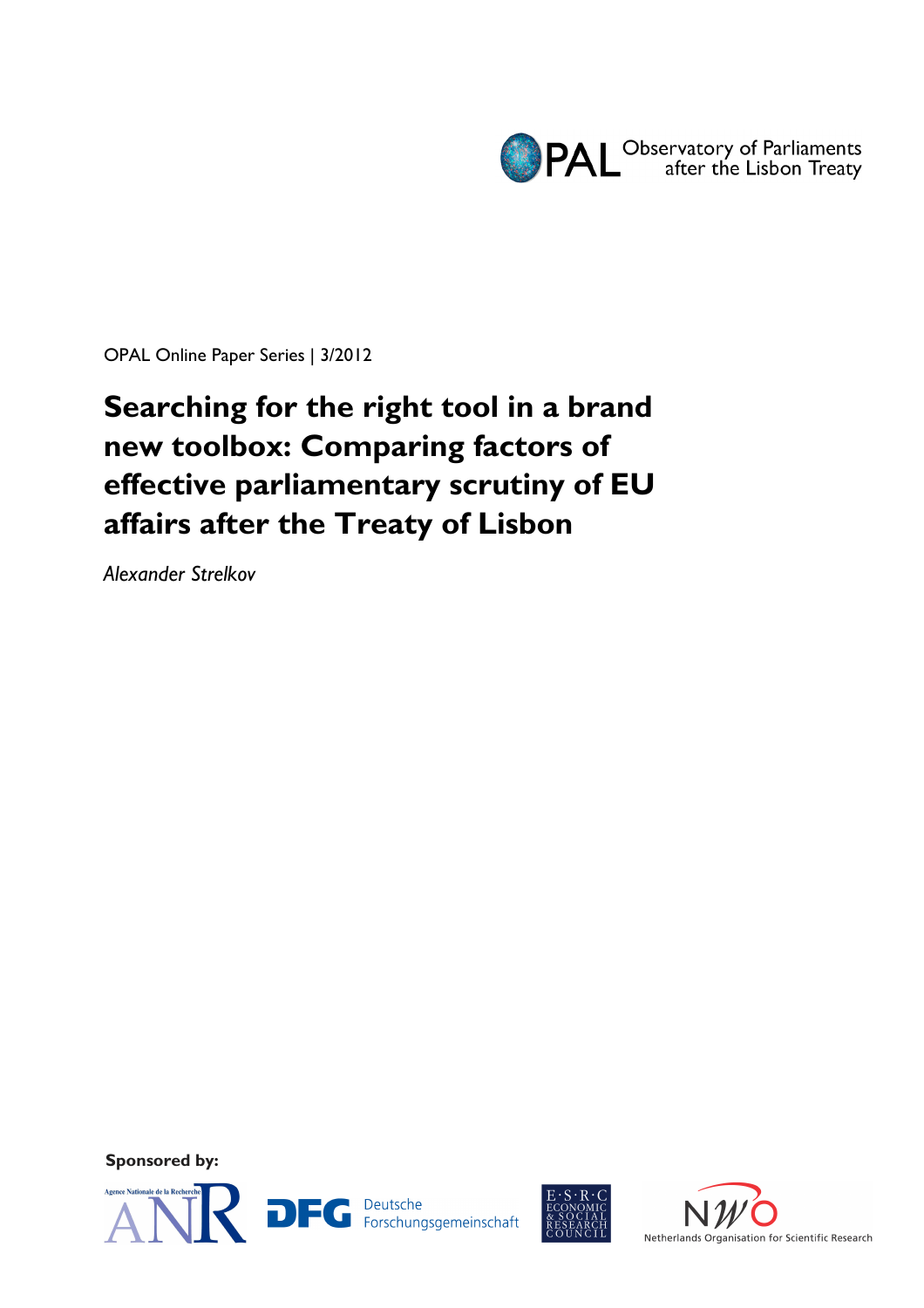This online paper series is published by the **Observatory of Parliaments after the Lisbon Treaty** (OPAL).

OPAL is a scientific consortium comprising researchers from four partner institutions:









**University of Cologne** 

OPAL Online Papers are published at **www.opal-europe.org**.

**Series Editors:** Thomas Christiansen & Ariella Huff **ISBN:** 978-90-818813-2-6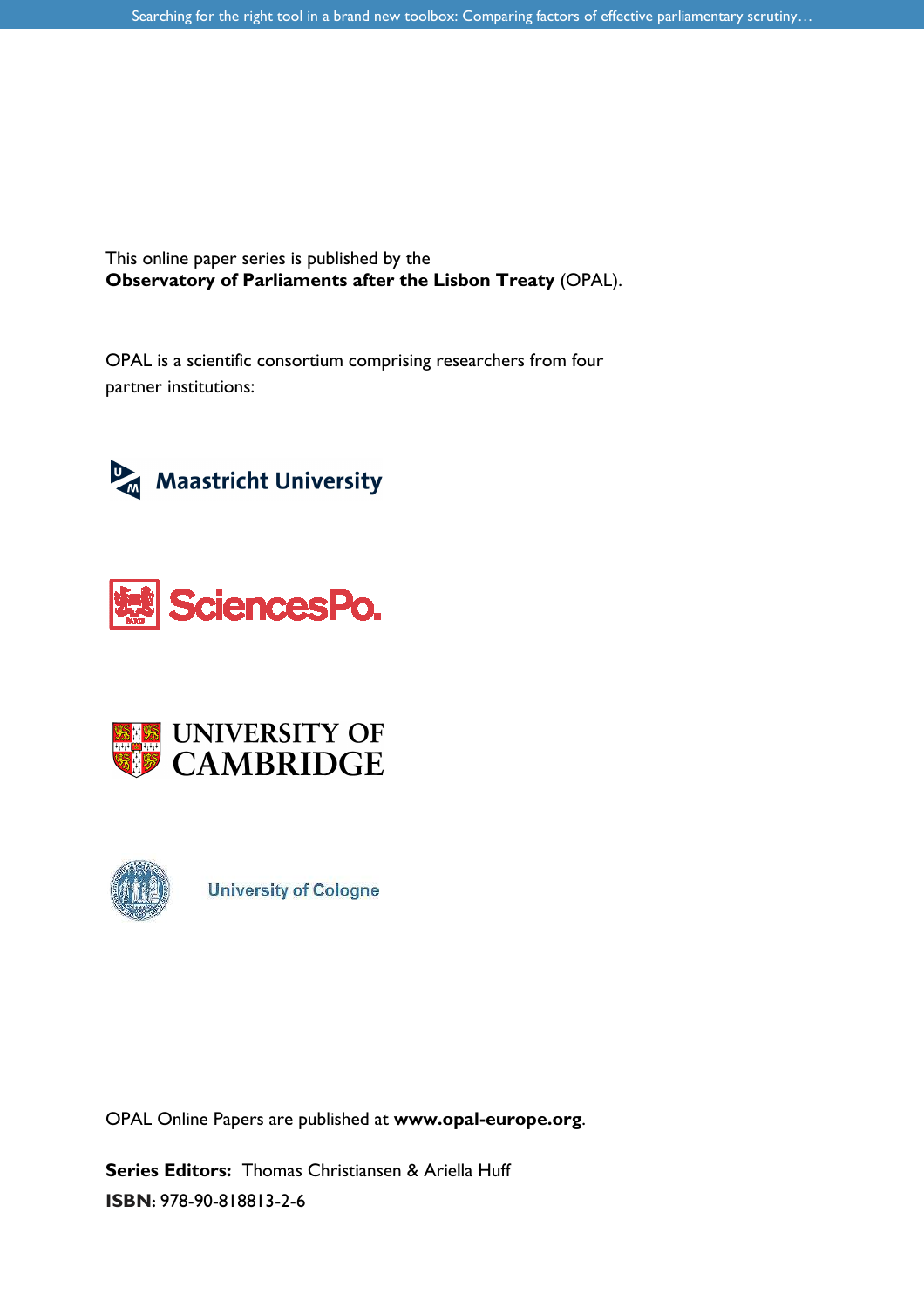# Searching for the right tool in a brand new toolbox: Comparing factors of effective parliamentary scrutiny of EU affairs after the Treaty of Lisbon

*Alexander Strelkov* 

### **Abstract**

 $\overline{a}$ 

*The Treaty of Lisbon provides national parliaments with an opportunity to play a more important role in formulating EU policies, at least in the rhetoric of the EU officials <sup>1</sup> . Yet, it remains unclear to what extent the formal provisions will be translated into political practice. The Lisbon Treaty is considered to create a new "opportunity structure" for national parliaments, providing them with means to act in EU policies which they have not enjoyed before.* 

*The paper attempts to assess which factors in the post-Lisbon environment help transform the provisions of the Treaty into political practice and hence contribute to more effective parliamentary scrutiny of the EU affairs. The national political context or parliamentary culture will necessarily leave an imprint on how then Lisbon Treaty provisions are implemented. The paper analyzes which factors/mechanisms have been the most important for a number of national parliaments to adapt (even upgrade) their scrutiny system. The focus of the paper is not so much the formal procedures but the practical conduct of scrutiny across several member-states' parliaments. Also, no attempt to quantify parliamentary influence is made.* 

*On the basis of "diverse" case selection strategy (Gerring 2007, Seawright and Gerring 2008) and exploratory interviews with the representatives of national parliaments (October-December 2010), the legislatures of Sweden, Czech Republic and Romania were selected, exemplifying a whole range of strength of EU member-states' parliaments. The paper concentrates on the scrutiny of two EU proposals, namely, the "Green Paper on pensions" (COM 2010 0365) and Proposal for directive on seasonal third-country migrants (COM 2010 0379). These policy proposals are presented as "critical cases". Despite the general unimportance of EU issues for an MP's re-election, pensions and migration are crucial for voters; hence MPs would have an electoral incentive to invest time and resources into the analysis of the two EU policy documents.* 

<sup>&</sup>lt;sup>1</sup> For example, see the inaugural address of Jerzy Buzek, President of the European Parliament (15.09.2009); Maroš Šefčovič, Vice-president of the European Commission, "New role of national parliaments under the Lisbon Treaty". Speech /10/584. 22.10.2010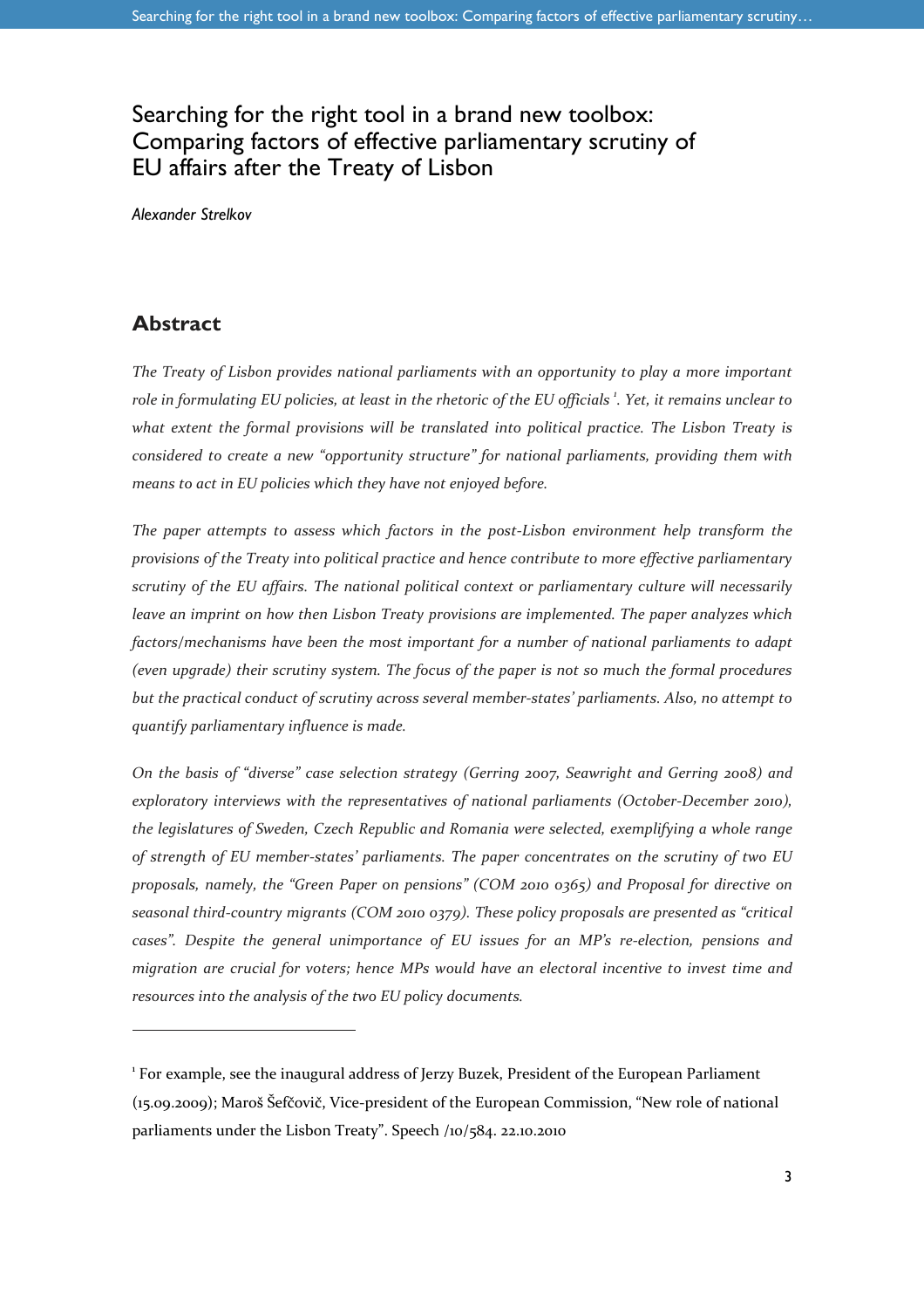*Different factors contributing to better parliamentary scrutiny are linked to the various aspects of the new post-Lisbon "opportunity structure". First, the legal factor relates to the "scope of opportunity structure", namely the formal norms and rules of procedure, which define the room of maneuver of a parliament. Second, the administrative factor relates to the "cost of opportunity structure", e.g. the resources (staff, expertise, time constraints) which the national parliaments need to have in order to make use of the new provisions. Third, the institutional practice factor relates to the "implementation of the opportunity structure", namely relations between the various actors (committees and plenary, political parties, chairs and rapporteurs) involved in the scrutiny process at both domestic and EU level.* 

*The paper argues that effectiveness of parliamentary scrutiny of EU affairs after the Lisbon Treaty depends primarily on inter-party relations, on the one hand, and between the European Affairs committees and standing committees, on the other hand. In none of the parliaments addressed in the paper have the administrative structures been boosted or relations with EU-level stakeholders developed actively. The interest of political parties to instrumentalise (or not) the Lisbon Treaty provisions to achieve policy goals is the key factor influencing the effectiveness of the EU affairs scrutiny. In the cases of Romania and Czech Republic increased inter-party rivalry have diminished the opportunities for more effective scrutiny, while in Sweden party loyalty and consensus culture has also somehow limited the activity of the European Affairs Committee. The political parties are reluctant to make a clear connection between the EU and domestic politics even if creating such a linkage could help them address their electoral interests.*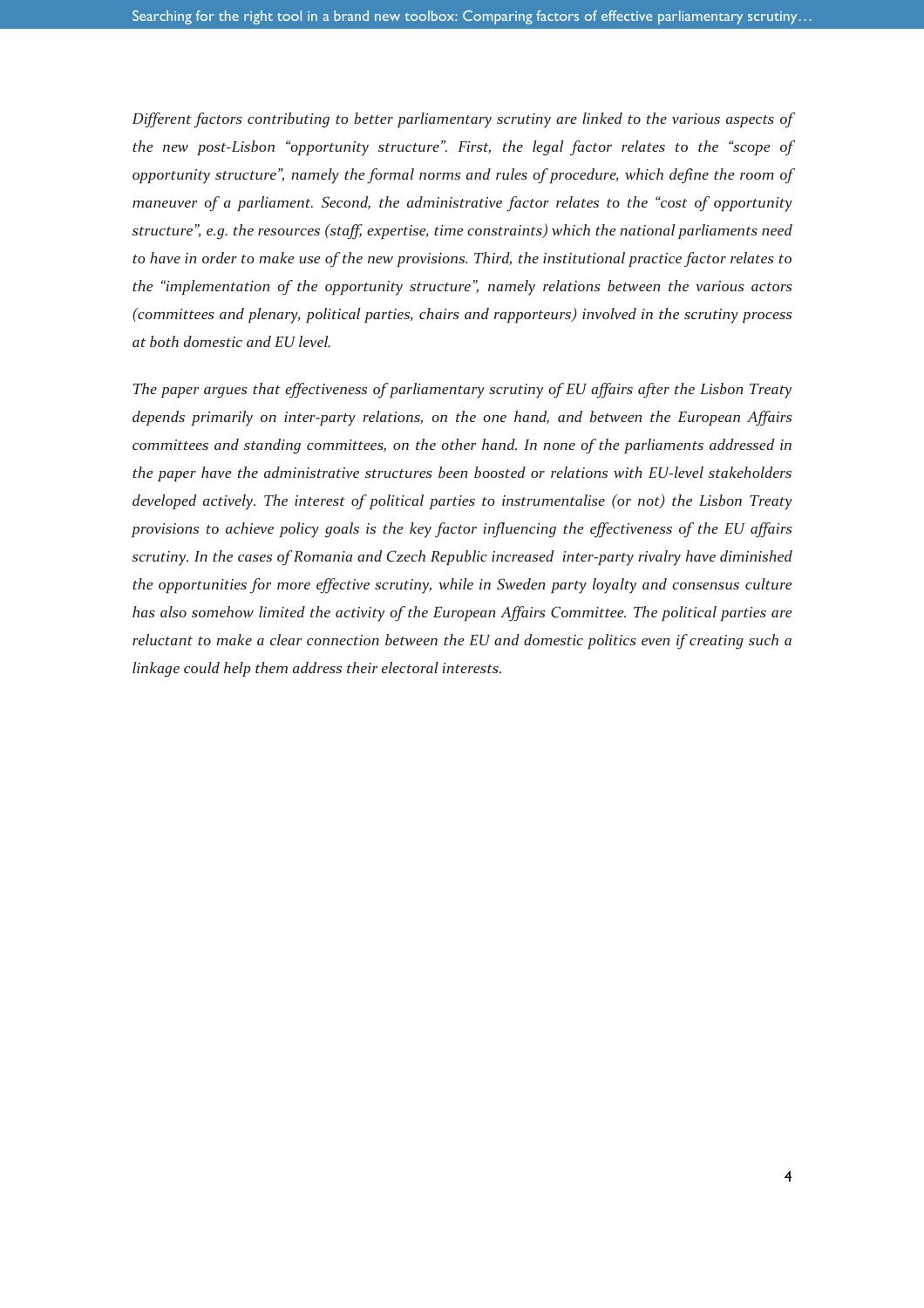# Searching for the right tool in a brand new toolbox: Comparing factors of effective parliamentary scrutiny of EU affairs after the Treaty of Lisbon

*Alexander Strelkov* 

### **1. Introduction**

1

The Treaty of Lisbon brought to an end almost a decade of incessant institutional reforms of the European Union. The Laeken Declaration, adopted in December 2001 at the European Council meeting, launched this European Union "perestroika" with two goals in mind. Efficiency of the EU institutional system was one of the challenges, the other being the "democratic deficit", its key element being the lack of parliamentary accountability in EU affairs at the national level.

This lack of parliamentary involvement was not considered to be a problem during the early stages of EU integration as the "permissive consensus" (public support of EU integration without a specific interest in EU politics as such<sup>2</sup>) made the development of the Union less contradictory and didn't produce vivid societal cleavages. Still, as the European integration progressed, "permissive consensus" became increasingly questioned and gave way to "constraining dissensus" (Hooghe, Marks, 2005) and the issue of ensuring citizens' interest representation as well as governments' accountability in EU affairs loomed large once again (Norris 1997).

The accession of the Eurosceptical Denmark and UK, who adopted stringent procedures for parliamentary scrutiny of EU affairs, and the signing of the Single European Act (SEA), which increased the workload of national parliaments due to the transposition of internal market directives, have triggered the process of adaptation of national legislatures to EU integration. The Maastricht Treaty mentioned national parliaments for the first time in the EU primary legislation, starting an incremental process of increasing their formal powers at the EU level. This apex of this process has so far been the provisions of the Lisbon Treaty. Accordingly national parliaments

<sup>&</sup>lt;sup>2</sup> Some authors claim that the term "permissive consensus", coined by Lindberg and Scheingold (1970) is still a viable tool to describe public attitudes towards the EU, for example Buhr (2009), Hurrelmann (2007), Down and Wilson (2008). Still, as Buhr argues, "this should not be interpreted as an indication that deeper integration has been a popular project on a pan-European scale". Hence, further political development of the European integration largely depends on the Union's ability to "bring itself closer to the citizens".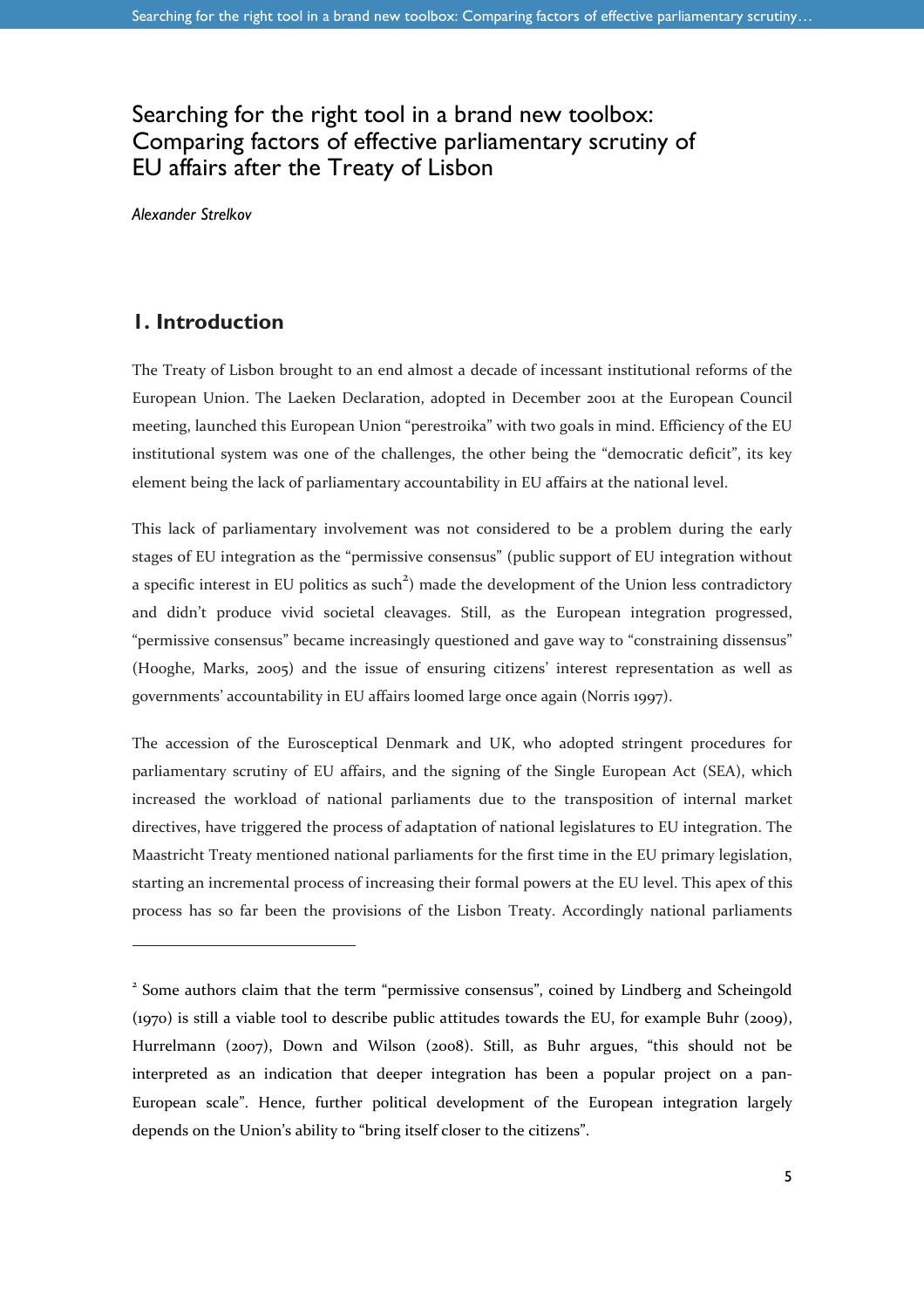obtained a direct access to a large number of EU documents, secured a right to monitor the implementation of policies in the domain of justice and home affairs, received rights to determine the compliance of EU legislative proposals with the principle of subsidiarity<sup>3</sup> and to bring proceedings to the EU Court of Justice (in case the subsidarity principle is violated). Parliaments also obtained a prerogative to veto the change of decision-making principle in a policy area from unanimity to QMV (the so-called "passerelle clause"). The role of inter-parliamentary cooperation was increased, as the Lisbon Treaty explicitly mentions the COSAC's role in spreading "best practices".

Yet, these provisions have to be "interpreted" to the day-to-day practice of a national parliament and the scrutiny system enhanced accordingly. The mechanisms through which this is conducted can vary between the member states, with different parliaments preferring different tools. The aim of the paper is to evaluate which of these factors/mechanism of enhancing parliamentary scrutiny of EU affairs has been used and how.

The research for the paper was conducted on the basis of a qualitative comparative case study of three member-states parliaments (small N) through the process-tracing techniques (Checkel 2005; George and Benett 2005; Tansy 2007) and open-ended semi-structured interviews with members of national parliaments and parliamentary staff, policy stakeholders and experts.

The first section of the paper defines the key concepts and the theoretical framework applied in the research. The next part embeds the research question within the academic debate in EU integration and comparative politics literature, as well as explains the logic of case selection. The following sections analyze the transformation of the scrutiny process in Sweden, Czech Republic and Romania using the evaluation of the Green Paper on pensions and the Proposal for directive on seasonal labour migrants as examples. This part of the paper evaluates which factors/mechanisms have been used to make parliamentary scrutiny of EU affairs more effective in the aftermath of the Lisbon Treaty. The final section establishes which mechanism play the key role in enhancing EU affairs scrutiny as well. It also provides clues why political parties aren't willing to address EU agenda and what this bodes for the role of parliaments in the aftermath of the Lisbon Treaty.

<sup>&</sup>lt;sup>3</sup> This principle implies that in the areas of shared competence between the EU and memberstates, the Union does not take action unless it is more effective than the actions by the national, regional or local levels. For an official definition see Article 5 of the Lisbon Treaty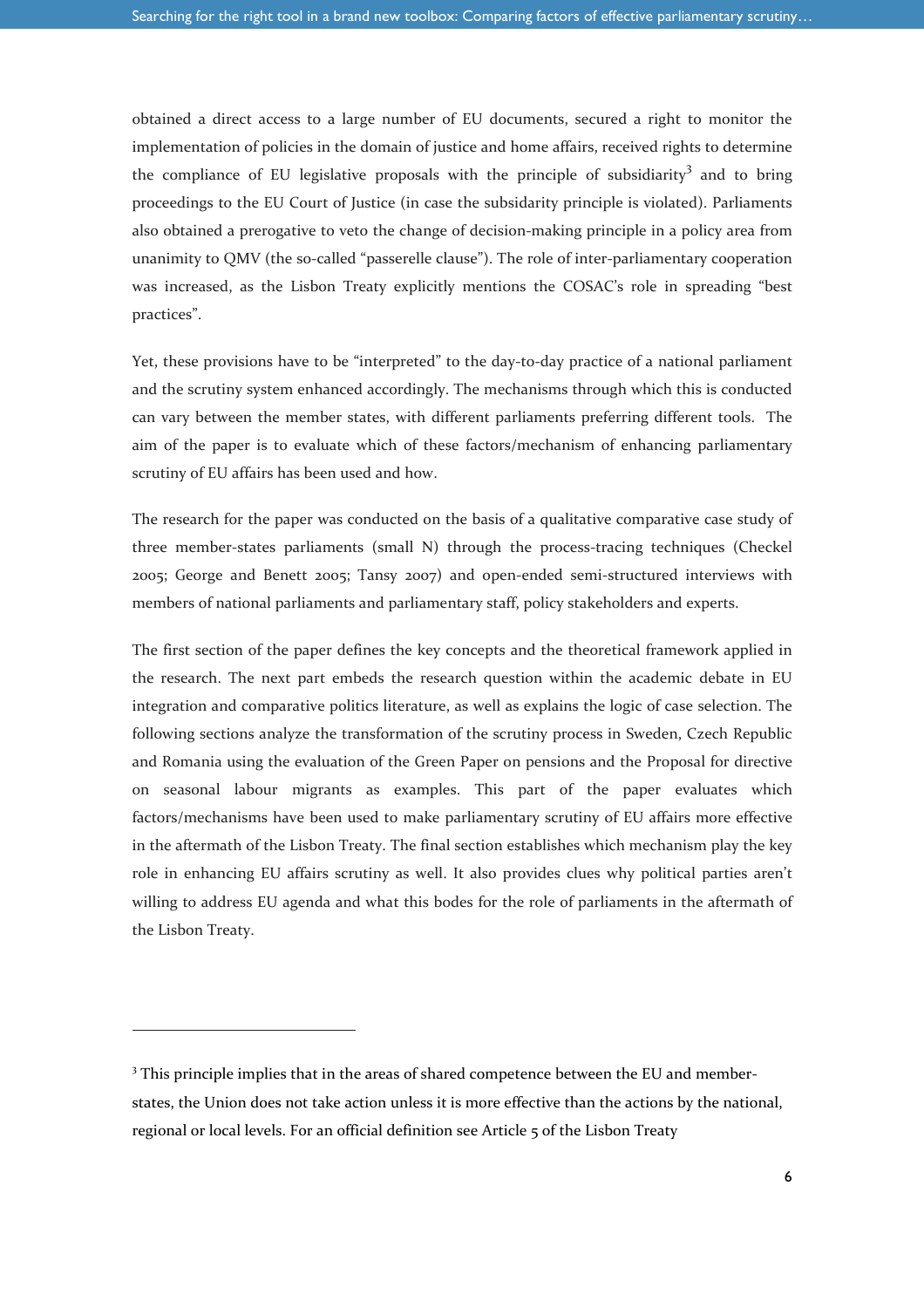### **2. Key concepts and theoretical framework**

According to Holzhacker (2008, p.143) **parliamentary scrutiny** can be defined as the "exercise of power by the legislative branch to control, influence or monitor government decision-making". The paper focuses on the concept of influence as, according to Auel and Benz (2005), concentrating on control and monitoring functions of a parliament does not necessarily allow to gauge its real political power as little attention is given to their practical day-to-day working of the parliament.

Although agenda-setting is considered to be an important mechanism for exercising parliamentary influence (Döring, 2001), it is not be applied in this research as a yardstick to measure parliamentary powers. In the first place, as Rasch and Tsebelis (2011) argue, agendasetting powers are increasingly shared between governments and parliaments, so the exact role of each institution has to be evaluated on a case-by-case basis. Secondly, in the case of the EU affairs scrutiny the agenda is somewhat "imposed", hence the parliaments' main tool of influence would be shaping the domestic deliberations and not determining the agenda.

Ultimately, building on Dahl and Stinebrickner (2002), Mokken and Stokman (1975), **parliamentary influence** is defined as the capacity of the parliament to (partially) determine the policy choices of the executive. A parliament is considered to be influential when the government:

- Accepts substantial<sup>4</sup> parliamentary amendments pertaining to a certain (draft) law;
- Changes its own logic of argument in the evaluation of a document under scrutiny<sup>5</sup>.

The Lisbon Treaty affects both structures (formal rules, rules of procedure, long established "ways of doing things") as well as agency (various parliamentary stakeholders) and is considered to provide a new **opportunity structure** for national parliaments.

The **opportunity structure** is defined as "various types of channels of access to the public sphere and to the policy-making and implementation processes" (Nentwich, 1996). The different elements of the opportunity structure can be related to the various mechanisms/factors that can be used to enhance parliamentary scrutiny:

<sup>&</sup>lt;sup>4</sup> The extent to which amendments were substantial will be determined via interviews with experts and stakeholders, as well as document analysis

<sup>&</sup>lt;sup>5</sup> This would reflect a potential situation when the government and the parliament support the law for different reasons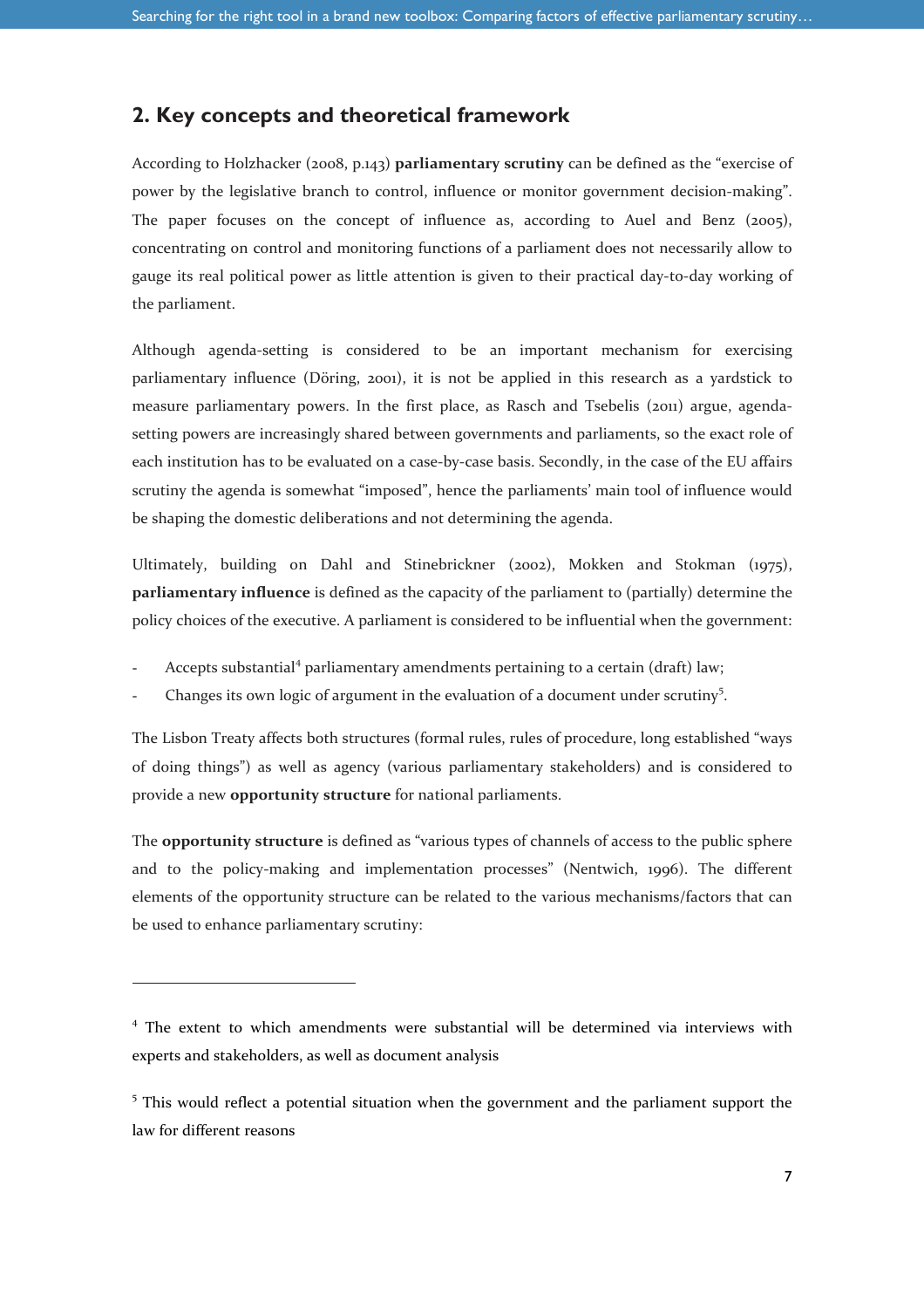- Scope of opportunity structure (Legal factor) legally possible range of actions/competences, various formal provisions dealing with parliamentary control of EU affairs;
- Cost of opportunity structure (Administrative factor) resources that have to be used in order to make use of the opportunities, e.g. capacity to acquire expertise and information, sufficient support staff;
- Implementation of the opportunity structure (Institutional practice factor) characteristics and interactions of actors involved in the process of the EU affairs scrutiny. This mechanism touches upon both domestic and EU levels. On the domestic level, it deals with relations between sectoral committees and the role of opposition, namely its ability to secure positions of chairman and rapporteur, as well as develop cross-party in order to confront the government<sup>6</sup>. On the EU level, this mechanism implies developing contacts with other national parliaments, EU-level institutions and stakeholders. Drawing on Hirschman (1970), one could claim that national parliaments can "exit" to the EU level, bringing the domestic conflict on EU issues to the "Brussels-level" in case they encounter strong resistance or insufficient cooperation at the national level<sup>7</sup>. The opportunity to "exit" is a novelty of the Lisbon Treaty. Using another of Hirschman's concepts, "voice"<sup>8</sup>, before the Treaty national parliaments could primarily raise concerns in negotiations at the domestic level, having few formal rights to address the EU level actors independently of their respective governments<sup>9</sup>.

l

 $6$  Ultimately the "institutional practice factor" addresses the state of executive-legislative relations, whether the parliamentary majority and opposition can develop cross-party cooperation to control the executive. See A.King (1976) and E.Damgaard and H.Jensen (2005)

 $7$  The term "exit" is used to describe the strategy of national parliaments which develop enhanced contacts with EU-level actors as opposed to

 $8$  Both terms "exit" and "voice" are used to describe the strategies of national parliaments in attempting to influence the EU policies of their respective national governments

<sup>&</sup>lt;sup>9</sup> The paper doesn't present an overview of the EU level activities (participation in the Barosso dialogue, numbers of reasoned opinions, inter-parliamentary meetings organized etc.) of the selected national parliament but seeks to understand if any of the EU-level channels were used to influence the legislative process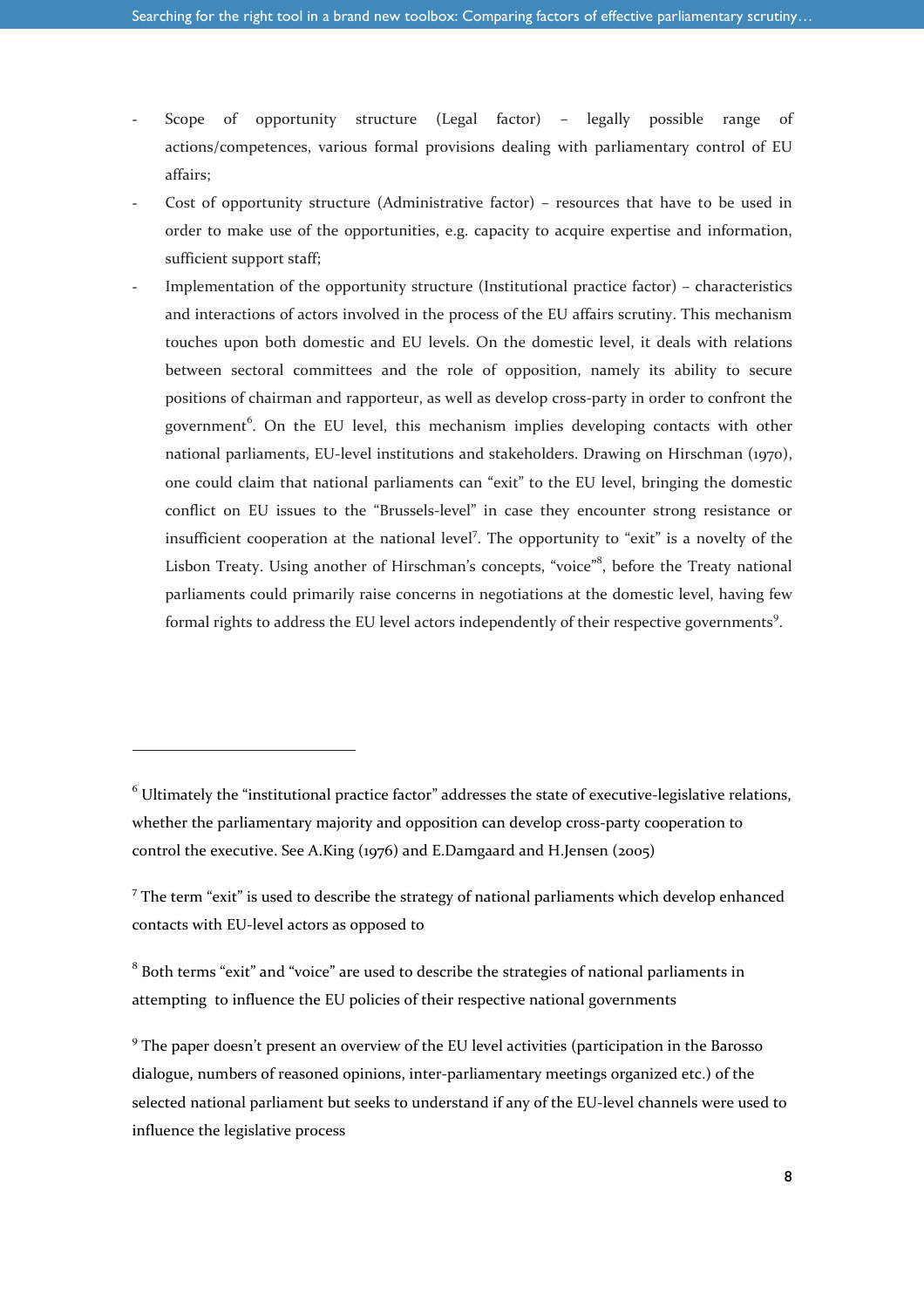The role of each of these factors in parliamentary practice of the European Affairs Committees (EAC) in the aftermath of the Lisbon Treaty will be considered in the following sections of the paper.

### **3. Embedding the research within EU studies /comparative politics literature.**

#### *3.1. Parliamentary strength and factors of effective scrutiny*

The first largely theoretical considerations about the factors of effective scrutiny can be traced to Maurer and Wessels (2001), as well as Győri (in O'Brennan and Raunio, 2007). The later consider the scope of information, timing of scrutiny and the impact on the government's room for maneuver<sup>10</sup> to play the key role. Recently several authors, for example Sprungk (2010), Neuhold and de Ruiter (2010), have turned to empirically testing these factors. Using a principal-agent model as theoretical background, Sprungk concludes that systematic involvement of sectoral committees and parliamentary opposition are the key factors influencing scrutiny effectiveness. Neuhold and de Ruiter test several hypotheses on the relationship between the characteristics of a political system (consensus/majoritarian) and the organization of EU affairs debates in bicameral parliaments. Although the hypotheses were not corroborated, the amount and quality of expertise available to a parliament on a topic touched upon by the proposed EU legislation appears to be an important explanatory factor.

The paper follows the second approach, drawing conclusions on the basis of studying the scrutiny process of several policy documents, what allows to discern discrepancies between formal and informal rules, as well as analyze the strategies of different parliamentary actors.

The choice of countries (Sweden, Czech Republic, Romania) on the basis of "parliamentary strength" needs to be explained within the body of comparative politics research on the types of parliaments.

One of the primary distinctions amongst the national parliaments is the division between "working" and "debating" (or "legislating" and "deliberating" national parliaments), with Nordic parliaments generally accepted as examples of the former and the British parliament as example of the later type (Auel and Raunio 2011). This distinction mirrors the definition of parliamentary

 $10<sup>10</sup>$  According to O.Rozenberg (2002) these factors were originally proposed by G.Laprat (1991) and G.Scoffoni (1992)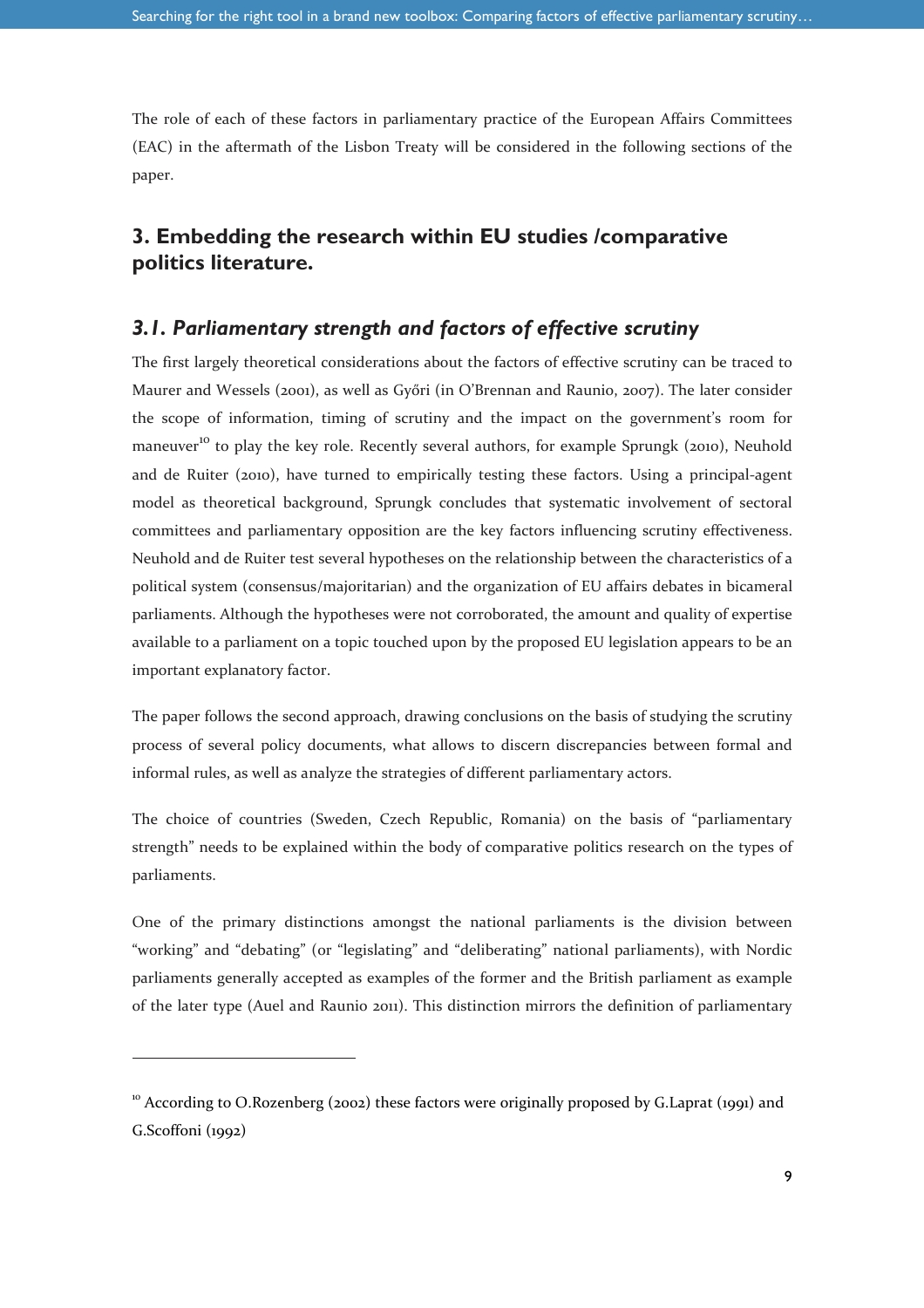functions as proposed by Tsakatika (2007): "democratic check on rule-making" and "forum"<sup>11</sup>. The former is the ability of the parliament to force the executive to accept substantial amendments, which provides a restraint, a check on the will of the government to single-handedly make decisions. On the other hand the "forum" function implies deliberation and discussions, which can lead to the change of an underlying logic of reasoning in executive-legislative debates.

The deliberative role of national parliaments is indeed very important, as it helps guarantee democratic legitimacy of the government and hold the government publicly accountable (Auel and Benz 2005; Auel 2007). Yet, some form of socialization and better mutual understanding (between the executive and legislative or between different national parliaments) will result only after a certain period of time elapses. Also, even the "debating" House of Commons public debates on EU policies don't take place that often (Auel & Raunio 2011).

The novelty of the Lisbon Treaty is the formal right of national parliaments to participate in the legislative process through the Early Warning System, addressing the ECJ or using the Lisbon Treaty provisions to renegotiate its status in developing policy towards the EU. Taking part in the legislative process would allow national parliaments to directly connect domestic and EU politics. Obviously, the communicative functions of parliaments have been given a boost after the Lisbon Treaty, yet the ability of national parliaments to influence EU legislation (either directly or through domestic executives) is likely to be a crucial test for the Lisbon Treaty provisions. These provisions address how national parliaments can react to EU laws or new redistribution of EU competences. Arguably, what parliaments can really hope for after the Lisbon Treaty is being accepted by respective national governments as legitimate actors in formulating policies towards the EU. Yet, in case the national parliaments are unable to influence EU legislation, they are likely to stay the same reactive institutions as they were throughout most of the time span of the EU integration project. This doesn't necessarily mean a confrontation between the executive and legislative powers but implies that parliaments actively take the EU legislative process into account. Public deliberations or public resolutions on EU issues can create a form of leverage on the respective government. Nevertheless, their effect can be diminished by the low saliency of EU issues in the public opinion, the low added-value of European Union topics for an MP's reelection or unwillingness of political parties to politicize EU affairs.

 $11$  Tsakatika (2007) depicts "check" and "forum" as two aspects of parliamentary accountability which contribute to the democratic legitimacy of the political system. For example the "forum" function implies more of public debates and "rituals" of conferring authority through electoral procedures, not inter-elite debates. Nevertheless, it is assumed that the two concepts may offer an interesting perspective on parliamentary influence as well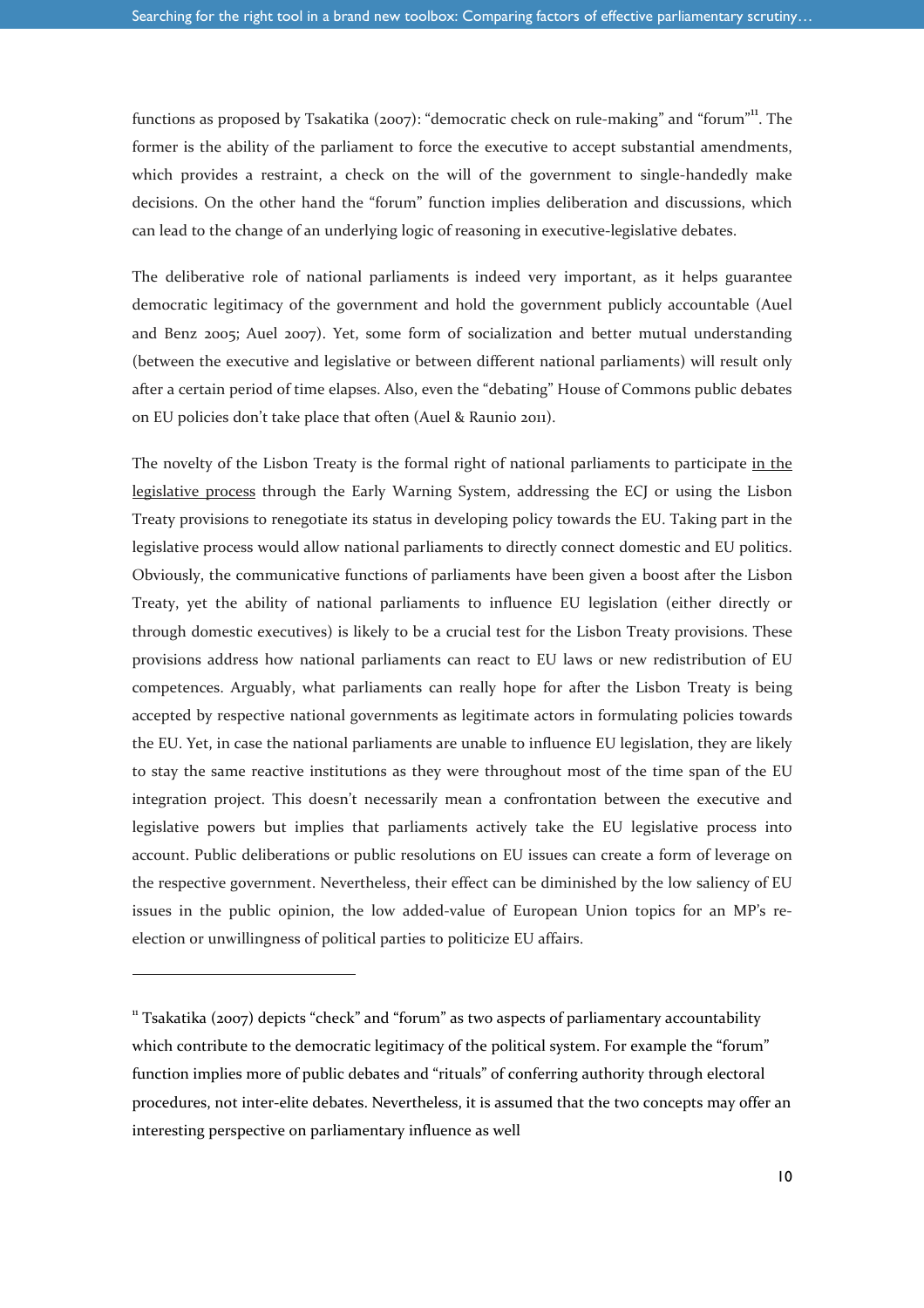Ultimately, the paper evaluates whether various mechanisms (the legal, administrative and institutional practice mechanisms listed above) were used as leverage in the legislative process, which touches upon both the EU and domestic policy arenas.

Attempts to determine the strength of national parliaments $12$  and classify them accordingly have largely centered the Mezey-Norton debate (Arter 2006). For Mezey (1979) the power of a legislature lies in its ability to constrain the executive, as well as modify and reject executive proposals. On the contrary, for Norton (1998) the power to reject, especially if exercised rarely was not to be considered a measure of a parliament's power. This point made by Norton is especially important in the aftermath of the Lisbon Treaty: in order to have an impact on the legislative process, national parliaments have to engage in assessing the content of the proposals, not just bluntly accept or reject it.

Ultimately, there is still a lack of precise tools in determining the value of parliamentary power, especially if one takes into consideration the difference between the formal rights and their application in practice. The lack of clear criteria is also another pending problem, although two factors seem to have been included in most classifications: legislative efficiency (ability to make informed policy decisions) and legislative autonomy (the extent to which it can act as checks and balances to the executive).

The large-scale survey conducted by Fish and Kroenig (2009) attempted to make the classification national parliaments more objective. The authors constructed a Parliamentary Power Index (PPI) based on 32 issues that reflects a parliament's influence over the executive, institutional autonomy, institutional capacity, some specific powers (e.g. grant amnesty, ratify treaties, authorize military actions etc). Despite being the most large-scale survey of the world's parliaments, one should admit that the survey questions are heavily biased towards formal provisions. The large N approach adopted clearly marks out the difference between European, Asian or African legislatures but compromises the differences amongst the European parliaments, which are not reflected in the scores given.

The paper builds upon the classification on national parliaments in the EU integration literature (e.g. Majone 2011), and the data from research on the parliament's budgetary power (Wehner 2006).

 $12$  In the paper parliamentary strength encompasses formal rights and their application vis-à-vis the respective national government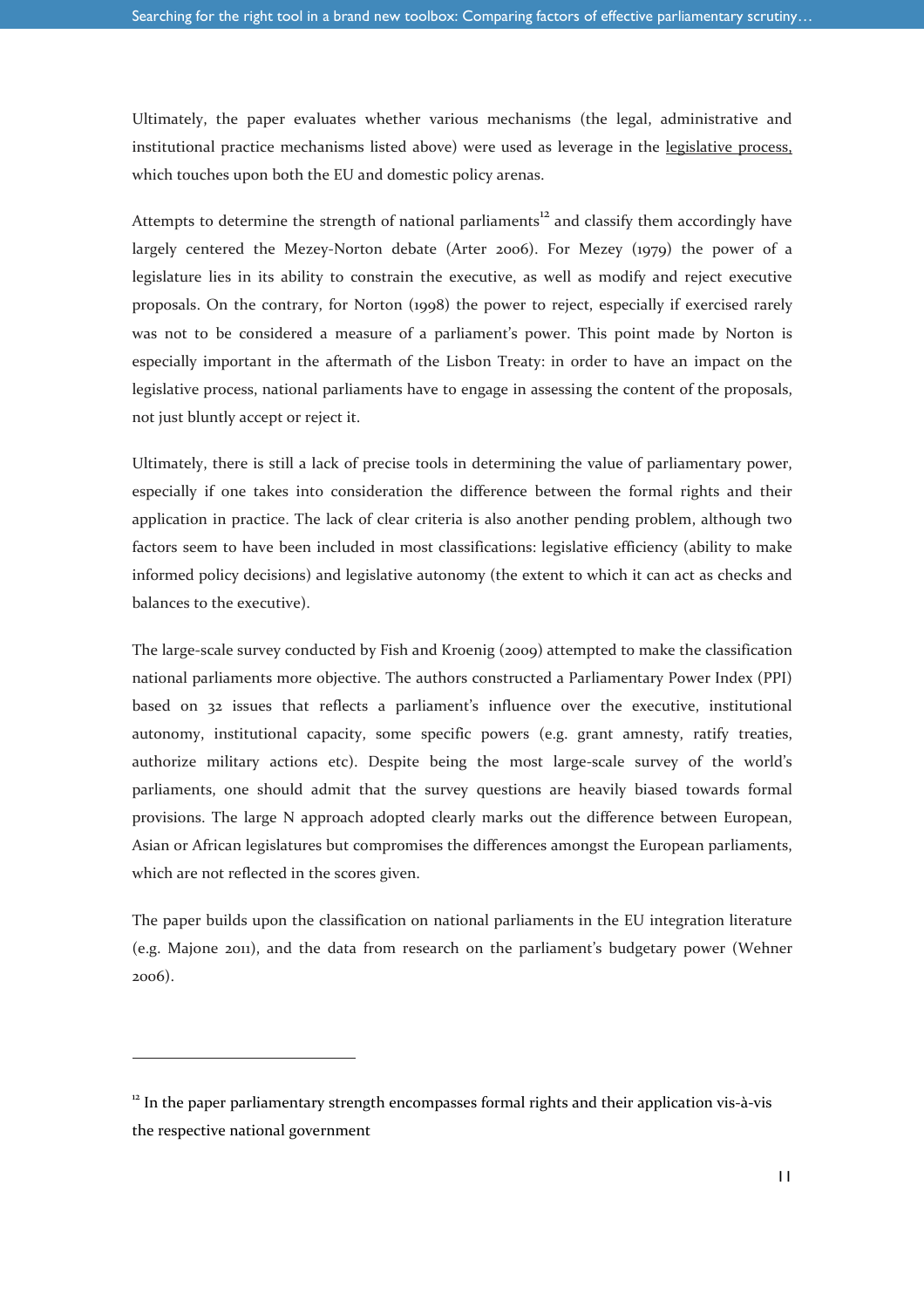Although Magone doesn't provide a clear definition of parliamentary strength, his evaluations appear to be based on expert opinions and take the application of formal rules into account. He considers the Swedish, Finnish and Dutch parliaments to be strong; British, German, Austrian, Danish, Norwegian and Italian – moderately strong; Swiss, Belgian, Luxembourg, French, Irish, Portuguese, Spanish, Greek, as well as Central-East European and Balkan parliaments – weak. Out of the parliaments of the "new" EU member-states the legislatures of Bulgaria and Romania are considered to be the weakest. Maurer and Wessels (2001) also develop a classification of parliaments according to their input into formulating the government's policy towards the EU, although the typology proposed doesn't take the Central and Eastern European states into account. Parliaments of Denmark, Finland, Austria, Sweden are considered to be strong "national players", with France, United Kingdom, Germany and Netherlands being less influential. Parliaments of Belgium, Greece, Spain, Ireland, Italy, Luxembourg, Portugal are dubbed as "slow adapters", being unwilling or unable to affect their government's stance in EU negotiations. Looking at the role of parliaments independent of EU integration Raunio (2005) uses a combination of various scales provided in Döring (1995) to distinguish several groups of national parliaments. He considers parliaments Finland, Italy and Netherlands as the most influential. Austria, Denmark, Germany and Sweden occupy are in the second less-influential group. Parliaments of Belgium, Luxembourg, Greece, Portugal, Spain, United Kingdom, France and Ireland are respectively weak. Nevertheless, "new" member-states were not included in the classification.

Budgetary powers of parliaments can be considered as a good proxy for assessing their political powers. Ultimately, approval of financial measures has historically been the main mechanism of parliaments' influence. The index constructed by Wehner (2006) doesn't take all of the European countries into account, for example few Balkan countries are included. The results of Wehner's research and Majone's classification corroborate each other: strong budgetary powers are exercised by politically influential parliaments.

Building on this data, the parliaments of Sweden, Czech Republic and Romania were included in the research as examples of strong, medium strong and weak parliaments<sup>13</sup>.

 $13$  Ultimately, only limited generalization can be drawn from the three case studies, yet it is considered that they can highlight a number of structural trends important for the national parliaments of all member-states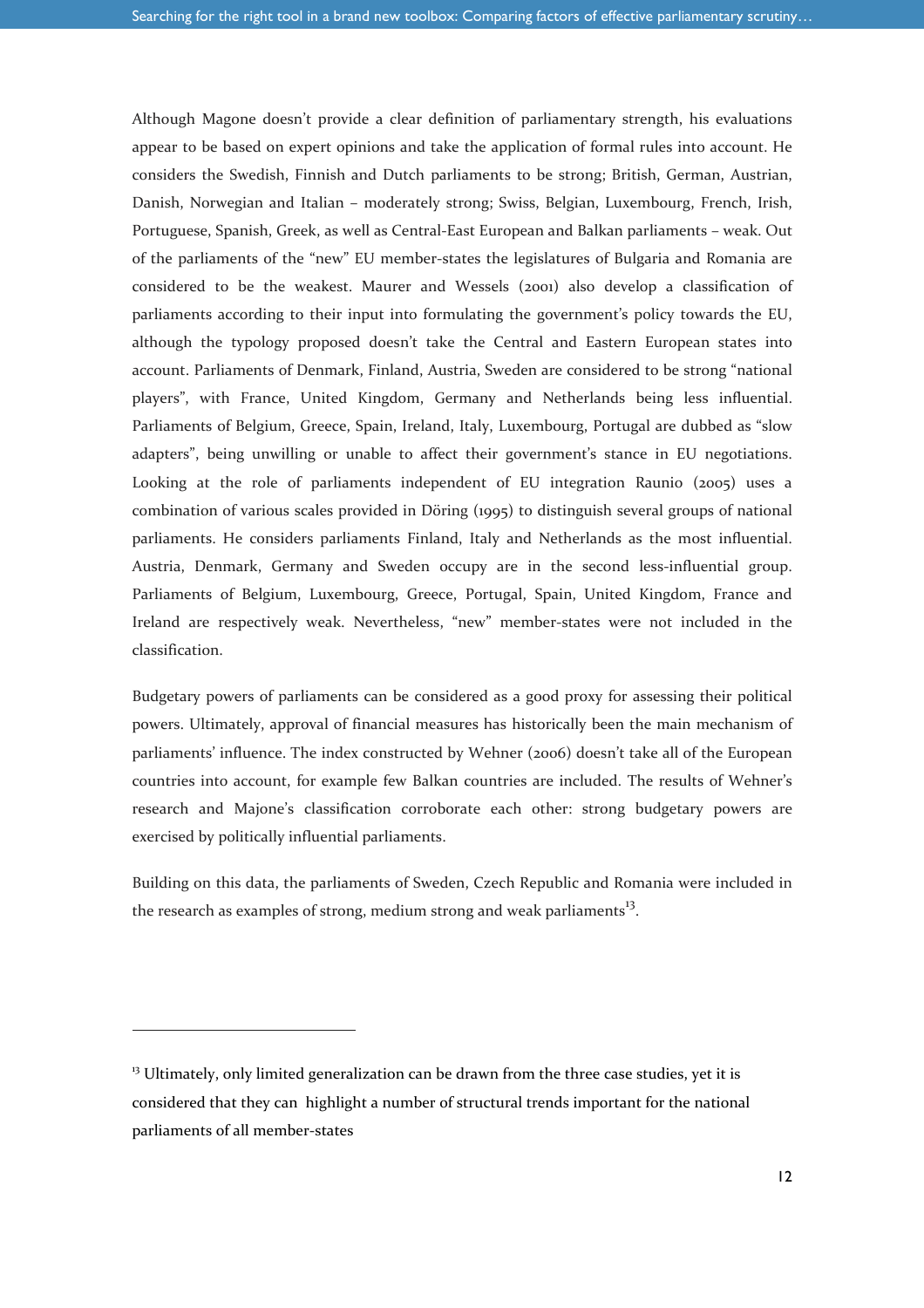### *3.2. Transformation of European political parties*

The paper argues that inter-party relations are a crucial factor determining the conduct of the EU affairs scrutiny. Also, it claims that political parties avoid making a link between EU policies and domestic policies. It is argued that the way parties address EU issues as well as the transformation of national party systems as such precludes them from making such a connection. This section identifies the key points in the literature on the Europeanization of political parties and the transformation of national party systems. Later, the paper considers whether these trends help explain the outcome of the analysis of the EU affairs scrutiny in Sweden, Czech Republic and Romania.

According to P.Mair (2008), political parties have remained much more impervious to the pressures of Europeanization much more than any other national political institutions. Europeanization leads to a hollowing out of national party competition as the development of EU integration puts more constraints on domestic decision-making, forcing a mainstream convergence on economic issues. Also, "Europe" limits party competition by reducing the number of issues that can be discussed exclusively at the national level and the number of tools with which these issues can be addressed. The increasingly important role of non-majoritarian institutions also tends to depoliticize the national discussion of the EU agenda in political parties. Yet, the paper deals with the policy domains (migration, social security) where national states have resisted further EU involvement or have actively tried to keep the spread of EU competences within certain boundaries. Hence, reference to the EU could support party competition on the issues of social security and migration, as they address the core elements of national sovereignty and issues, which are crucial for domestic policies. It's still unclear whether "Europe" is considered a constraint or an opportunity in party competition. Interestingly already in late 1990s claims started to be made, for example by Ray  $(1999)^{14}$ , that internal dissent over European integration is growing yet it still hasn't achieved the scale of a crucial cleavage that structures the party landscape. In later research, e.g. Kriesi (2007) the hypothesis of "Europe" as a new cleavage finds only mixed support<sup>15</sup>.

Arguably, there is little evidence that EU decision-making has greatly changed the balance of power within national political parties, apart from assisting greater autonomy of party leadership.

 $14$  Ray L. (1999) Measuring party orientations towards European integration: Results from an expert survey, in *European Journal of Political Research*, 36, 283-306

 $15$  For an overview of contrasting explanations of the link between EU and national political parties see Conti (2007)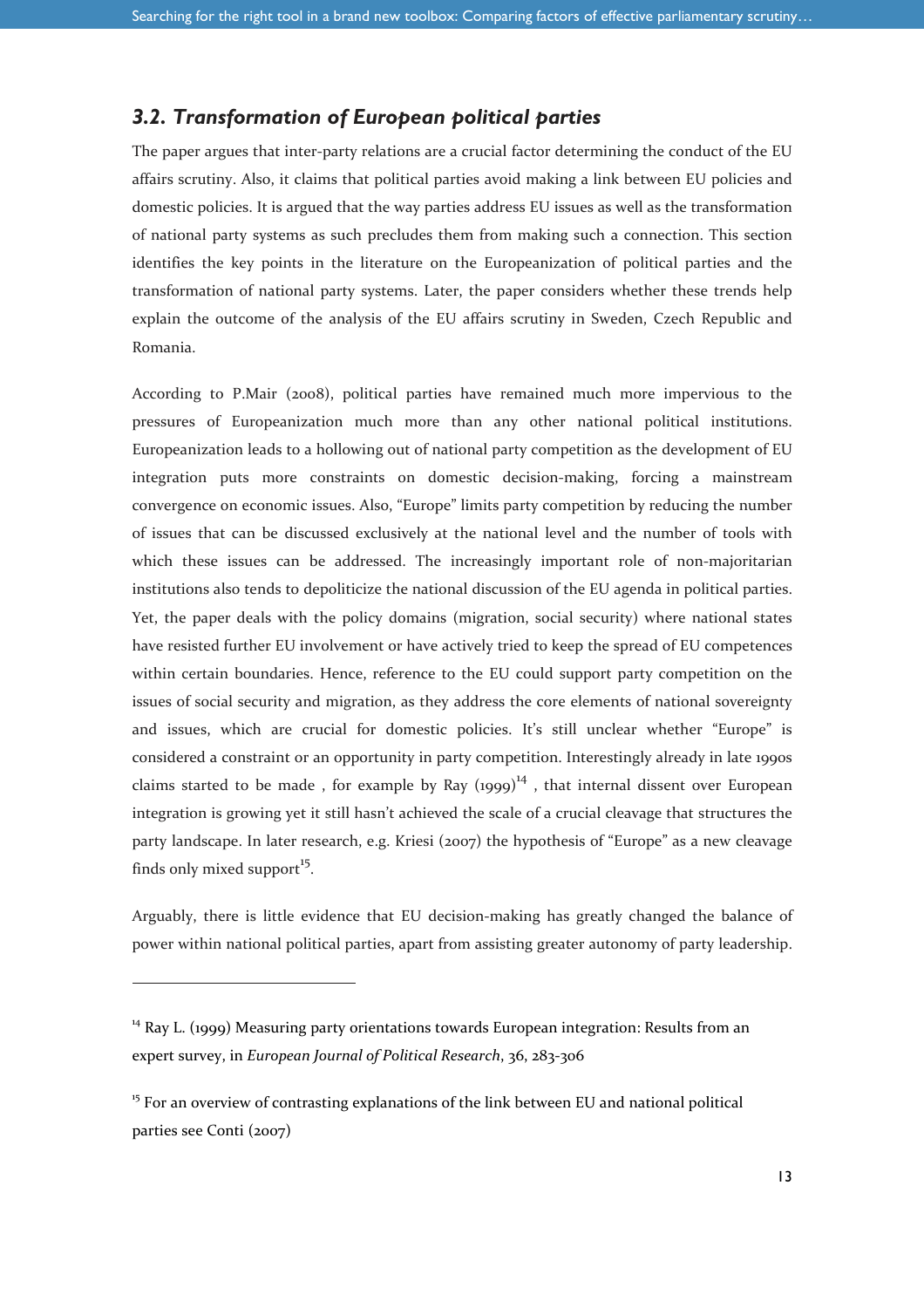At the same time the specialist on EU affairs have also not become more influential in the mainstream center-right and center-left parties (Poguntke 2007, Ladrech 2007, Raunio 2002). "Europeanization touches upon the internal organization of national parties but not necessarily "on their functions or their overall ability to secure own goals" (Ladrech 2011). Despite the fact that political parties have developed some ideational positions towards the EU, more research has to be done on how "Europe" is instrumentalized in party competition. This paper doesn't address this claim directly but by looking at potential connections between the scrutiny of EU affairs and the domestic debates it does provide some answers as to how "Europe" is used in the policymaking process.

Depolitization or muted reference to "Europe" can also be seen as a sign of a wider system change in European political parties, where this avoidance of deliberation and debate is a conscious strategy to secure public offices and develop wide cross-party cooperation.

The focal point for assessing political party transformation at the domestic level is the cartel party thesis. Proposed by Katz and Mair (2009, 1995), it argues that modern party systems become increasingly reliant on state financing, limit political competition, depoliticize a number of societal issues and are unwilling to raise new sensitive topics. The focus of a party's activities is "office-seeking" and governing, not representing social interests; collusion and cooperation, not competition is the key mode of interacting among political parties. Cartel party remains an ideal type, yet it can help gauge important changes in the European party systems and potentially a hollowing out of democracy in the EU member-states (Mair 2006). Traditional democratic process is hollowed out, as parties increasingly loose "representative" and acquire "governing" functions, disengaging from supporters and electorate. Preferences of the citizens neither constitute a constraint, nor influence the behaviour of political parties, while Europe is a "sleeping giant" in terms of providing a basis for party competition (Mair 2005).

The cartel party thesis has received critique due to problems with operationalization and insufficient empirical support. Party leaders don't necessarily become more autonomous; not all parties follow the "cartel" internal organization template (Koole 1996, Detterbeck 2005, Pelizzo 2008, Kitschelt 2000, Loxbo 2011). At the same time the rise of public/state financial support to the parties doesn't necessarily happen at the same time with the decline of membership (as the cartel party thesis would postulate) (Haegel 2008). As van Biezen and Rashkova 2011) claim, the "growth largely found in the area of party financing may have more to do with the desire to enhance transparency and to combat corruption than with the controlling access to the political system for new parties".

Yet, despite all the criticism being valid the cartel party thesis stresses depolitization of a large number of issues. Presumably, political parties would be hesitant to connect the EU and the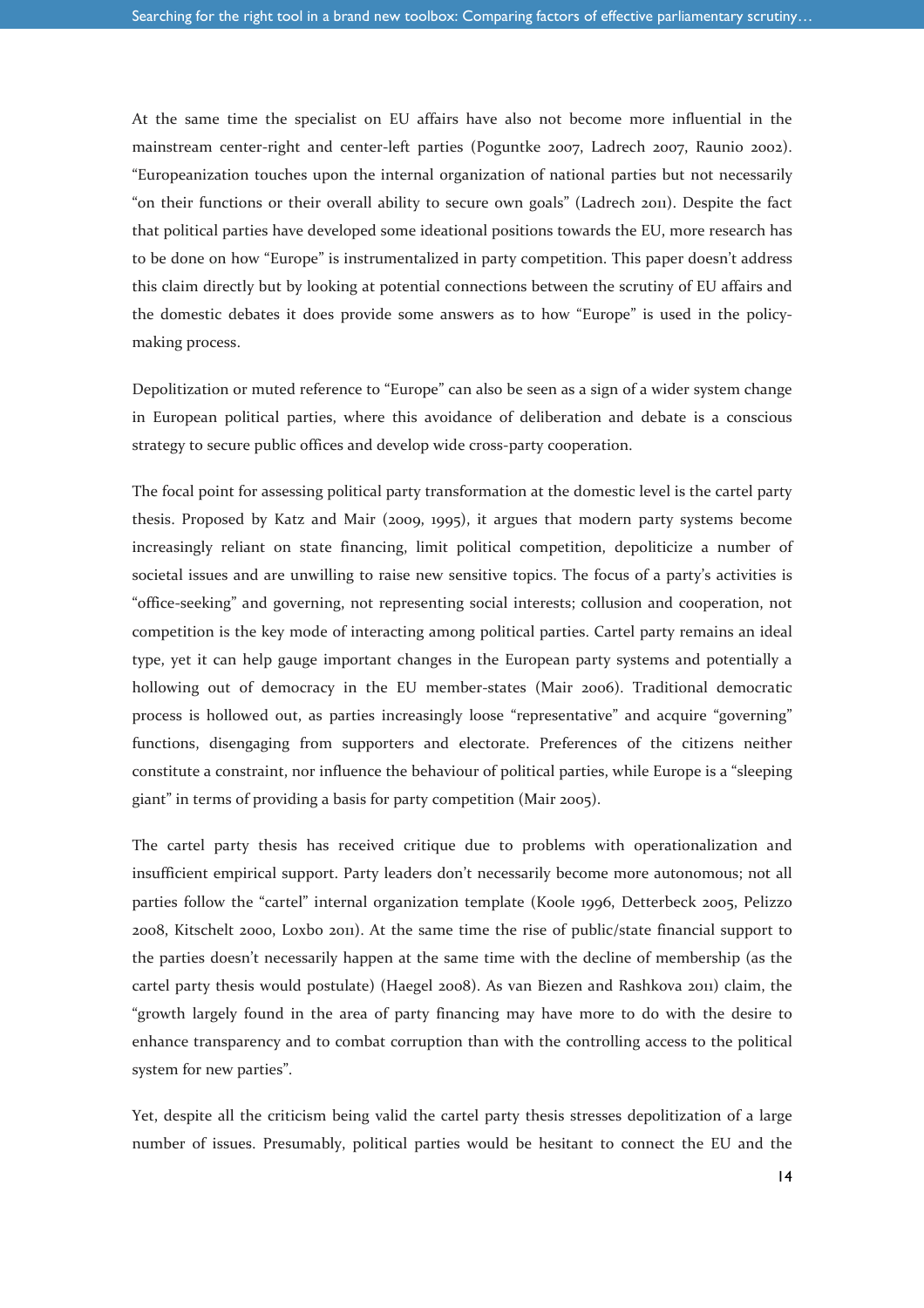domestic policy debate as they would need to deviate from the established channels of competition and unwillingly "break the cartel". Also, Taggart (1998) points out that dominant parties in the cartel don't use EU agenda to differentiate amongst themselves. The following section of the paper will address the cartel tendencies in Sweden, Czech Republic and Romania, considering whether they hinder the linkage between EU and domestic politics

#### **4. Selecting policy cases for parliamentary scrutiny**

The choice of policy issues / documents scrutinized by national parliaments was based on exploratory interviews with parliamentary representatives in Brussels (October-December 2010) and the information from the IPEX database. The respondents have pointed out several documents that were heavily debated by almost all of the parliaments:

- 1. Green paper towards adequate, sustainable and safe European pension system (COM 2010  $0365)^{16}$
- 2. Proposal for a directive on the conditions of entry and residence of third country nationals for the purpose of seasonal employment (COM 2010 0379 final)

Also, the two policy issues mentioned above were amongst the priorities of the political dialogue between the European Commission and national parliaments in 2010-2011 (European Commission 2011).

Various aspects of the global economic crisis, Stability and Growth Pact etc were also recalled by the respondents. Yet it was decided not to include this issue for the following reason. Although in general scrutinizing the EU policies brings a member of parliament little electoral value due to a lack of interest in EU affairs amongst the voters, the issues of pension and migrants are highly salient for the general public. Hence, MPs have the potential to be "rewarded" by the electorate for assessing the policies of the EU in these domains. Obviously voters are also affected by the potential economic reform but they may find it easier to form an opinion on the less technical issues of pensions and migrants as compared to the economic reform.

As the scrutiny of both the Green paper on pension and the Proposal for directive seasonal migrants will be conducted in the post-Lisbon environment, a comparison has to be drawn to the pre-Lisbon parliamentary scrutiny practices. Despite the lack of clear analogues of the documents

<sup>&</sup>lt;sup>16</sup> In February 2012 the European Commission published a follow-up, a White Paper entitled an "Agenda for adequate, safe and sustainable pensions" COM 2010 55 final. The analysis of the scrutiny of this document is not included in the current paper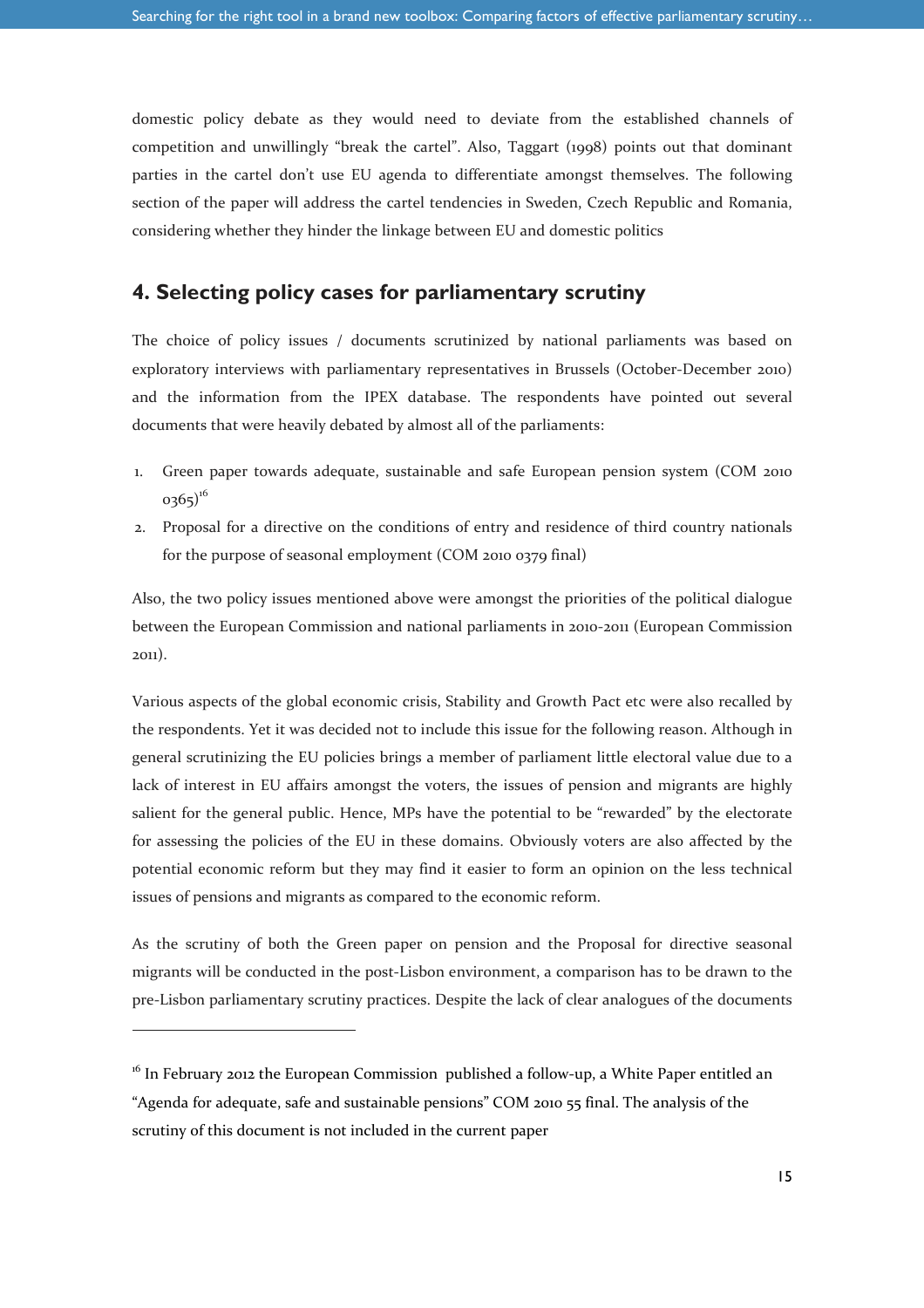evaluated, it is still possible to discern the differences between the pre-Lisbon and post-Lisbon practices, drawing on the opinions of experts and key stakeholders. The documents represent both legislative and non-legislative proposals, what allows to understand how the scrutiny of different types EU documents is structured and carried out. Both Eurosceptic and Europhile parties/stakeholders could have interest in addressing the two documents: the proposals not only address the division of competence between the EU and national levels but also affect the "leftright" cleavage in the selected countries.

### **Parliamentary scrutiny of the Green Paper on pensions and the Proposal for directive on seasonal labour migrants in Sweden.**

#### *5.1. Swedish pension policy and migration policy.*

The Swedish pension reform in early 1990s was introduced with a help of large cross-party dialogue which attempted to depoliticize the pension issue. Since then all amendments to the pension scheme have to be approved by consensus in the so-called Pension group which includes representatives of all political parties except for the Left party<sup>17</sup>, Green party and Sweden democrats<sup>18</sup>.

Although there has been major interest of all political stakeholders to keep political rivalry out of the pension policy, the Swedish NDC (notional defined contribution) pension scheme has increasingly come under strain. The fundamentals of the pension system are unlikely to be scrapped but the arguably the largest discussion on the technical issues has started in 2012, with a report on ageing and old-age security being commissioned to a group of experts (results to be known in mid-2012). So far it is unclear to what extent pension policy will constitute a major issue in the oncoming 2014 elections. The Social democratic party (opposition) could have the necessary power base to raise stakes and adopt a more confrontational attitude on pension reform vis-à-vis governmental parties, as the former leader of the Social democrats has done. Yet after the change of leadership in 2012 the party has returned to the "consensus mode" of discussing pension reforms. In any after two consecutive defeats in 2006 and 2010 general elections and diminishing support, the left-wing parties will need an issue that could rally voters

 $17$  Didn't want to participate in the pension reform in 1990s, supporting traditional public PAYG pension scheme

 $18$ <sup>18</sup> These parties were not represented in the parliament/were not created at the time of the 1990s pension reform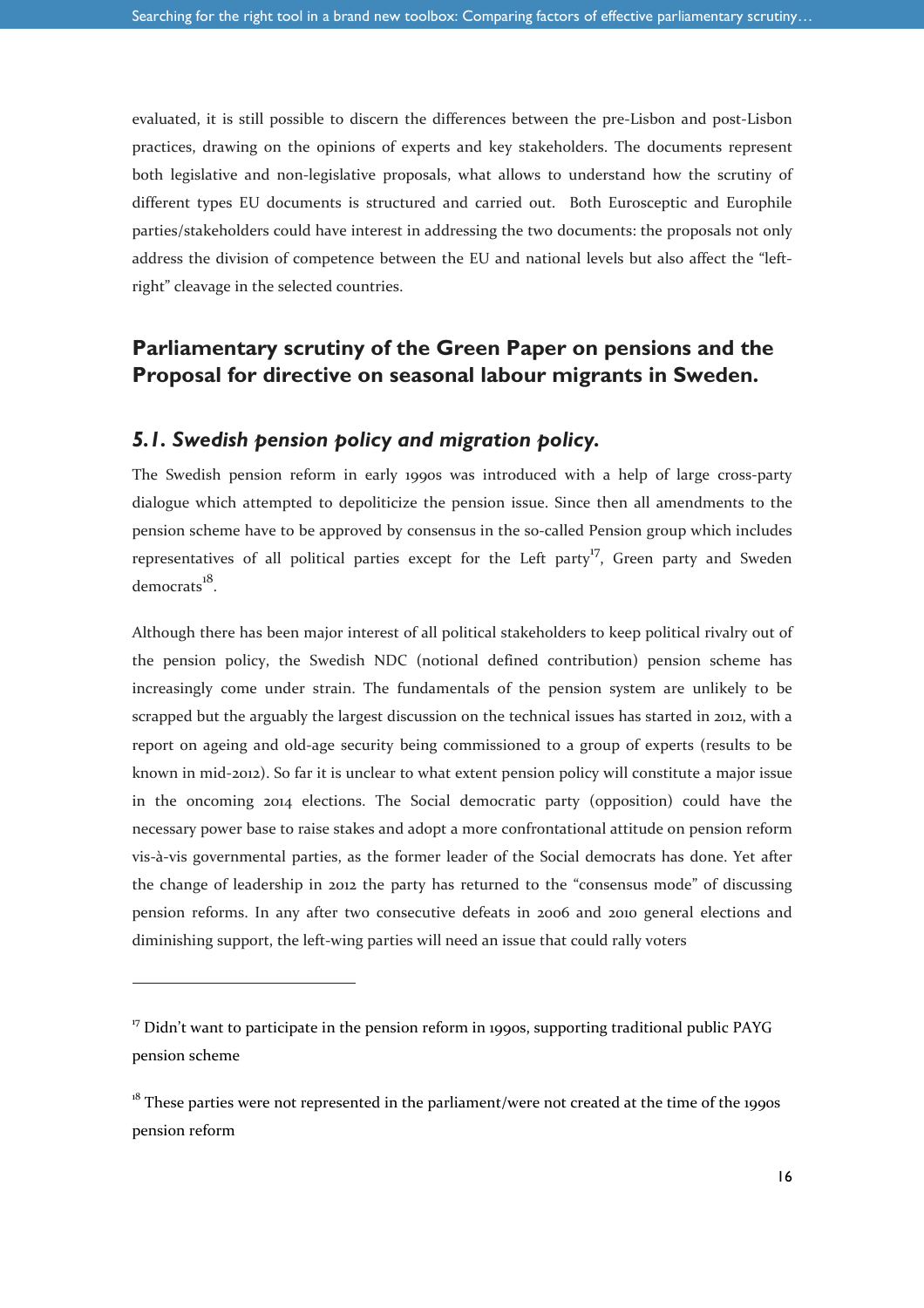The Green Paper puts a lot of focus on private, occupational and cross-border pension schemes; and there have been fears expressed that such measures may undermine the solidarity-based Swedish welfare system with young employees "exiting" to more lucrative foreign private funds for pension savings (Haverland 2007). The idea of prime-minister Reinfeldt to potentially raise retirement age to 75 links to the Green Paper's suggestion of connecting retirement age to longevity (IPE. 9.02.2010)<sup>19</sup>, yet this offers ample opportunities for left-wing parties to criticize the government and potentially gain votes. The Green Paper fits into the current discussion on the Swedish pension system adaptation and can provide an additional opportunity for stakeholders' discussion. Arguably, the Green Paper is more "market" than "labour" orientated and its discussion (as well as the debates on the Swedish pension system reform proper) cam run along and reinforce the traditional socio-economic left-right cleavage which is prevalent in the Swedish politics (Interview 01.02.2012)<sup>20</sup>.

The current Swedish labour migration rules were also implemented in inter-party consensus, yet the Social democratic party and the Left party were strongly in favour of continuing the application of labour market tests (now abolished) and giving more power to trade unions (Interview  $6.10.2011$ )<sup>21</sup>. Generally there is an informal rule to avoid mobilizing migration issues in Swedish politics (Interview 05.03.2012)<sup>22</sup>. Yet the proposal for directive may provide a chance to re-introduce the labour market tests, as there is a large number of EP amendments supporting such a move. A crucial element is also the interpretation of Article 16 of the proposed regulation that deals with the scope of welfare provisions that are available to seasonal migrants. The directive may potentially deal with irregular migrants as well, providing for a regularization mechanism. Although it's unclear when and in which form the directive will be agreed upon, it can help some of the left-wing parties to move the labour migration regime closer to their "ideal point".

 $19$  Do politicians really have the stomach to reform pensions? Retrieve from www.ipe.com on 09.02.2010

<sup>&</sup>lt;sup>20</sup> Academic expert on Swedish politics, UK

<sup>&</sup>lt;sup>21</sup> Interview with a member of the Swedish Permanent Representation

<sup>&</sup>lt;sup>22</sup> Interview with an academic expert, Sweden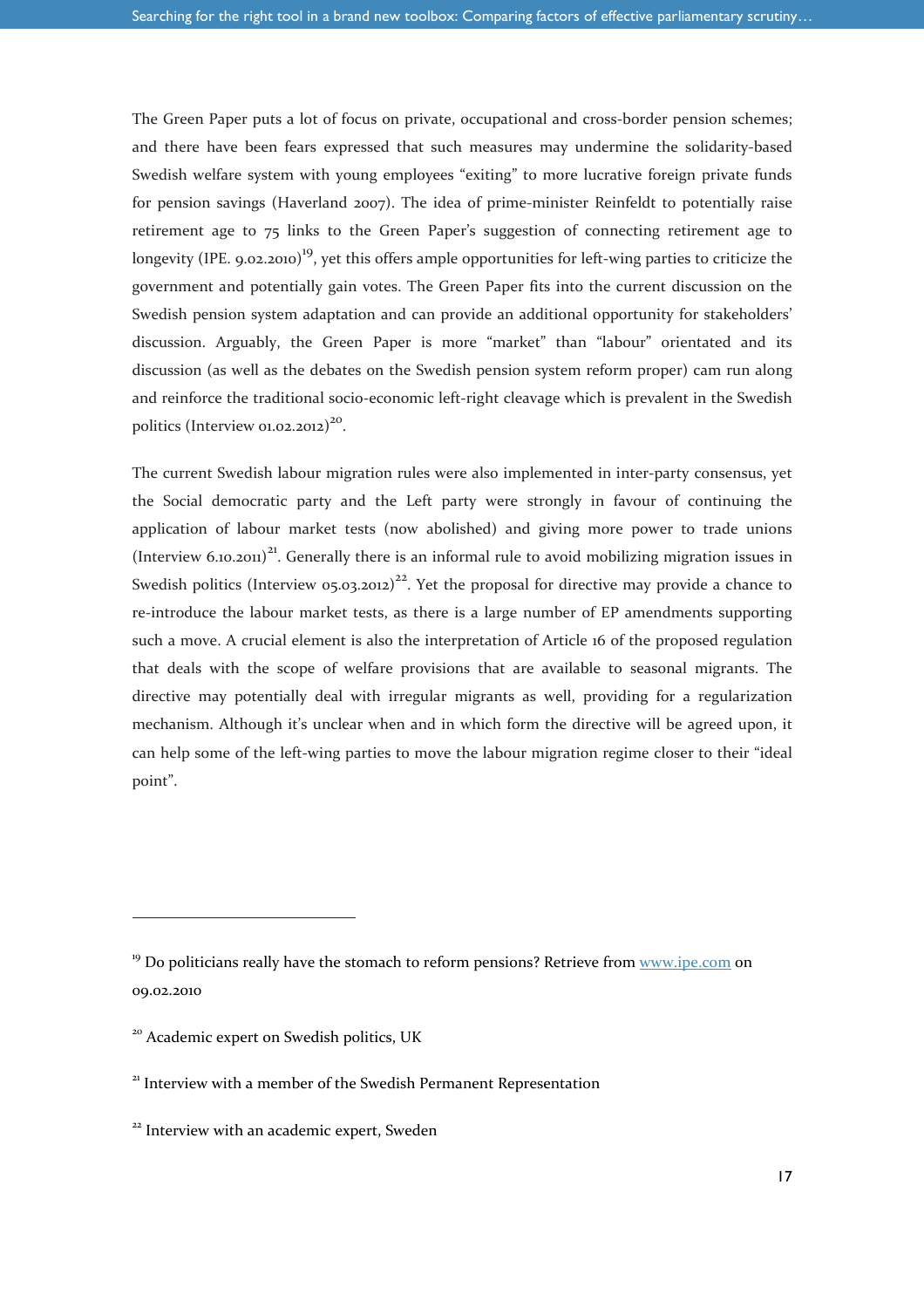### *5.2. Evaluation of the policy proposals in the Swedish Riksdag*

According to the rules of procedure of the Swedish Riksdag, the dossier on the Green paper on pensions was first referred to the Committee on Social Insurance in late July 2010. The report of the Committee<sup>23</sup> was debated on the  $17<sup>th</sup>$  of November 2010. The resolution of the European Affairs Committee passed on the  $25^{th}$  of November same<sup>24</sup> year.

The Swedish parliament was rather positive in its assessment of the document. The resolution claims that the Riksdag shares the concerns of the European Commission about the increasing demographic pressure on the pension schemes and acknowledges the necessity to pass reforms. Nevertheless, all parties within the Riksdag firmly supported the idea the responsibility to devise the social security system lies within the remit of each individual member-state. It was claimed that the Open method of coordination is the most appropriate tool to support policies of the member-states. The resolution echoes the government's position that "sharing of best practices" and coordination is possible but pension policy is a sovereign responsibility of the member-states. The resolution claims that any extension of reinforcement of the EU's direct involvement in pension policy is t be countered. The resolution contains a special opinion of the Left party<sup>25</sup>. It criticizes the Swedish pension scheme for discriminating against women, inability to cope with social exclusion and dependency on stock market. Yet this special opinion is directed more at the "domestic stakeholders" and supports the elements of the resolution which argue against further involvement of the European Union in pension policies. Ultimately, there was no difference in attitudes of parliamentary majority, opposition and government towards the Green Paper. Even for the Left party the main concern was to keep the Swedish system intact, diminish EU influence, while stressing their own concerns about the pension regime (Interview 14.03.2012)<sup>26</sup>.

In relation to the Proposal for the directive on seasonal labour migrants the Riksdag started the scrutiny procedure of the proposal for directive in August 2010, referring the issue as well to the Committee of Social Insurance. The Committee gave it opinions in August, stating that the document is in compliance with the subsidiarity principle. The European Affairs Committee deliberated with the government on the 30<sup>th</sup> of September, with the majority in the committee

 $\overline{a}$ 

<sup>26</sup> Interview with a member of the Riksdag, Left party.

<sup>&</sup>lt;sup>23</sup> Statement 2010/11:SfU<sub>5</sub>

 $24$  Statement 2010/11:SfU<sub>5</sub>

 $25$  The "special opinion" of the Left party was already included in the resolution of the Committee on Social Insurance and later moved to the EAC resolution.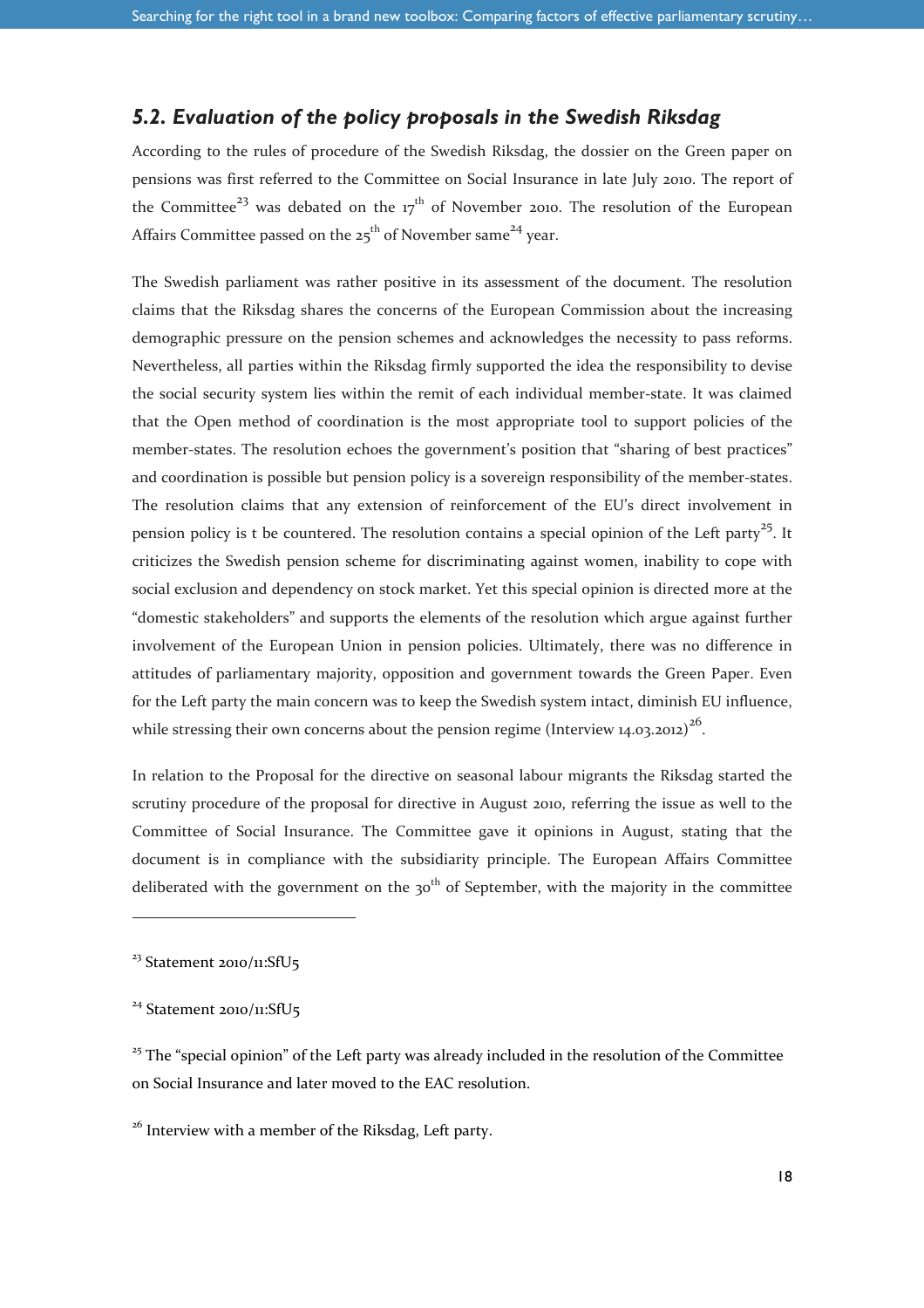supporting the executive's idea that although the proposal doesn't constitute a breach of subsidiarity the Swedish labour migration regime has to be protected $27$ .

The evaluation of the Green Paper was "a simple matter" for the Committee on Social Insurance, as the discussion focused on the division of competences between the EU and the member-states. The deliberations on the Proposal for directive on seasonal labour migrants were also brief, with the Swedish MPs looking primarily at the allocation of competences and not so much addressing the content of the directive. The European Affairs committee supported the opinion of the Committee on Social Insurance (Interview 06.03.2012). Hence, arguably, the key aim of the Riksdag's scrutiny of the two proposals was to diminish EU's involvement and minimize the impact on Swedish policies. The focus was the division of competences between the EU and member-states, as MPs have been somewhat reluctant to include concerns about domestic politics into the text of resolutions.

The following section looks at the legal, administrative and institutional mechanisms of the EU affairs scrutiny in the Riksdag and argues how they have been used during the evaluation of the Green Paper on pensions and the Proposal for directive on seasonal labour migrants.

#### *5.3. Mechanisms of parliamentary influence*

 $\overline{a}$ 

In the aftermath of the Lisbon Treaty the Swedish Riksdag had adopted the rules of procedure according to the reports of the Constitutional committee of the parliament (KU 2009/10:2) and the Board of Parliament (SOU 2008/09:RS4). Arguably, these amendments don't amount to a major overhaul of the scope of opportunity structure: they have enhanced the already strong role of sectoral committees by making them key players in conducting subsidiarity checks and locking-in the "decentralized" character of the EU affairs scrutiny.

As Madell (2010,p.480-482 argues) measures like introducing specific mechanisms of protection from the document overflow and upgrading the administrative/expert support system have not been discussed extensively within the Riksdag, as well as no new staff was hired. The Parliamentary Institute, the Riksdag's research facility is rarely used to provide expertise on EU affairs. Such analysis is ultimately provided by the committee staff. Although the parliament depends on the information provided by the government, from 2006-2007 there have hardly been

<sup>&</sup>lt;sup>27</sup> The opinion of the Swedish EAC on the proposal for seasonal labour migrants isn't available at the IPEX webpage; dates of deliberations on this document mentioned on the IPEX webpage don't match any dates available at the Riksdag website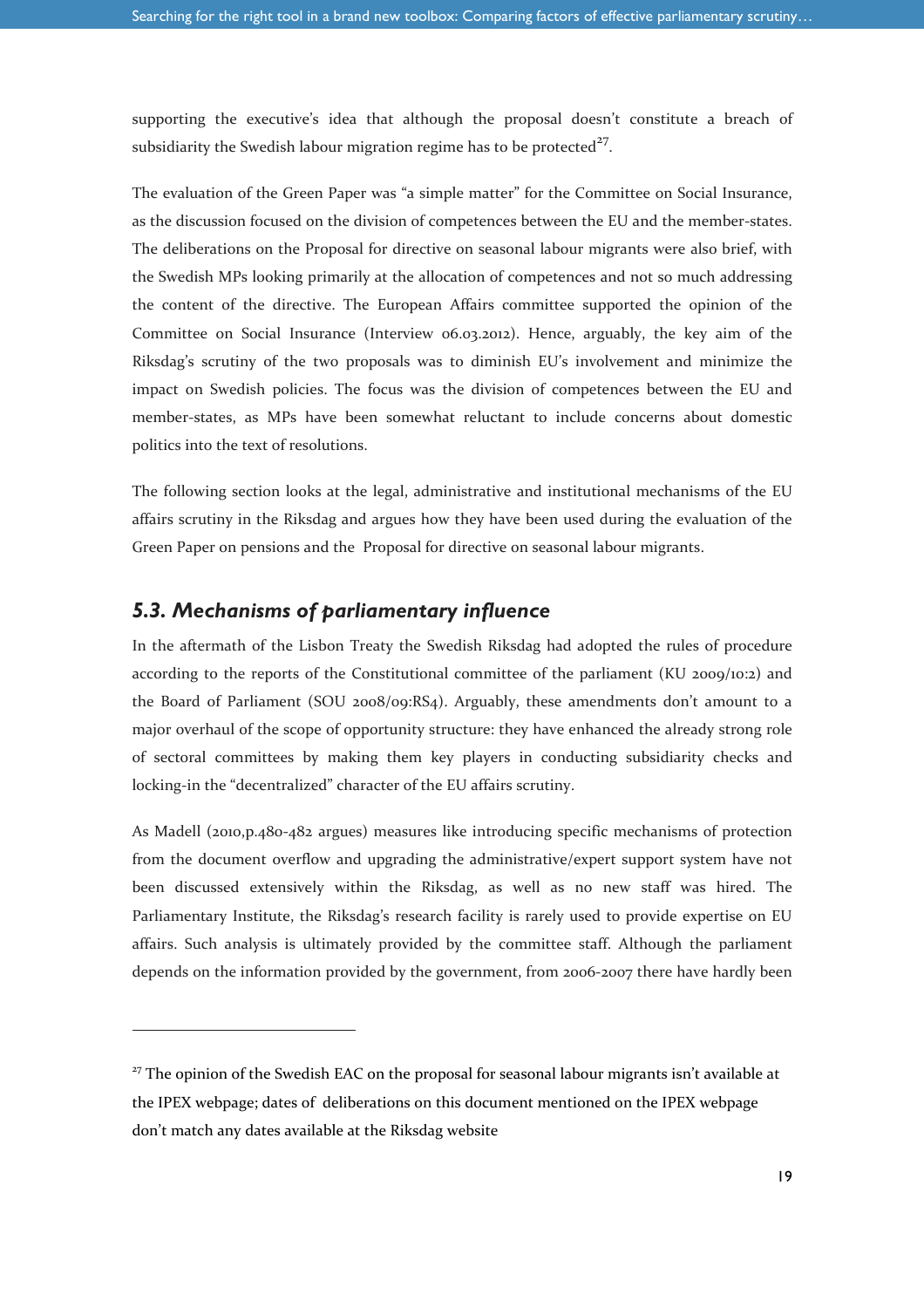occasions when this was a problem (Interview  $27.02.2012$ )<sup>28</sup>. The crucial role of committee staff in providing expertise is strengthened by the fact that individual MPs have rather limited resources to engage in scrutiny. It's not only the opposition left-wing parties which had to cut the number of party staff after consecutively losing two electoral terms (Interview 17.10.2011)<sup>29</sup> but also MPs from the government coalition parties, who have to employ secretaries and assistants part-time. "Resources" (money for staff, infrastructure etc) tend to be concentrated at the central party level with individual MPs receiving a lesser share of them: this becomes an issue for small parties (Interviews 29.02.2012)<sup>30</sup>. The "cost" of opportunity structure is increasingly concentrated at the committee level and not at the level of individual MPs. There are also don't seem to be many opportunities for the staff to exert political influence: resolutions are written by parliamentary administrators keeping in mind party positions, while MPs are free to pick and choose from the alternative solutions provided by the staff. A common position is presented in resolutions only if parties deliberately address staff members with such requests (Interview 27.02.2012)<sup>31</sup>.

 The Riksdag doesn't have an institution of rapporteurs, yet as the example of the Green Paper shows the views of opposition parties can legitimately be presented in the parliamentary resolutions. Although the chair of the European Affairs Committee comes from the governing coalition, the composition of the committee may favour the opposition (7 members from the parliamentary majority – 10 members from the opposition), yet this advantage is rather hard to exploit given that it demands coordination of action between the Social-Democrats, the Left party, the Greens and the Sweden Democrats (radical right). There has not been a clear executivelegislative divide in terms of policies towards the EU. After the major ideological turn of the Green Party of Euroscepticism to much more Europhile positions, the only parties that express a consistently high degree of reservation to the EU would be the Left party and the Sweden democrats. Enhancing relations between the EAC and standing committees isn't only linked to provide for the best expertise but to "filter" party conflicts. Involvement of sectoral committee helps detect and resolve tensions between parties at the "lowest possible level": that is arguably the key reason why there is currently more pressure on formalizing relations between the EAC

 $28$  Interview with a staff member A of the Swedish Parliament

<sup>&</sup>lt;sup>29</sup> Interview with an assistant of a Swedish MEP.

<sup>&</sup>lt;sup>30</sup> Interviews with two members of the Swedish Riksdag (different parties)

 $31$  Interview with a staff member A of the Swedish Parliament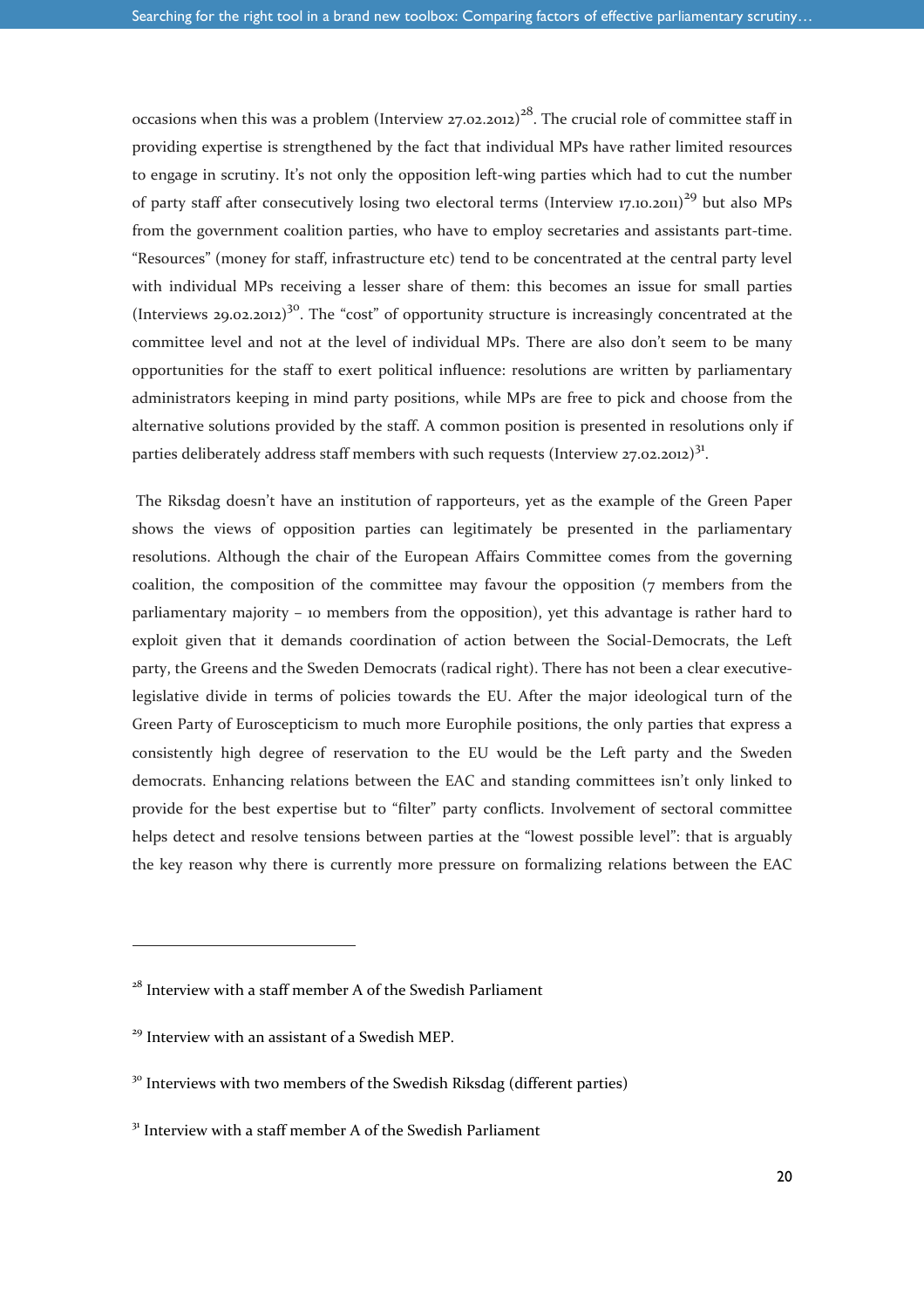and standing committees (Interview 12.03.2012)<sup>32</sup>. Yet, the lion's share of communication between the committees is still conducted through party channels. Political parties are ultimately free to choose from the different expert solutions provided by parliamentary staff

The members of Riksdag haven't attempted to "exit" to the EU level. Although there is a lot of communication between the Swedish parliament and the European parliament, as well as visits on both political and administrative level (Interview 16.09.2011)<sup>33</sup>, it doesn't seem to lead to more cooperation on legislation between Swedish MPs and MEPs. The existing contacts run along party lines but the difference in work schedule and a resource gap between national and European parliamentarians makes them more complicated. The Swedish parliament made no attempts to contact the rapporteur (EPP party group) on the Green Paper on pensions (Interview 23.09.2011)<sup>34</sup>, as well as shadow rapporteurs from S &  $D^{35}$  and the Greens were not contacted (Information request 14.10.2011<sup>36</sup>, Information request 23.09.2011)<sup>37</sup>. Similarly, the proposal for directive on seasonal labour migrants didn't provoke the Swedish MPs to contact the EP rapporteurs and shadow rapporteurs. (Information requests and interviews  $7.10.2011^{38}$ ,  $26.09.2011^{39}$ , 27/29.09.2011<sup>40</sup>, 14.10.2011<sup>41</sup>, 17.10.2011<sup>42</sup>, 30.09.2011<sup>43</sup>). No attempts to establish direct

<sup>32</sup> Interview with a member of the Swedish Riksdag 12.03.2012

l

<sup>33</sup> Interview with a member of the European Parliament Secretariat General

<sup>34</sup> Interview with the assistant of the MEP rapporteur on the Green Paper on pensions

 $35$  There were contacts between the S&D rapporteur and the Belgian parliament, yet these were based primarily on the former social network of the rapporteur

 $36$  Information request from the assistant of the S&D shadow rapporteur 14.10.2011; Information request from the assistant of the Green shadow rapporteur 23.09.2011

<sup>37</sup> No responses were received from GUE/NGL, ALDE and ECR shadow rapporteurs

 $38$  Interview with assistant of ALDE group shadow rapporteur on the seasonal labour migrant directive

 $39$  Information request from an assistant of the GUE/NGL shadow rapporteur on seasonal labour migration directive

<sup>40</sup> Information request from an assistant of the Rapporteur on the seasonal labour migrant directive in LIBE committee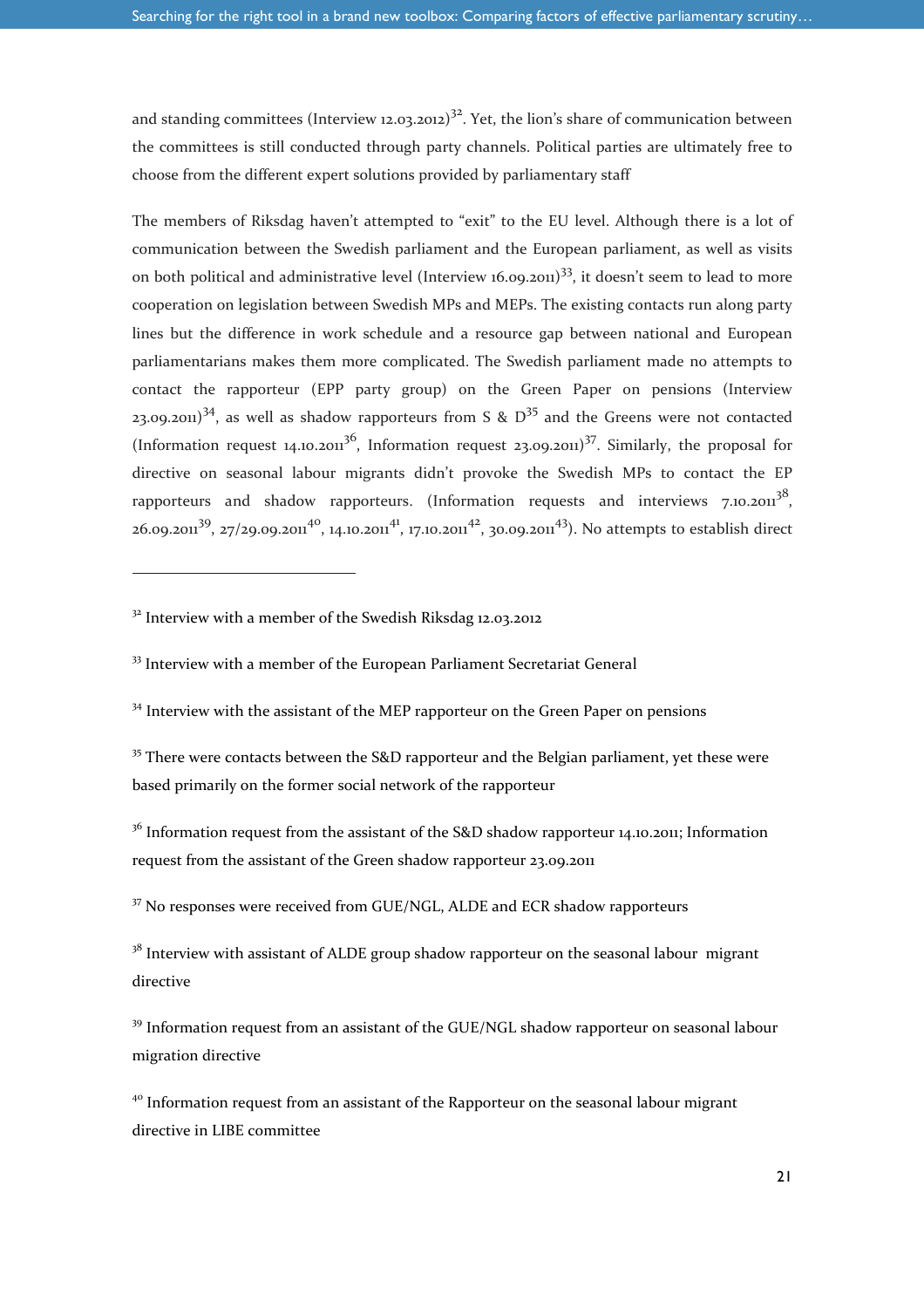contacts between Brussels-based organizations (Interviews 23.09.2011 and 07.10.2011<sup>44</sup>; Interview 26.09.2011<sup>45</sup>) or the European Commission's DGs (Interview 06.10.2011<sup>46</sup>, 12.10.2011<sup>47</sup>). Clearly, neither the parliamentary majority nor the opposition attempted to develop these EU-level ties to influence the legislative process. Yet, precisely inter-party dynamics are to the development of the EU affairs scrutiny: party loyalty and coordination are high and even the occasional "grilling" of ministers is considered to be more a preparation for Brussels' negotiations than a conscious attempt to influence the executive. The huge role of standing committees is a key vehicle for increasing the Riksdag's leverage in EU affairs, yet their relations with the EAC are also suspect to party relations.

### **6. Parliamentary scrutiny of the Green Paper on pensions and the Proposal for directive on seasonal labour migrants in the Czech Republic.**

#### *6.1. Czech pension policy and migration policy*

The initial Czech pension reform was conducted in mid-1990s yet since then it was heavily criticized by international institutions for being unsustainable. Attempts to introduce reforms were done in 2005-2006 and from 2009, both within the so-called Bezdek expert group. In principle, there was a certain attempt to emulate the Swedish practice of conducting pension reform on the basis of a wide inter-party consensus although this was not very successful. The version of the reform adopted by the government was met with resistance by the social democrats, communists and members of trade unions, although they have not presented clear

<sup>41</sup> Interview with an assistant of the Rapporteur on the seasonal labour migrant directive in the EMPL committee

- <sup>42</sup> Interview with an assistant of a Swedish MEP
- <sup>43</sup> Interview with the shadow rapporteur (Green MEP)
- <sup>44</sup> Interviews with ETUC officials

-

- <sup>45</sup> Interview with Business Europe representative
- <sup>46</sup> Interview with a member of DG Home affairs
- <sup>47</sup> Interview with members of DG EMPL, DG MARKT, DG ECFIN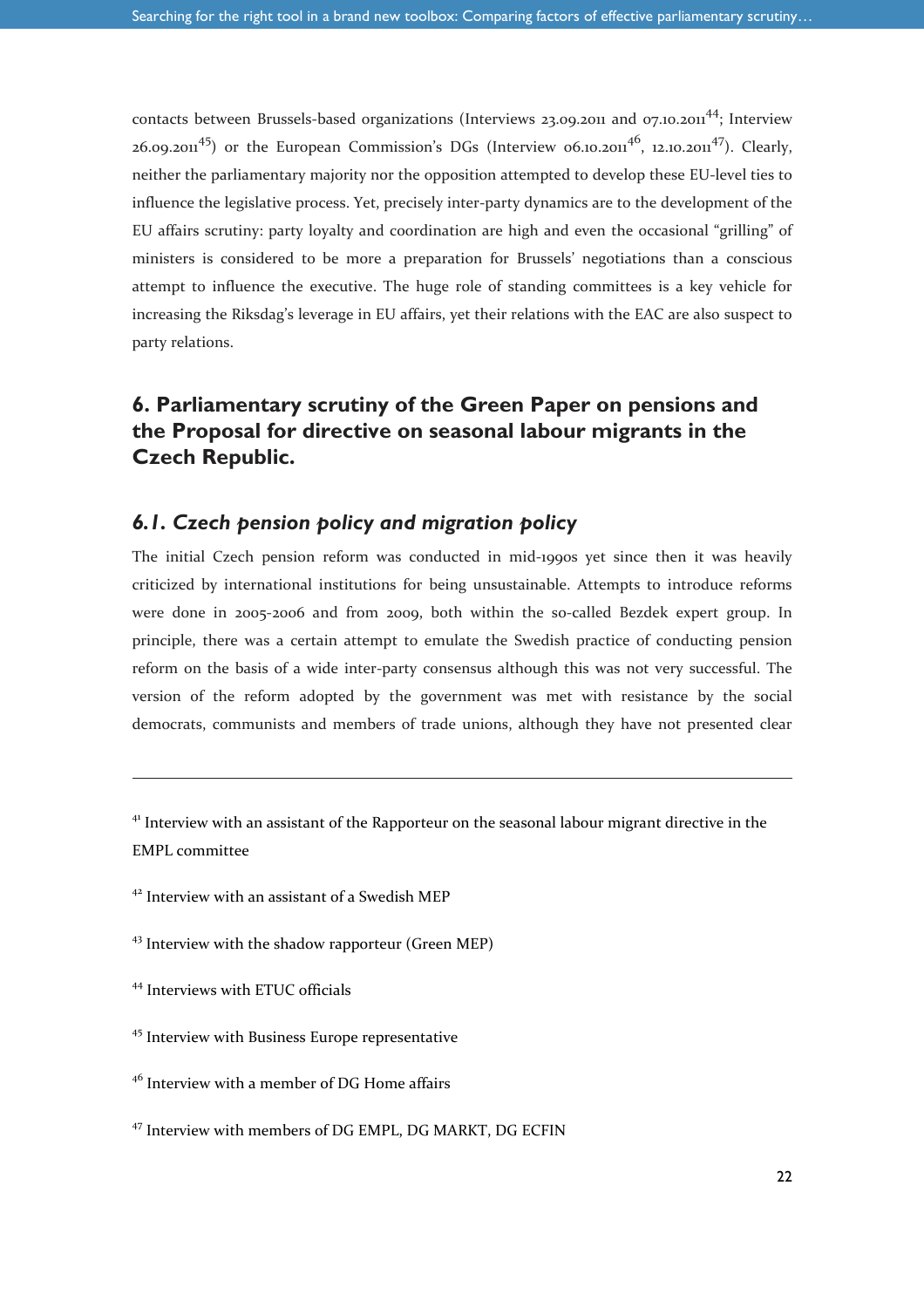alternative projects (Interview 13.09.2011)<sup>48</sup>. The conflict reached its peak when the CSSD (social democrats; opposition), who enjoy the majority in the Senate, have been able to put a veto on the reform, which was overcome by a second vote in the Chamber, where the government finds support. The Czech pension reform will start to be implemented from 2013

The two major issues which could provide a link between the provisions of the Green Paper and the Czech pension reform are the following. First, stressing the role of additional pension schemes, the Green paper could add to the debates on the supplementary pension schemes and ongoing pension reform; for example, it could feed into the debates about the level of guarantees on return from investment into the newly created "second pillar". Also, the European Court of Justice ruling on the case  $C$ -343/08<sup>49</sup> had the potential to be an important topic. The Czech government was fined for not implementing the IORP fully although there are no occupational pension schemes in the Czech Republic. Here one can see a potential contradiction between the Green paper, which clearly states that the design of the pension regime is fully in the hands of national governments, and the actions of the Commission, which takes a member-state to the court for not being compatible with EU legislation on the functioning of pension schemes. This can be an excellent opportunity for the Eurosceptic parties, e.g. the Czech center-right ODS to criticize the EU. Surprisingly, this issue was not raised in the Czech public debate (Interview  $08.09.2011$ <sup>50</sup>.

The proposal for the directive on seasonal migrants is relevant not so much due to the numbers of seasonal labour migrants but due to potential discussion over the provisions of the Article 16 of the directive (scope of social rights for migrants) and the suggestion to regularize irregular migrants. Migration hasn't been much debated among political parties, while successive governments have never had a clear strategy on migration (Interview 30.04.2012)<sup>51</sup>. At the same time the Czech Ministry of Interior prepares a restrictive migration law reform, which can be partially be in contradiction with the more "migrant friendly" approach of the Proposal for directive. The rather low salience of migration issues is in a sense positive, as it doesn't allow the topic to be captured by right-wing radical. Yet it does disregard an issue which is increasingly

 $48$  Interview with a member of DG MARKT

<sup>49</sup> Deals with ambivalent implementation record of an EU directive on institutions for occupational retirement provisions (IORP directive)

<sup>&</sup>lt;sup>50</sup> Interview with a member of staff of the Czech Confederation of Industry office in Brussels.

 $51$  Interview with an migration NGO representative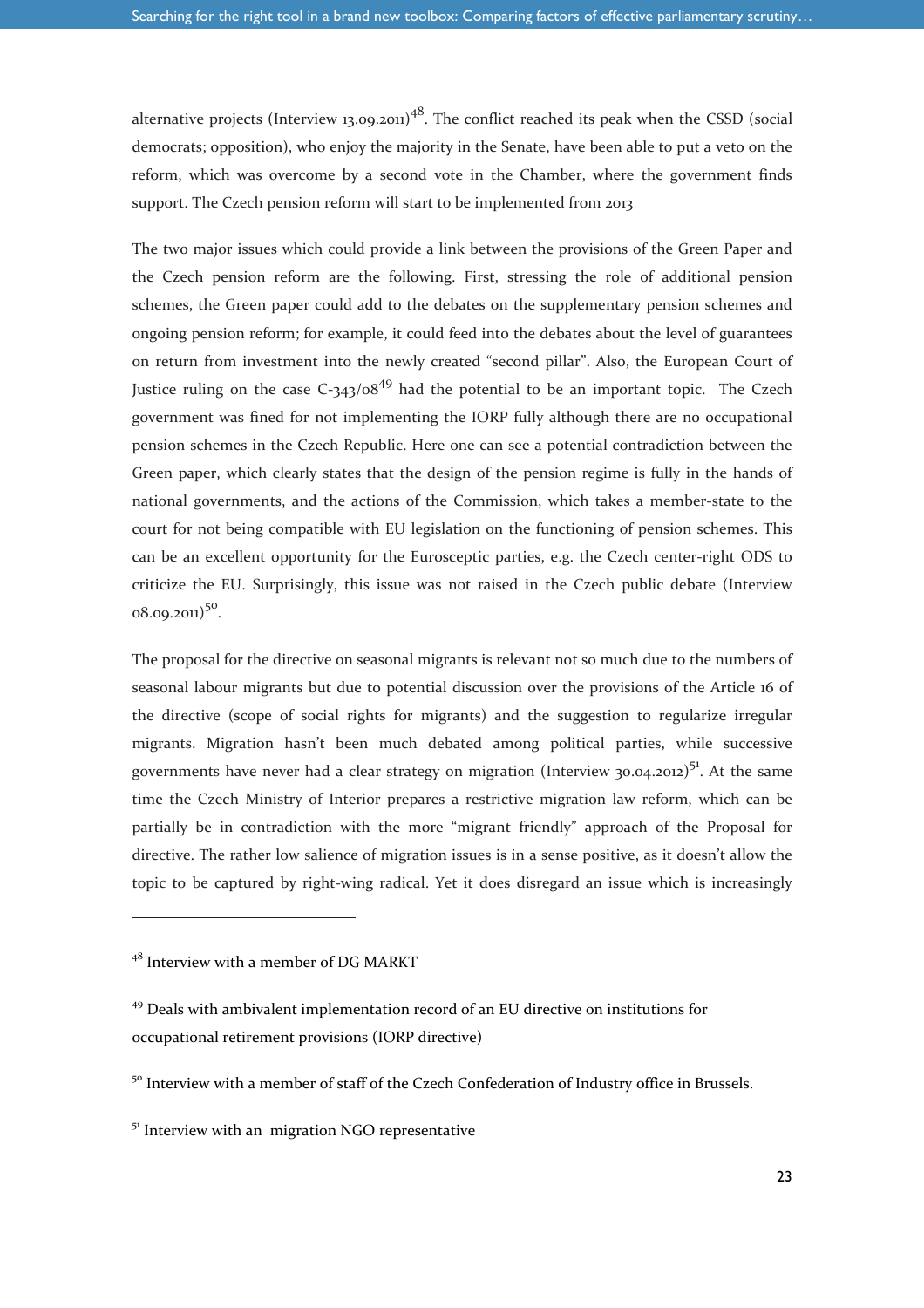important, as there have been abuses of the third-country labour migrants as well as migrant neighbourhoods in Czech cities have started to appear. Still, there are only about 2-3 members of parliament who have knowledge and interest in this topic (Interview 04.05.2012)<sup>52</sup>.

### *6.2. Evaluation of the policy proposals in the Czech the Senate.*

The Czech Senate has deliberated on the Green Paper on pensions in July-November 2010. On the  $14<sup>th</sup>$  of July the document was selected for scrutiny. On the 6<sup>th</sup> October the document was deliberated in the European Affairs Committee with the rapporteur appointed from the social democratic party.

The evaluation of the committee was somewhat restrained. It stressed that fundamental principles of social security are to be defined by the member-states, as well as the adequacy of the pension. Although the recommendation of the European Affairs Committee doesn't state explicitly that the Green Paper violates the subsidiarity principle, it stressed the need to adhere to it. The committee suggested that the cost of the pension system reform $53$  should be excluded from the analyses whether the public deficit of a member-state meets the criteria of the Stability and Growth pact. The role of the Commission (and implicitly of the EU) in the sphere of pensions should be restricted to information exchange<sup>54</sup>. The resolution of the Senate<sup>55</sup> was adopted on the  $3<sup>rd</sup>$  of November. It is almost identical to the resolution proposed by the Senate's European Affairs Committee<sup>56</sup>.

l

 $5<sup>2</sup>$  Interview with an NGO expert on migration

<sup>&</sup>lt;sup>53</sup> The "double payment problem' – an element of transition from PAYG to defined-contribution pension schemes, when payments have to done for the current generation on pensioners while at the same time amassing funds for private contributory schemes

<sup>54</sup> Senate of the Czech Republic. 312th resolution of the Committee on EU affairs. 6.10.2010

<sup>&</sup>lt;sup>55</sup> In the Czech Senate it's the plenary which ultimately is responsible for giving the official opinion on EU issues; in the Chamber the EAC can speak on behalf of the whole lower house

<sup>&</sup>lt;sup>56</sup> Senate of the Czech Republic. 590th resolution of the Senate. 3.11.2010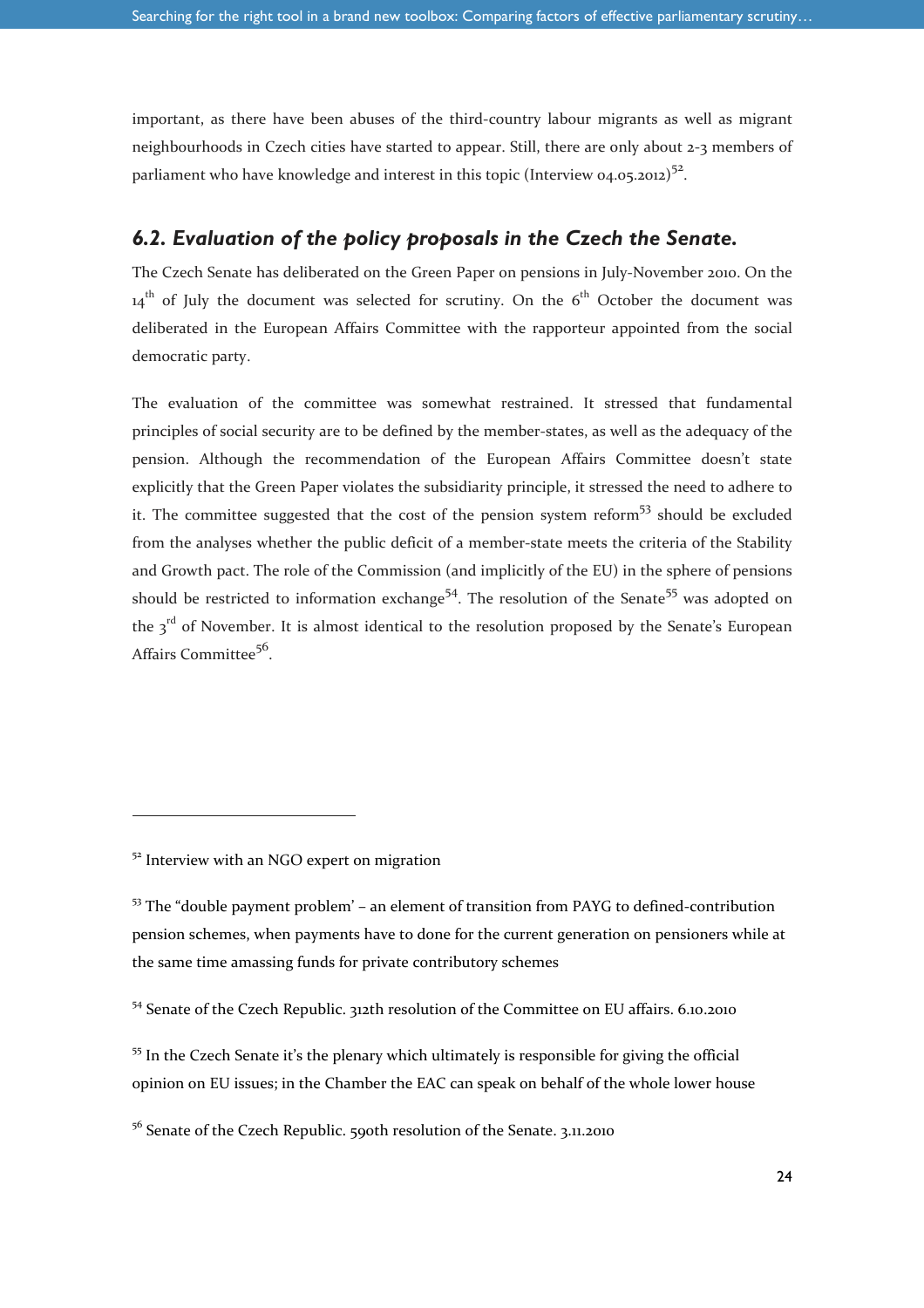The Czech Senate European Affairs debated the Proposal for directive on seasonal labour migrants on the 21<sup>st</sup> of September 2010 with the committee chairman Ludek Sefzig acting as the rapporteur<sup>57</sup>.

The European Affairs committee suggested that enhanced EU regulation in the domain of labour migration was unnecessary, stating furthermore that the proposal violates the subsidiarity principle. Hence, the committee delivers a reasoned opinion on the subsidiarity breach in compliance with the Protocol 2 of the Lisbon Treaty. The concern of the Czech senators is the fact that the proposal doesn't hold any effective mechanism that would stop third country national applying to other member-states in case they fail their first residence and work permit applications. Concentrating on defining rules for circular migration with a limited number of sectors in mind (agriculture, horticulture, tourism) is, according to the Czech Senate, a wrong strategy, as other sectors where a need in seasonal migrants may arise (e.g. construction). Members of the Senate also claim that it's impossible to precisely identify the financial impacts of the guarantees that should be granted to seasonal workers in the area of social welfare. Contrary to the arguments presented in the proposal for directive, the Czech Senate claims that establishing a common procedure and developing new regulation would increase the administrative cost of setting up a system of processing the applications. The Senate also presents the opinion that the application of article 16 of the Proposal for a directive may lead to higher levels of protection of third-country seasonal migrants than national workers. On the 22<sup>nd</sup> of September the Senate adopted in plenary the variant of the resolution proposed the European Affairs Committee and sent its reasoned opinion on the subsidiarity breach to the European Commission.

### *6.3. Evaluation of policy proposals in the Czech Chamber of Deputies*

The "Green paper" was submitted to the Chamber of Deputies of the Czech parliament in July 2010. On the second of September S.Markova (communist party) was appointed as a rapporteur. On the 25<sup>th</sup> of November the European Affairs Committee passed a resolution Nº35 dedicated to the "Green Paper"<sup>58</sup>. The document seemed to be less critical towards the Green paper, than the view of the Senate. For example, the ECJ ruling C-343/08 is mentioned but it was just stated that it

<sup>&</sup>lt;sup>57</sup> Senate of the Czech Republic,  $307<sup>th</sup>$  Resolution of the Committee on EU affairs. 21.09.2010

 $5^8$  Chamber of Deputies, parliament of the Czech Republic.  $35^{\text{th}}$  Resolution. Committee of the European Affairs. 25.11.2010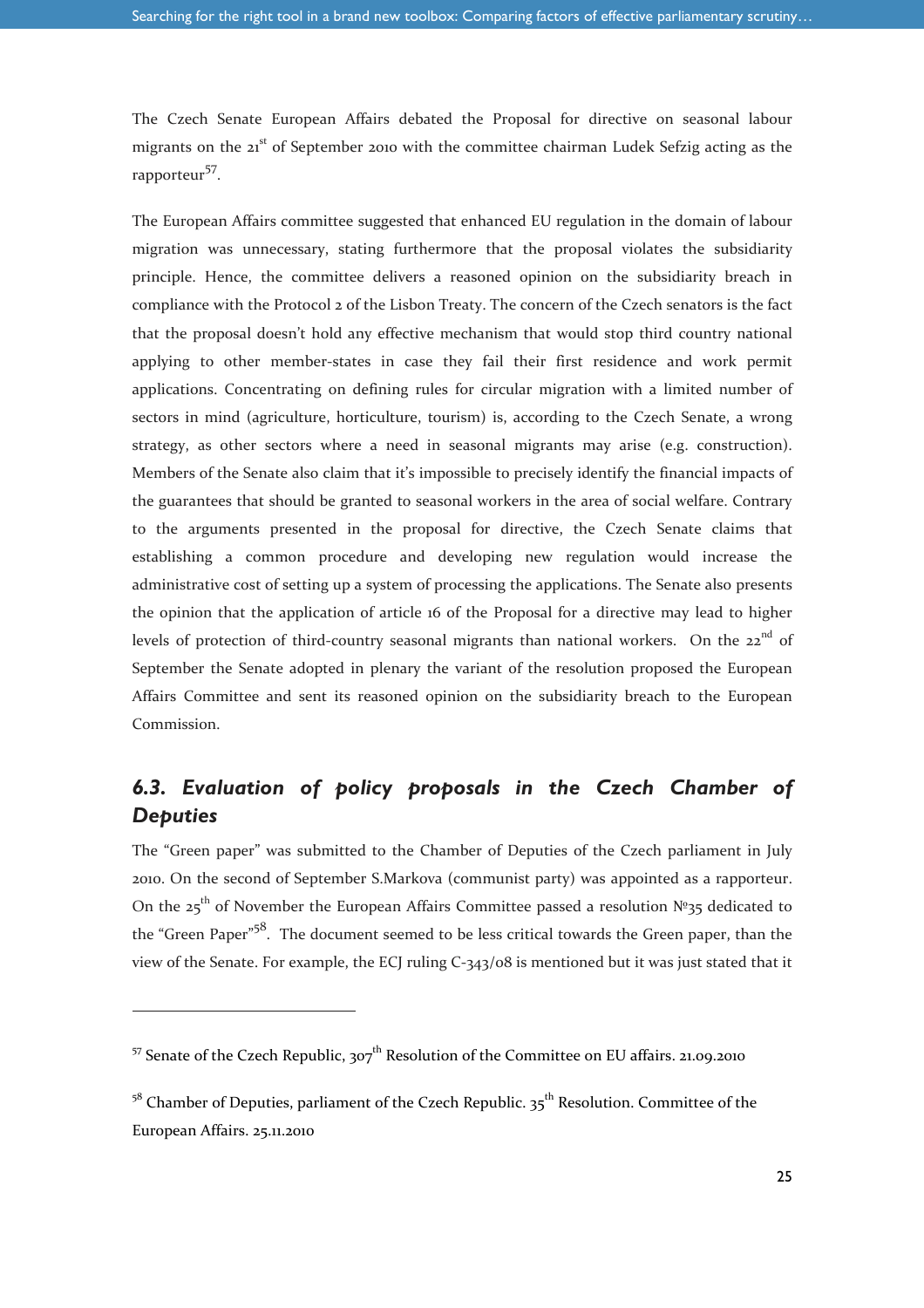will create pressure on the Czech pension system, no harsh criticism was given. A number of external experts were involved in the Chamber's EAC hearings: CMKOS trade union representative and professor Jaroslaw Vostatek, who argued against the Bezdek reform. Vladimir Bezek, the head of the working group on the pension reform was invited but didn't join the hearing. Both the opinions of the Chamber of Deputies and the Senate dealing with the Green Paper recall the Article 153 of the Lisbon Treaty, that states that the EU can only support and complement the activities of the member-states in the field of social policy. Also, the Chamber (as well as the Senate) fully support the position of the government, that is firmly against increasing EU competencies in the social policies. The Committee in Social policy was consulted but only after the EAC has passed a resolution: it was purely for information purposes and the measure didn't have any impact on the scrutiny process.

The Chamber of Deputies received the proposal for directive on "seasonal migrants" in July 2010. On the  $19^{th}$  of September a rapporteur was adopted from the Public affairs party (VV). No committees apart from the EAC were involved. On the  $7<sup>th</sup>$  of October the European Affairs Committee passed a resolution that the proposal for directive on "seasonal workers" is not in compliance with the subsidiarity principle. The Chamber argued that given that the matter can be tackled by national legislation, further EU competences and legal norms in that area are irrelevant<sup>59</sup>. The opinion of the governmental representative, who also assumes that further EU regulation in the domain is not necessary, is also stated in the parliamentary resolution document. It is stressed that the obligation to provide equal treatment of seasonal migrants in the matters of social security in relation to the EU citizens is nothing short of an intervention into national social security systems. The discussion on the document was very quick, the committee was meeting at the very end of the allowed 8-week period (Interview 02.05.2012)<sup>60</sup>. There is mixed evidence as to the level of the executive's involvement in developing the reasoned opinion. Although the parliamentary experts have started to discuss the issue quite early, the suggestion to adopt a reasoned opinion came from the Ministry of Interior. This could have been easy to communicate as the rapporteur on the seasonal labour migrant's issue and the minister came from the same party. The opinion of the government was respected and supported unanimously  $(Interview13.10.2011)^{61}$ .

l

<sup>&</sup>lt;sup>59</sup> Chamber of Deputies of the Czech Parliament. 20<sup>th</sup> Resolution of the Committee for European Affairs. 7.10.2010

<sup>&</sup>lt;sup>60</sup> Interview with a staff member of the Czech Chamber of Deputies

 $61$  Interview with a staff member of the Czech Chamber of Deputies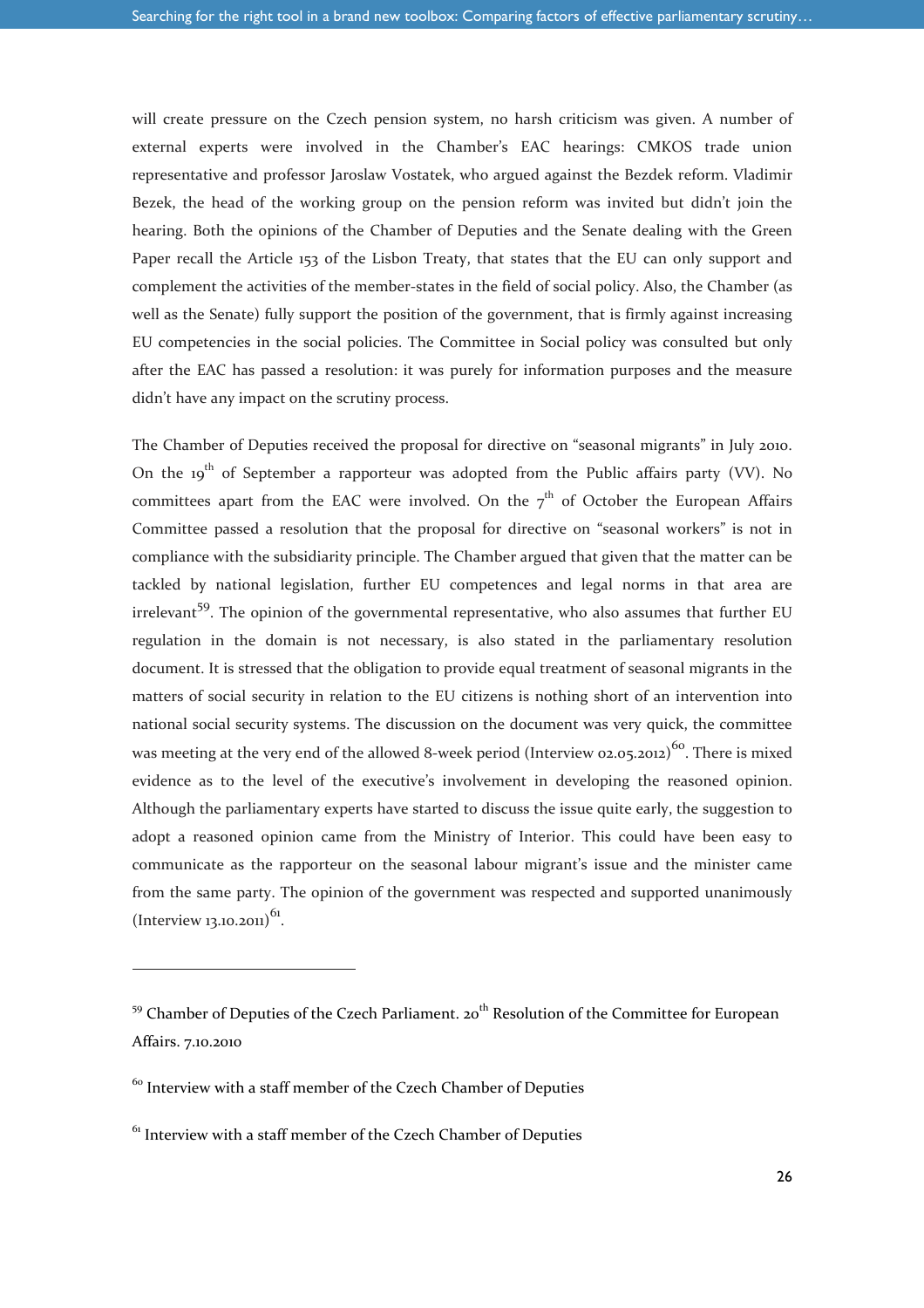### *6.3 Mechanisms of parliamentary influence*

The "scope of opportunity structure" has increased for the Czech Parliament. The rules of procedure in both chambers were adapted to incorporate the Lisbon Treaty provisions<sup>62</sup>. In addition, during the ratification of the Lisbon Treaty a certain bargain was struck between the government and a group of ODS party members. In return for supporting ratification, an imperative ex-ante mandate for the Czech government in a limited number of areas was introduced, for example when a "passerelle" clause is applied or a revision of a Treaty's provision without an IGC being conducted. This mandating procedure is valid for both chambers<sup>63</sup>

Yet given that the government is still legally accountable only to the Chamber of Deputies its unclear to what extent the new rules of procedure can really enhance the role of the parliament vis-à-vis the executive. At the same time a number of technical regulations on the "working methods" within the scrutiny process were not introduced, for example a suggestion to organize quarterly follow-up sessions on important policy issues in the Chamber of Deputies was not brought to life (Interview 13.10.2011)<sup>64</sup>.

 Both chambers don't seem to experience major problems with the administrative and expert support of the scrutiny process, so the "cost of the opportunity structure" is so far manageable for the parliament. Due to budgetary constraints, no new staff was hired either in the European Unit of the Senate's Chancellery or the EU department of the Parliamentary Institute (PI), bodies responsible for providing expertise for the upper and lower houses respectively. Acquiring information doesn't seem to be a major problem: the staff enjoys direct access to the governmental EU Extranet database as well make good use of social networks in the executive structures. Although some key personnel have left parliamentary expert structures for the government or the private sector, for the past 2-3 years the staff has been more or less stable. A potential problem would be providing staff members with sufficient carrier opportunities and remuneration. As scrutiny is conducted separately in both chambers, the European Unit and the EU department in the PI don't necessarily cooperate a lot. External expertise is almost never hired directly due to budgetary constraints and can come mainly in the form of stakeholder opinions.

 $62$  Act of 6 May 2009  $\mathbb{N}^2$ 162/2009 …amending the Rules of procedure of the Chamber of Deputies and Act N 107/1999, on the Standing rules of the Senate, as amended

 $63$  Although the Czech system of EU affairs scrutiny is still by and large document based

 $64$  Interview with a staff member of the Czech Chamber of Deputies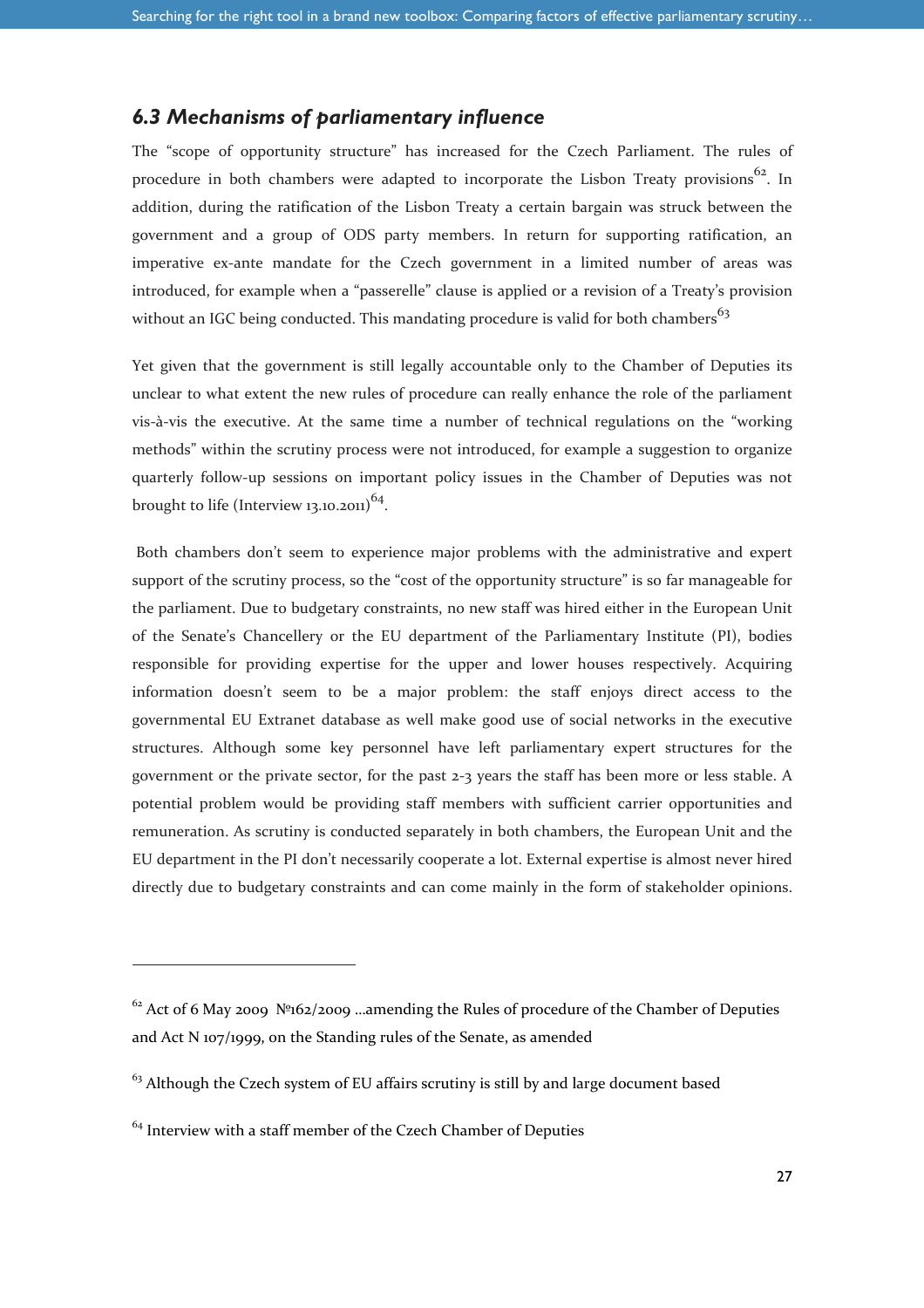Although the expertise provided is of a very good quality, on a number of occasions it has limited impact on the parliamentary debate proper due to disinterest of the MPs.

For example, in the Senate inter-party rivalry doesn't always allow to "upload" technical expertise of parliamentary staff into the scrutiny process. There were occasions when the members of the Czech Social-democratic party, who have a majority in the Senate were "compensating" for their weak position in the Chamber of Deputies by taking items proposed by the parliamentary majority off the agenda. Politicization and inter-party rivalry actually harms the content of the discussion, diminishing the added value of good administrative support (Interview 22.09.2011)<sup>65</sup>. The Senate's administrative unit on EU affairs has been increasingly coming under pressure to provide preliminary expertise with an "ideological twist", while socialization of the senators increasingly runs along party lines, contrary to a freer atmosphere in the past legislative terms  $\left(\text{Interview } 30.04.2012\right)^{66}$ .

In any case the MPs have a carte-blanche in terms of (not) taking on board the suggestions of parliamentary experts. For example, the evaluation of the Green Paper on pensions by the Senate's European Unit raises a number of salient issues (extent of the second pillar in the Czech pension system, cost of the pension reform, the ECJ case C-343/08 etc) but this analysis of the Green Paper in the EAC has not been directly linked to a national debate on the pension system reform; the MPs didn't really follow-up on these potential points of tension.

Arguably, one could still talk of an over-reliance on governmental sources to evaluate policy proposals: for example, the Senate's and the Chamber of Deputies' evaluations of the Green Paper by and large repeats the government's policy memo. Yet, information exchange between the executive and the legislative has become better over the years and doesn't constitute a major point of tension between the executive and the legislative. Governmental information can also be accessed through social networks of parliamentary staff, as a number of their former colleagues have started working for the government, providing a much quicker informal way of securing information<sup>67</sup>.

The "institutional practice" in the post-Lisbon environment shows the crucial role of party politics. For example, the plenary in both houses of the Czech Parliament have become more

 $65$  Interview with a former member of Czech Senate's staff

<sup>66</sup> Interview with an ex-member of staff of the Czech Senate

 $67$  This practice is relevant for the Parliamentary Institute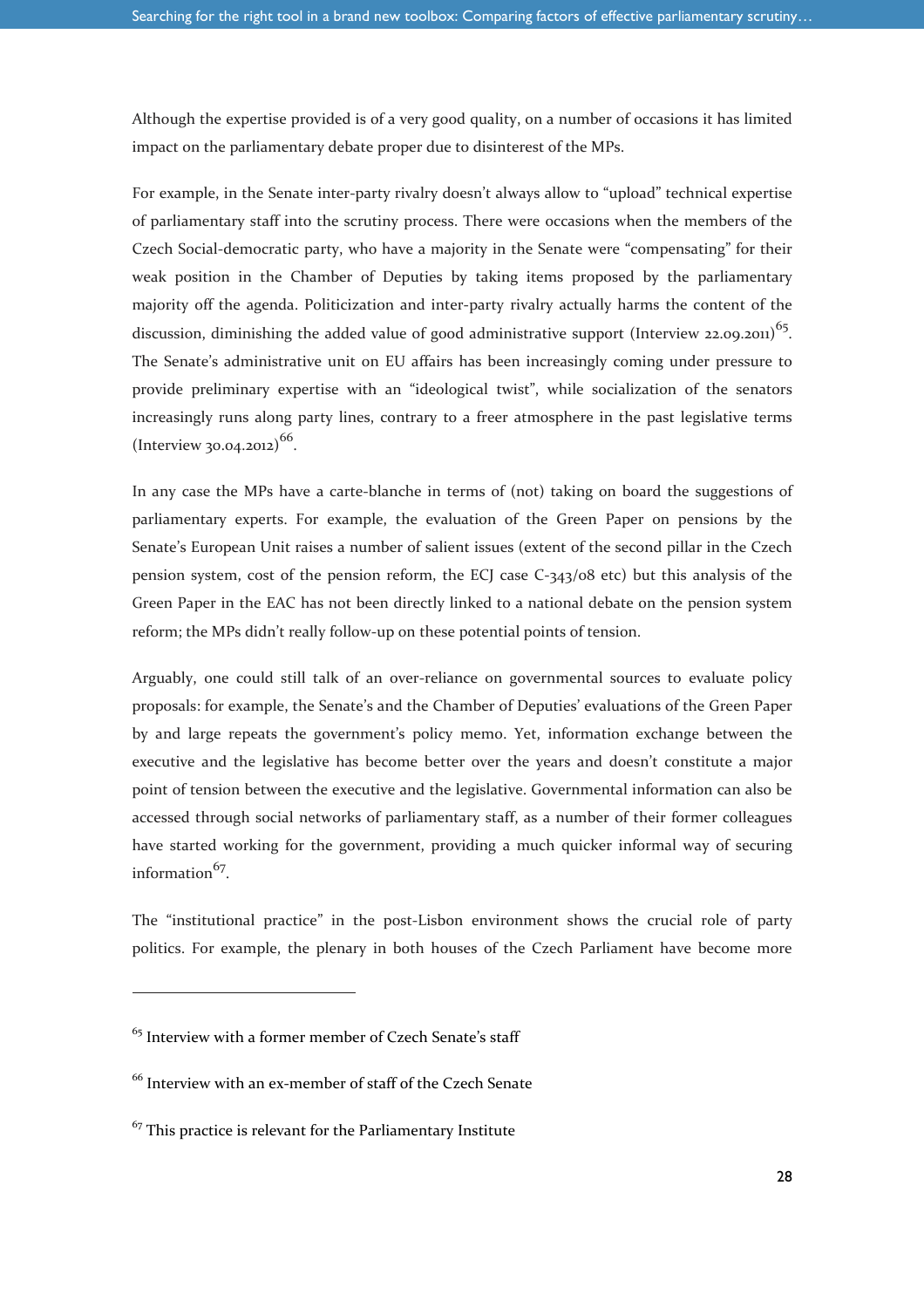involved. In the Chamber the position of the EAC is always reaffirmed due to the similar majorities in the committee and in the plenary (ODS). In the Senate the plenary acts as a vehicle to keep the decisions of the EAC (lead by an ODS senator) in line with the CSSD majority. It has never came to a cleavage between the government and the parliament (both chambers simultaneously) on EU issues. For the practitioners such a scenario seems very improbable, as EU affairs are being discussed within the parliamentary majority – opposition axis.

Party politics can also "backfire" in the EU affairs scrutiny system. For example, the Chamber of Deputies' European Affairs Committee was devoid of leadership for 1,5 years (2008-2009) as the suggested member of the Green Party couldn't rely on sufficient parliamentary support and was appointed into office only from the third attempt. (Interview 02.12.2010)<sup>68</sup>. The member of the Green party initially earmarked for the position of the committee chair moved into the government. The Green party found it hard to select another candidate, while other parties were not willing to take up the chairmanship as it would have lead to a renegotiation of a coalition agreement and the loss of more important committees.

The Czech Senate has problems in acquiring the opinions of other sectoral committees, whose level of response left much to be desired (Suchman, 2010). This is corroborated by interview data. Involvement of sectoral committees has for the time being not helped much in spreading the knowledge of the EU topics. Sectoral committees were either not involved (Senate; Chamber of Deputies on seasonal migrants) or participated after a resolution by a European Affairs Committee was already passed. In the later case the EAC resolution was passed to the relevant standing committee for "information purposes" (Chamber of Deputies on the Green Paper) (Interview 13.10.2011; 14.09.2011)<sup>69</sup>. The limited involvement of the sectoral committees, who have the special expertise, is presumably offset by the contributions of parliamentary staff<sup>70</sup>. Yet their

l

 $68$  Interview with a staff member of the Czech Chamber of Deputies

 $69$  Interview with a member of staff of the Czech Chamber of Deputies; Interview with a member of the Czech Senate staff

 $7°$  The low intensity of the dialogue between the EAC and other standing committees could be an issue for parliamentary staff/committee chair but not much for the committee members. Due to practical limitations only 1 interview with an "ordinary" member of an EAC in the Chamber was conducted (05.05.2012). For the respondent communication with other committees was never a problem, he could just go to the other committee meetings if needed; also the resolution of an EAC would take priority over the opinion of any other committee .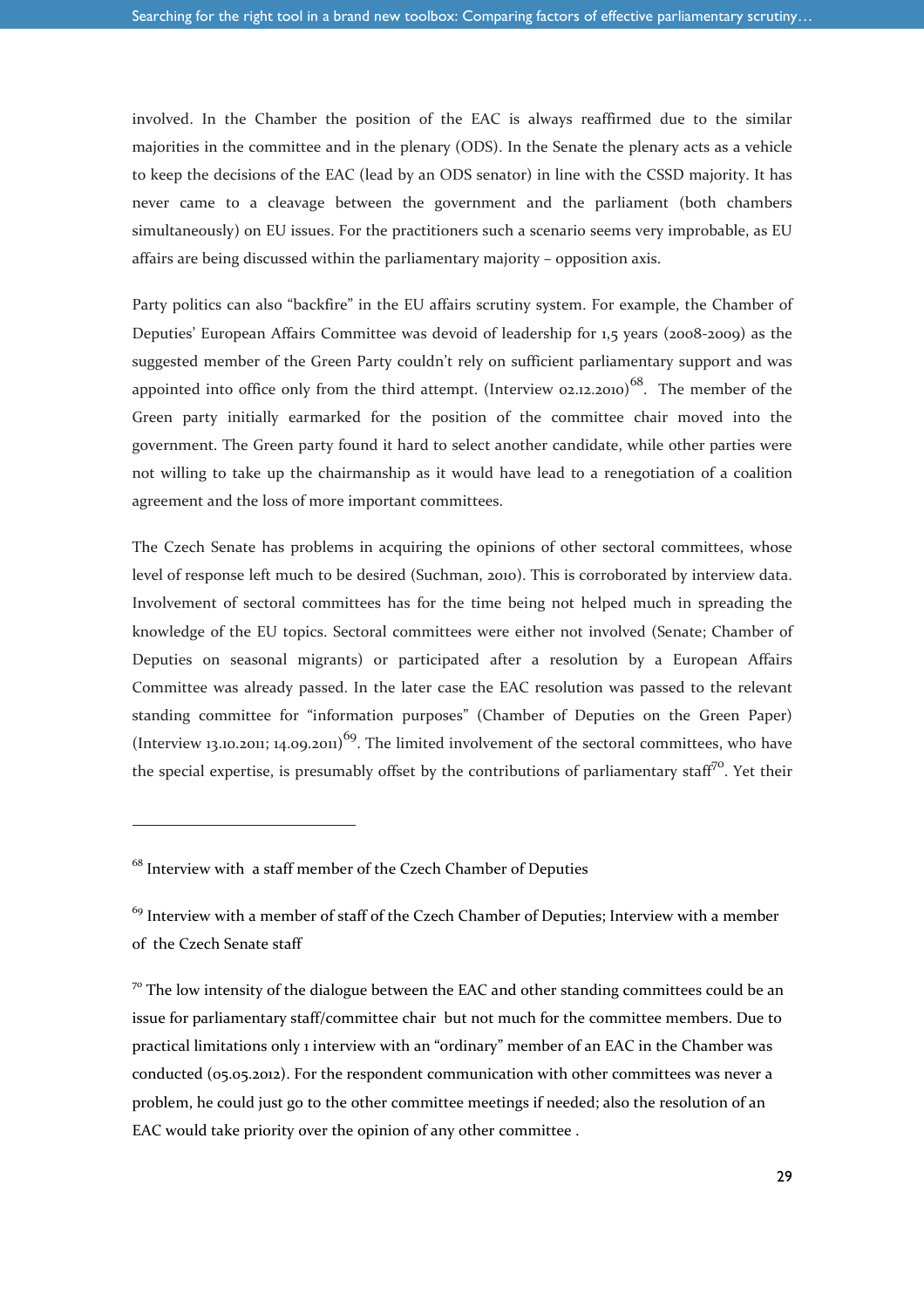limited interest tells a lot about a rather low saliency of EU issues in the internal hierarchy and agenda of the parliament. The staff of sectoral committees (for example the Social Policy committee) is generally somewhat reluctant to address EU topics. In important cases the chair of an EAC could make a direct request to the chair of a standing committee to provide an opinion but this has hardly happened.

 Nomination of rapporteurs on EU issues is not really contested as there is a pre-selection procedure depending on the interests and expertise of the committee members. They have the "last word" on resolutions prepared by parliamentary staff, yet the level of collaboration between MPs and the staff of both houses during the preparation of the documents varies greatly. Arguably, few make a direct connection between the EU and domestic policy process. For example, the Chamber's rapporteur on the Green Paper on pensions was coming from the opposition party (Communists of Moravia and Bohemia), yet the criticism was directed towards the EU's attempt to acquire more competence in social policy and not the Bezdek pension reform, of which the communists are critical.

The attempts to "exit" to the EU level were mainly taken up by the Senate. Yet, they seem to have been driven primarily by party interests. For example the CSSD complained several times to the European Commission that the government hasn't properly discussed national convergence reports (Interview 19.10.2011)<sup>71</sup>. Contacts with EU institutions on the issue of pensions seems to have been chiefly information gathering events with no attempts made to directly influence the content of EU legislation. The representatives of the Czech Parliament in Brussels were not asked for extra information on the Green Paper after the Commission presented the documents to the national parliaments' staff in May 2010 (Interview 12.10.2011)<sup>72</sup>. Also, during the EP hearing on the seasonal labour migrants directive in November 2010 no contacts were made between the Czech senator present and the European Parliament rapporteur on that issue (Interview 26.04.2012)<sup>73</sup>. Brussels-based organizations like ETUC or Business Europe were also not consulted; offices of Czech stakeholders in Brussels, for example the Czech confederation of industry were not consulted as well (Interview  $0.09(0.201)^{7/4}$ . No contacts were made with the EP party group

 $71$  Interview with an official from the Czech Permanent Representation.

 $72$  Interview with a member of DG EMPL

<sup>73</sup> Interview with a member of the Czech Senate

<sup>74</sup> Interview with a member of staff of the Czech Confederation of Industry office in Brussels.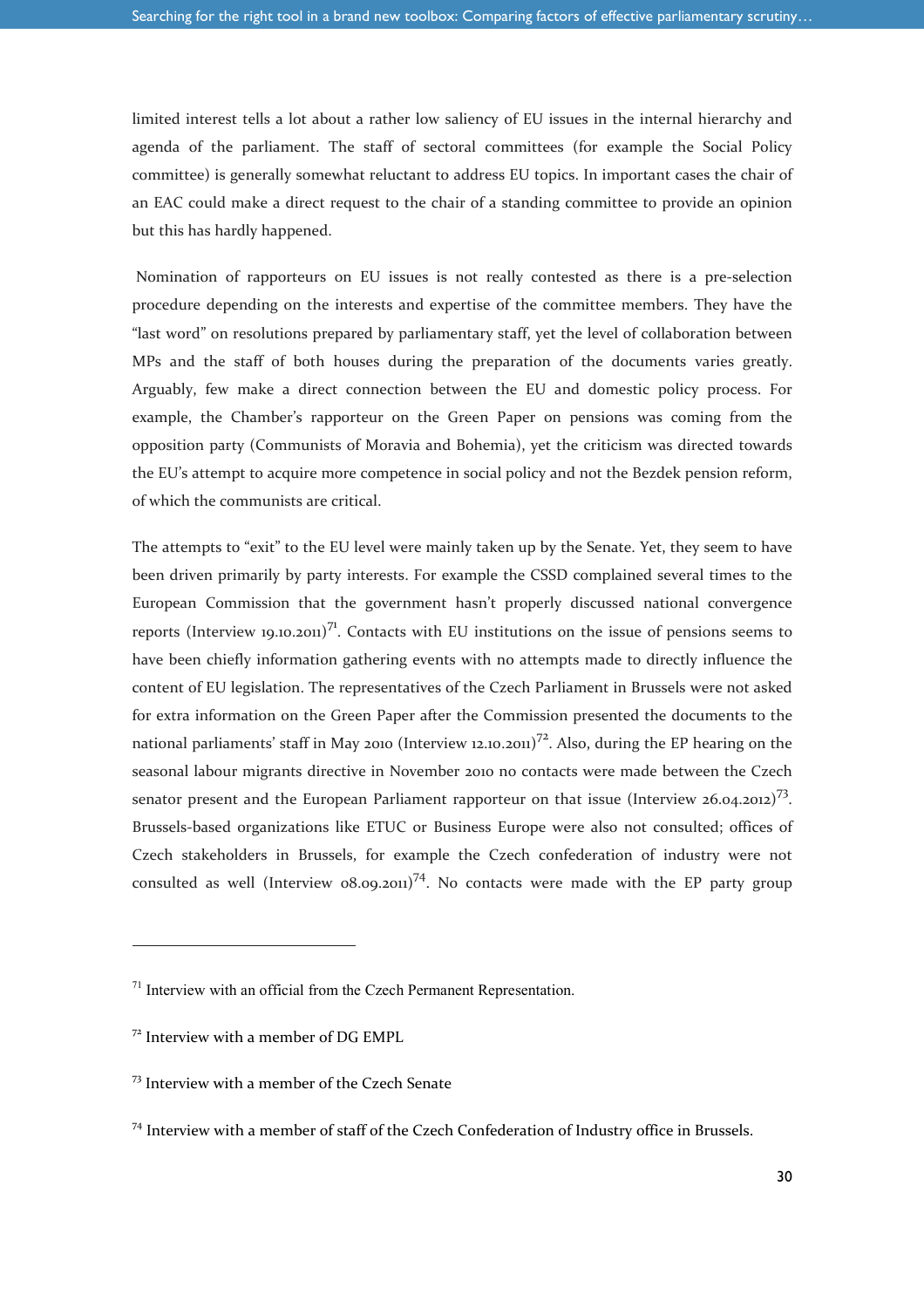rapporteurs<sup>75</sup>. Czech MEPs were also not contacted directly (Response to electronic questionnaire)<sup>76</sup>.

In the aftermath of the Lisbon a practice of bi-annual meetings between Czech MEPs and MPs was set-up, yet the interest to these meetings remains somewhat limited. The event is used more for information sharing and networking, not for lobbying or coordination of policy activities.

### **7. Parliamentary scrutiny of the Green Paper on pensions and the Proposal for directive on seasonal labour migrants in the Romania.**

#### *7.1. Romanian pension policy and migration policy*

Romania has carried out a pension reform between 2006/2007 – 2009/2010 within the framework of an inter-party consensus. Yet there have been ideas of bringing funds from second pillar back to the public sector in order to cover up the deficit of the state budget. Sustainability of the Romanian pension regime is considered to be rather low, with the Green Paper having a potential to incite debate on the layout of occupational pension schemes and portability/transferability of pension rights due to a large Romanian population working abroad.

Third-country seasonal migrants may not be a direct concern for Bucharest as its key interest in this policy field is to secure the conditions of work of Romanian seasonal workers laboring elsewhere in the EU and avoid their dumping by third-country national. Potentially, the need in third-country seasonal labour in Romania will increase (although there is no clear data on this; Interview  $28.11.201$ <sup>77</sup>, as well as the provisions of Article 16 of the proposed directive give a cause for concern. Parties avoid politicizing and raising issues like pensions / labour migration as the key element of competition, as they'd be forced to make hard choices about their own programmes (Interview 07.04.2012; Interview 13.04.2012)<sup>78</sup>. Political parties take migration issues in consideration only to a very limited degree (Interview 11.04.2012)<sup>79</sup>, while it could be that the

l

<sup>75</sup> See the list of interviews in the section on the Swedish parliament.

<sup>76</sup> Response to electronic questionnaire by a Czech MEP. 10.10.2011

 $77$  Interview with a member of the Romanian Permanent Representation

 $7<sup>8</sup>$  Interview with an academic expert; Interview with an NGO representative

<sup>79</sup> Interview with a representative of an NGO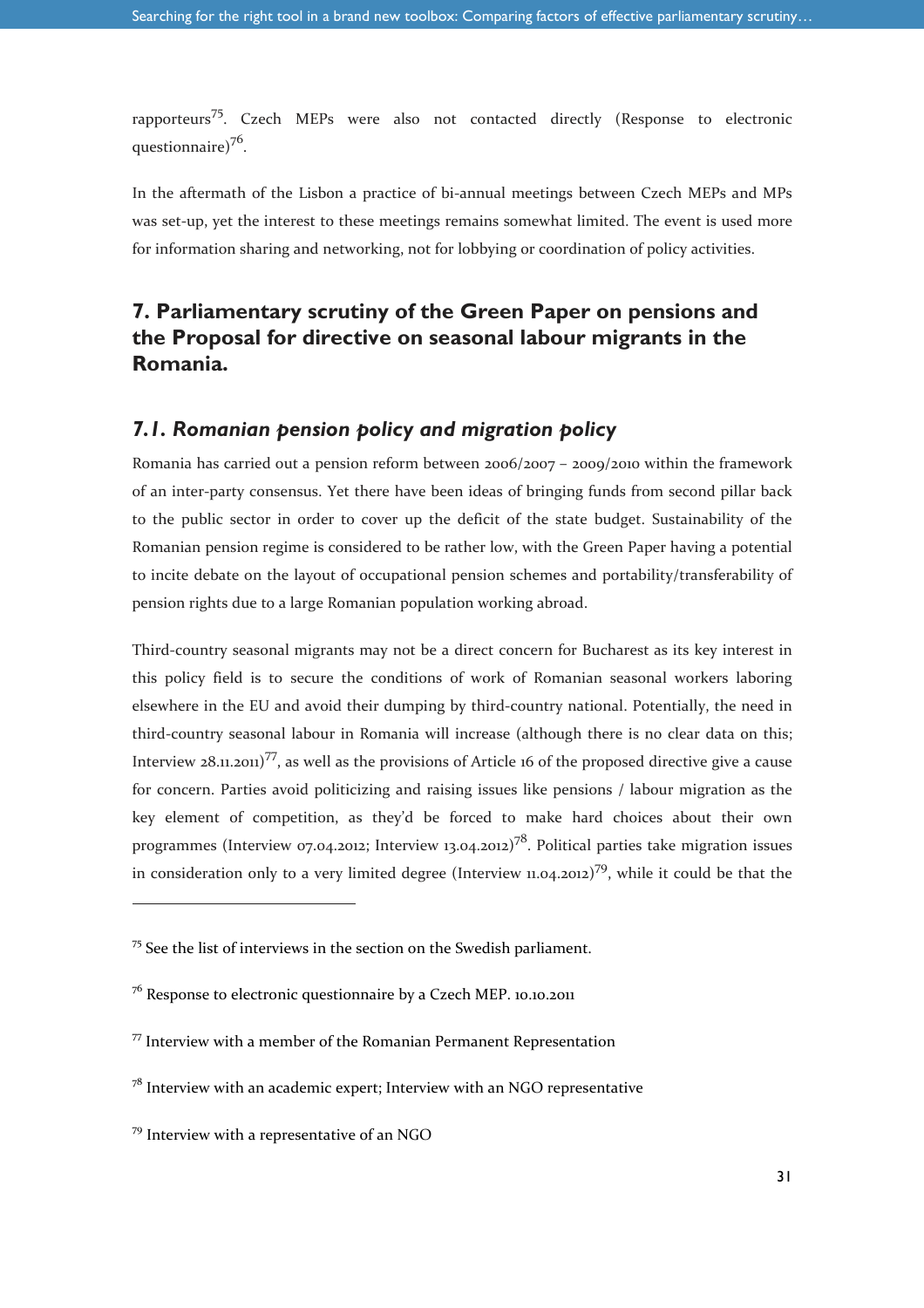pension scheme is reconsidered by the newly formed PSD-PNL coalition (Information request  $(6.05.2012)^{80}$ .

### *7.2. Evaluation of the proposals in the Romanian Senate and the Chamber of Deputies*

Before spring 2011 both upper and lower chambers had a Joint European Affairs committee. Hence the following section covers the evaluation of both proposals in the two chambers, which was conducted in the second half of 2010. The Green paper on pensions was discussed somewhat vaguely, as no solution was found to provide a formal answer. Although the deputies didn't have a strong pro or contra opinion on that issue, the committee was equally divided. As the chairman, who could tilt the balance of the discussion one way or another, was not present, no final decision was taken. A background note on the Green Paper was prepared, although it was more of an overview of the Commission's suggestion and less of an evaluation of the policy solutions proposed.

The Joint EAC didn't have a formal opinion on the seasonal migrants' proposal for directive, it was not discussed at the plenary as well. The suggestion to deliberate on this came from the Czech Senate, it was not selected as a priority by the Romanian parliament itself. Nevertheless, the concern of the Romanian parliament was how the directive would interact with restrictions on the free access to the labour market of Romanians in some member-states. There was a concern expressed that the seasonal contracts could be transformed into temporary contracts, which can provide better conditions for the labour force of the member-states. At the same time the provisions of Article 16 (social rights of seasonal migrants) hasn't been touched upon in the debate (Interview 06.04.2012<sup>81</sup>, Interview 09.04.2012<sup>82</sup>, Interview 12.04.2012<sup>83</sup>).

### *7.3. Mechanisms of parliamentary influence*

The "scope of the opportunity structure" for the Romanian parliament has changed, yet presumably not solely due to the Lisbon Treaty impact.

1

<sup>&</sup>lt;sup>80</sup> Information request from an academic expert

 $81$ <sup>81</sup> Interview with a staff member of the Romanian Chamber of Deputies

 $82$  Interview with two staff members of the Romanian Chamber of Deputies

 $83$  Interview with two staff members of the Romanian Senate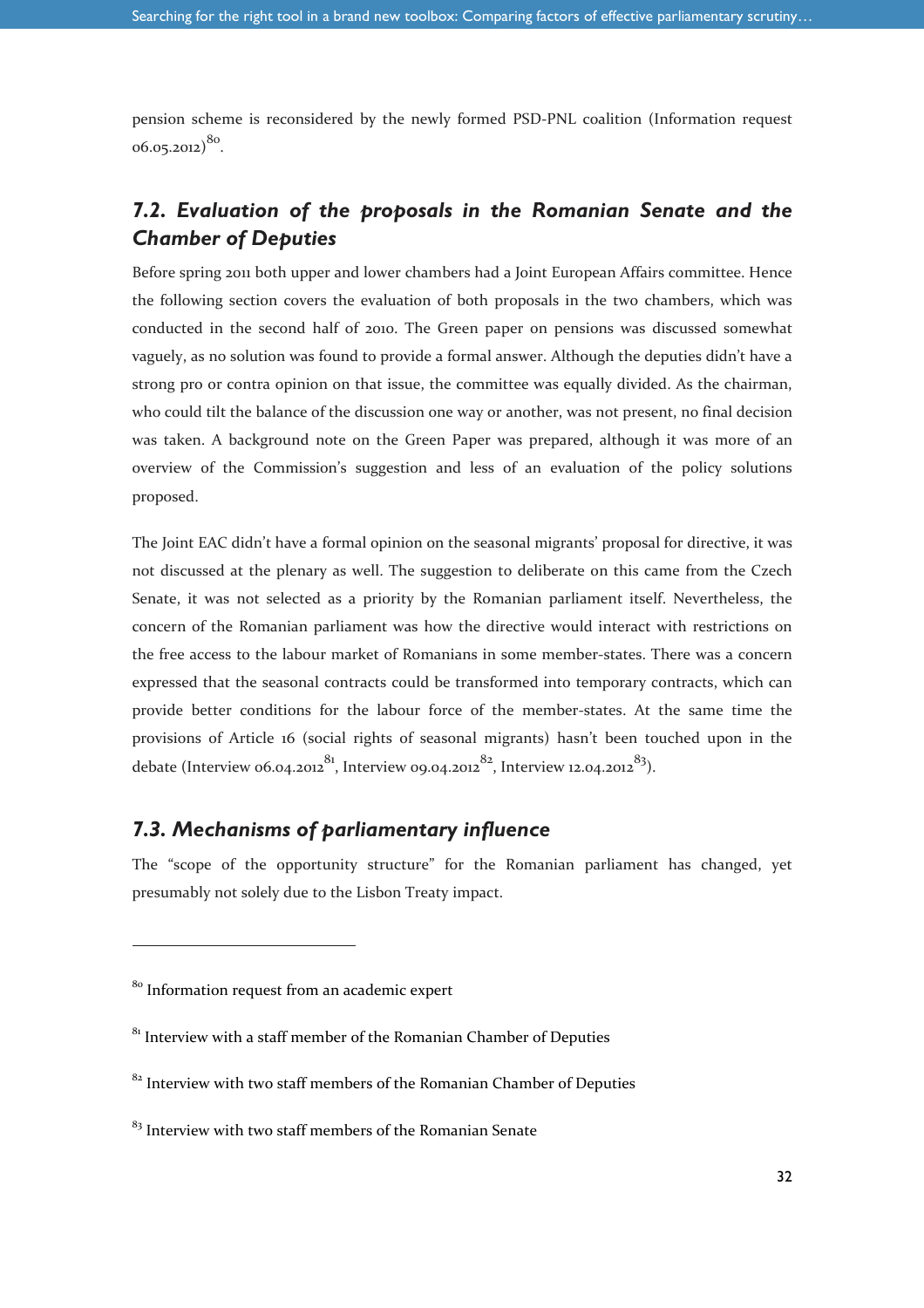The major problem is that since 2006 Romania couldn't manage to adopt a legal framework on executive-legislative cooperation in the area of EU affairs. There seems to be no political commitment to finalize the discussion on the legal framework of cooperation.

In the spring of 2011 the Joint European Affairs Committee has been abolished with both houses adopting their own procedures and mechanisms for subsidiarity checks. There was some resistance to such a move but it was mainly due to personal vested interests of members of parliament, as prominent figures from the same party (PSD; social-democrats) have both supported and opposed such a move (Interview 7.10.2011)<sup>84</sup>. Out of all the cases studied, Romania has arguably experienced the most profound change of the legal provisions and a greater development of the scope of opportunity structure. Nevertheless, the current draft of the law on executive-legislative cooperation in EU affairs is unlikely to make the Romanian parliament a strong player. The original version of the document was not very clear on how issues are selected for scrutiny, which legal standing does the opinion of the parliament has etc. (Interview 14.02.2012)<sup>85</sup>. A large number of amendments were introduced in the Chamber, enhancing the mandating power of the parliament, only to fail to be discussed due to procedural complications. Hence, the original governmental version was accepted and members of the Chamber would try to promote their amendments in the Senate through like-minded members of the upper house. Yet, it remains unclear when and if the Senate discussed the draft law (Interview 02.04.2012) $^{86}$ .

As all of the versions of the law on executive-legislative cooperation in EU affairs have failed to be discussed before the end of the parliament's term, the document had to be repeatedly re-installed in the agenda of a new legislature. Arguably, prominent members of the EAC committee have not put their influence behind the proposal, as they often withdrew their political pressure on the government just before the final decision on the law was to be taken. Also, the initiative to split the Joint EAC may have come less from the impact of the Lisbon Treaty but more from party politics. A new party (Union for the Progress of Romania) was created in the parliament out of the defectors from different parliamentary groups. It needed positions in the leadership of the parliament and one of the "easy" ways to do it was the creation of a new European affairs committee in the Senate out of the Joint EAC. Hence, party politics have played a significant in

<sup>84</sup> Interview with a staff member of the Romanian Senate.

 $85$  Interview with an ex-member of the Romanian Chamber of Deputies staff

<sup>86</sup> Interview with a member of the Romanian Chamber of Deputies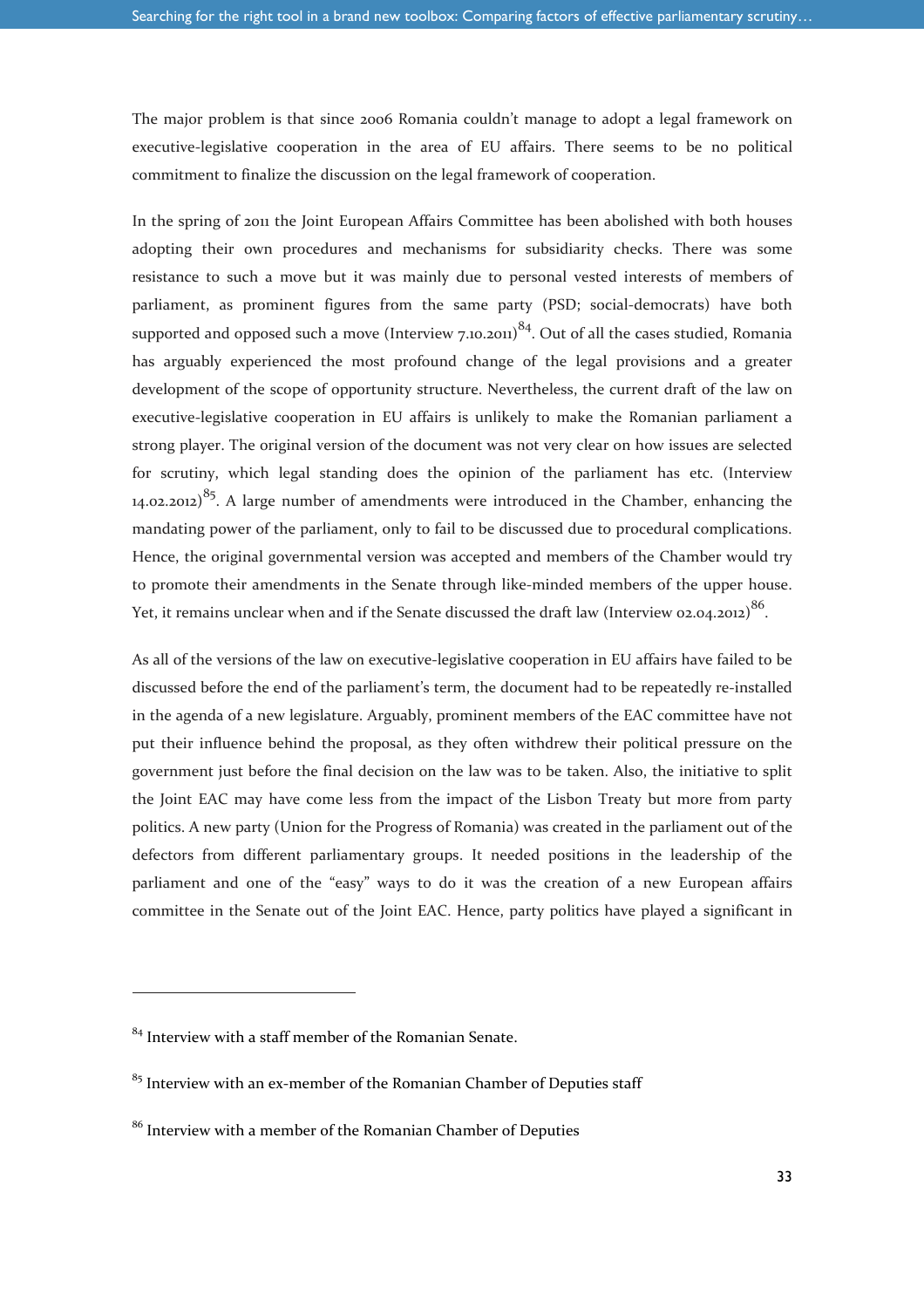determining the "scope of opportunity structure", what is not always conducive to better scrutiny of EU affairs.

The Romanian parliament seems capable of bearing the "cost of the opportunity structure". Yet, there could problems in the long-run as it is complicated to attract and keep high quality staff, as more carrier options and better remuneration is provided by the executive, e,g. in the Ministry of Foreign Affairs or EU Affairs (Interview 17.11.2011)<sup>87</sup>. Recruitment to positions in the parliamentary staff (and to civil service in general) is an issue as on a number of occasion it was not based on open contestation but conducted informally. There seem to have been divisions amongst the parliamentary staff on the issue of choosing the optimal way to develop a legal scheme of EU scrutiny<sup>88</sup>. Allegedly the staff of the Joint EAC secretariat were more willing to develop a strict mandating system (emulating the Nordic model) from the very start, what continuously met staunch resistance from the government side. The staff of parliamentary expert body in the Chamber was more cautious, suggesting a more cooperative approach and fearing that the Romanian parliament would lose the few political resources it has in unequal battles with the government.

The "institutional practice" of the EU affairs scrutiny is dominated by attempts to define the legal scope of action of the Romanian parliament. Apparently this has been used as a bargaining chip by political parties to gain concessions: the threat of the opposition PSD pushing for a mandating scrutiny was successively "bought off" by the government which wanted to have a free reign in EU affairs. Establishing a system of EU affairs scrutiny was hardly a goal in itself for any of the parties but an additional tool for parties to obtain political and material

 $87$  Interview with an ex-member of the Romanian Chamber of Deputies staff

<sup>&</sup>lt;sup>88</sup> The author should make clear that he received very different opinions not only on the level of conflict but also on the existence of the conflict as such. Further investigation on this issue has to be done and the material presented in this section treated with caution.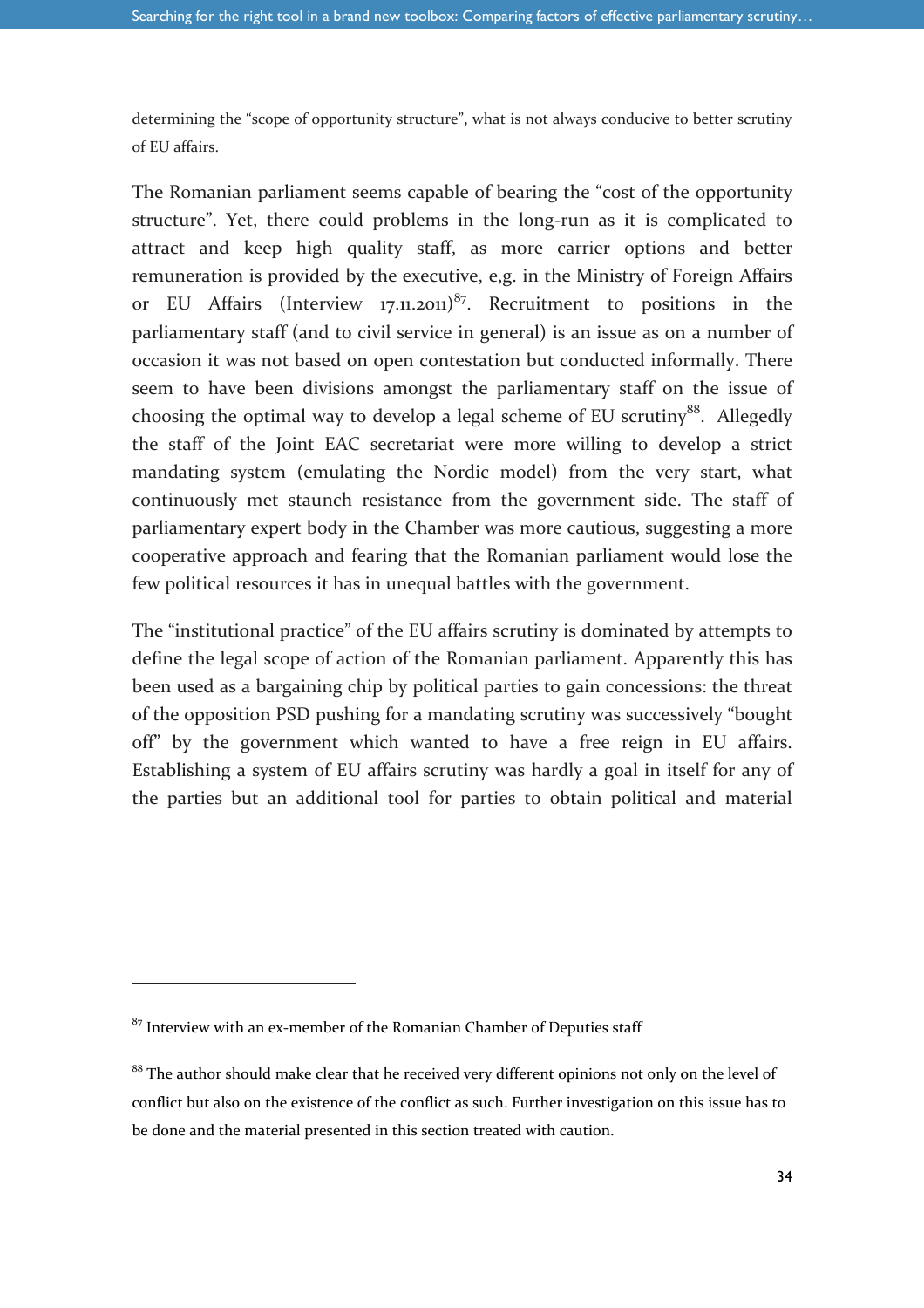benefits. Opposition parties didn't necessarily try to hold the government accountable in EU affairs<sup>89</sup>.

Consultations with other standing committees are of limited scope, although the new system of subsidiarity checks envisages that sectoral committees are the first ones to revise a policy proposals, which is then considered by the EAC. EU issues are still treated as part of foreign policy, hence the members of standing committees don't see an added value in investing time and resources into the EU affairs scrutiny. The fact that the chairman of the Joint EAC and later the European affairs committee in the Chamber of Deputies came from the opposition party has in no way strengthened the position of the parliament vis-àvis the government in debating EU politics. Also, no attempts to develop ties with the EP rapporteurs / shadow rapporteurs or Brussels-based EU-wide organizations were attempted to influence the policy-process<sup>90</sup>.

The following section will present a comparative analysis of the different mechanisms used and propose a number of explanations of the results of the study.

 $89$  In May 2012 the former opposition parties PSD (social-democrats) and PNL (center-right, liberal) started forming a coalition government after no-confidence vote to the former primeminister Razvan Ungureanu was passed

<sup>&</sup>lt;sup>90</sup> See the footnotes above for the list of interviewees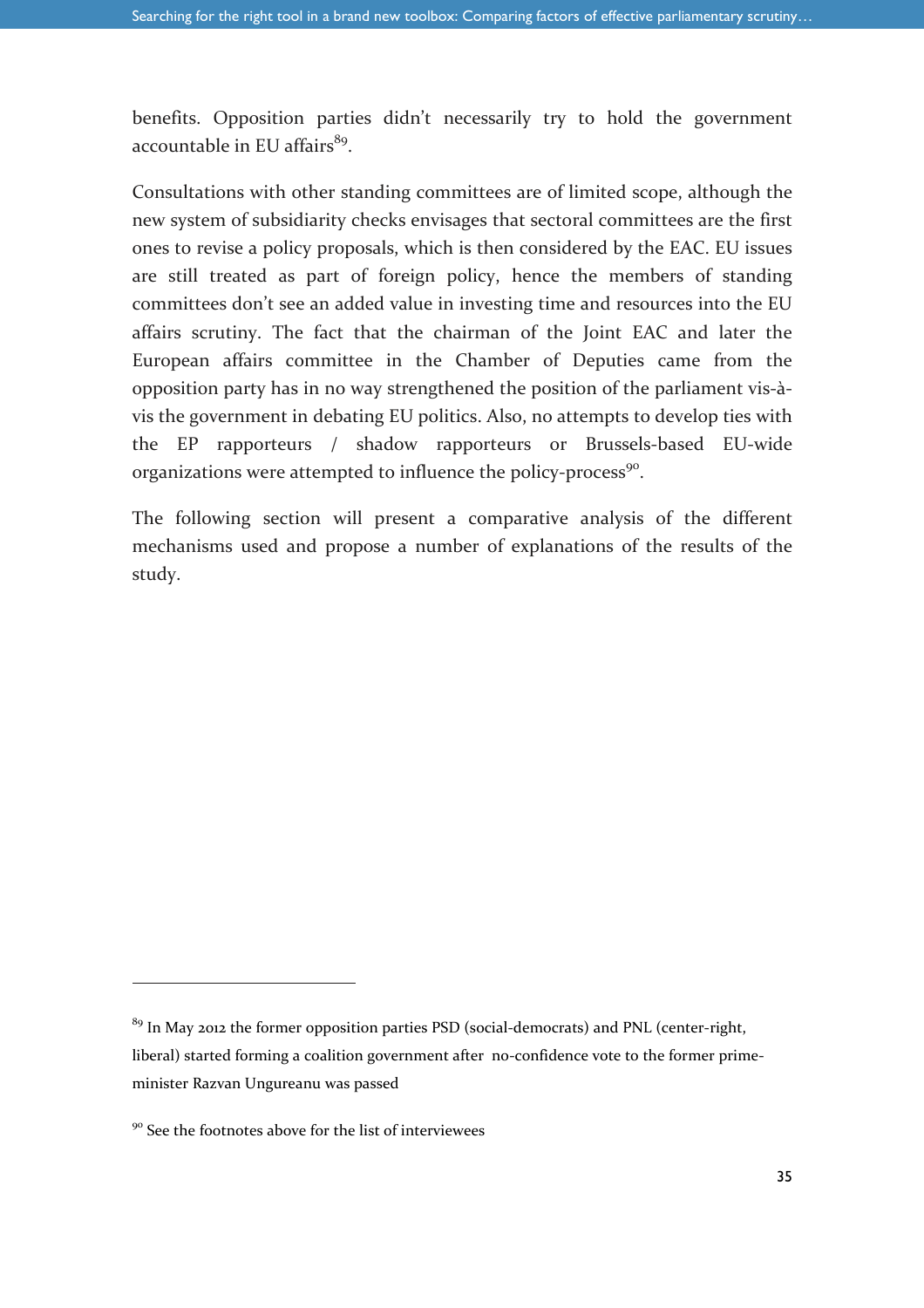### **8. Conclusions**

### *8.1. Comparing the effectiveness of mechanisms of parliamentary influence*

The paper argues that "scope of the opportunity structure" has widened for all of the parliaments, the case of Romania potentially experiences the most changes if the legal framework of executivelegislative cooperation is established. Arguably after the Lisbon Treaty one can see a certain "lockin" of traditions of parliamentary scrutiny. Sweden continues the decentralization of its EU affairs scrutiny system, increasingly relying on standing committees and even potentially delegating them mandating rights. The Czech parliament still relies on a document-based scrutiny system, with the new mandating rules having a very limited scope. Yet, both chambers are willing to strictly apply the new rules wherever possible, as the "future role of the European Affairs Committee depends on this" (Interview 09.05.2012)<sup>91</sup>. Romania can potentially provide for a breakthrough in its scrutiny system, yet the chances of establishing it before the new general elections before the fall of 2014 are mixed. In pure procedural terms, Sweden arguably is the most effective system as it engages not only the EAC but spreads the expertise of the EU throughout the whole parliament.

In principle, all parliaments have found ways to adapt to the "cost of opportunity structure", although no major changes in staff numbers or sources of expertise has taken place. The workload has clearly increased, yet the parliaments seem to be able to process the information flow due to increasingly close cooperation between the EAC staff and the secretariats of standing committees (Swedish Riksdag), using the social networks cross-cutting the executive and legislative branches of power (Czech Chamber of Deputies) or the experience of staff members with "institutional memory" (Romanian Parliament). The quality of the assessments of EU affairs provided by parliamentary staff doesn't seem to be an issue. The main challenge for the parliamentary staff seems to be "uploading" their expertise to parliamentary debates and/or resisting political pressure to come-up with evaluations favouring the position of one or the other political party from the very start. A long term challenge would be the personnel policy, especially for the Czech Republic and Romania, which would need to secure high qualified staff.

Nevertheless, what really seems to make a difference for the day-to-day functioning of parliamentary scrutiny in the post-Lisbon environment is inter-party dynamic. Ultimately, the

 $91$  Interview with a staff member of the Czech Chamber of Deputies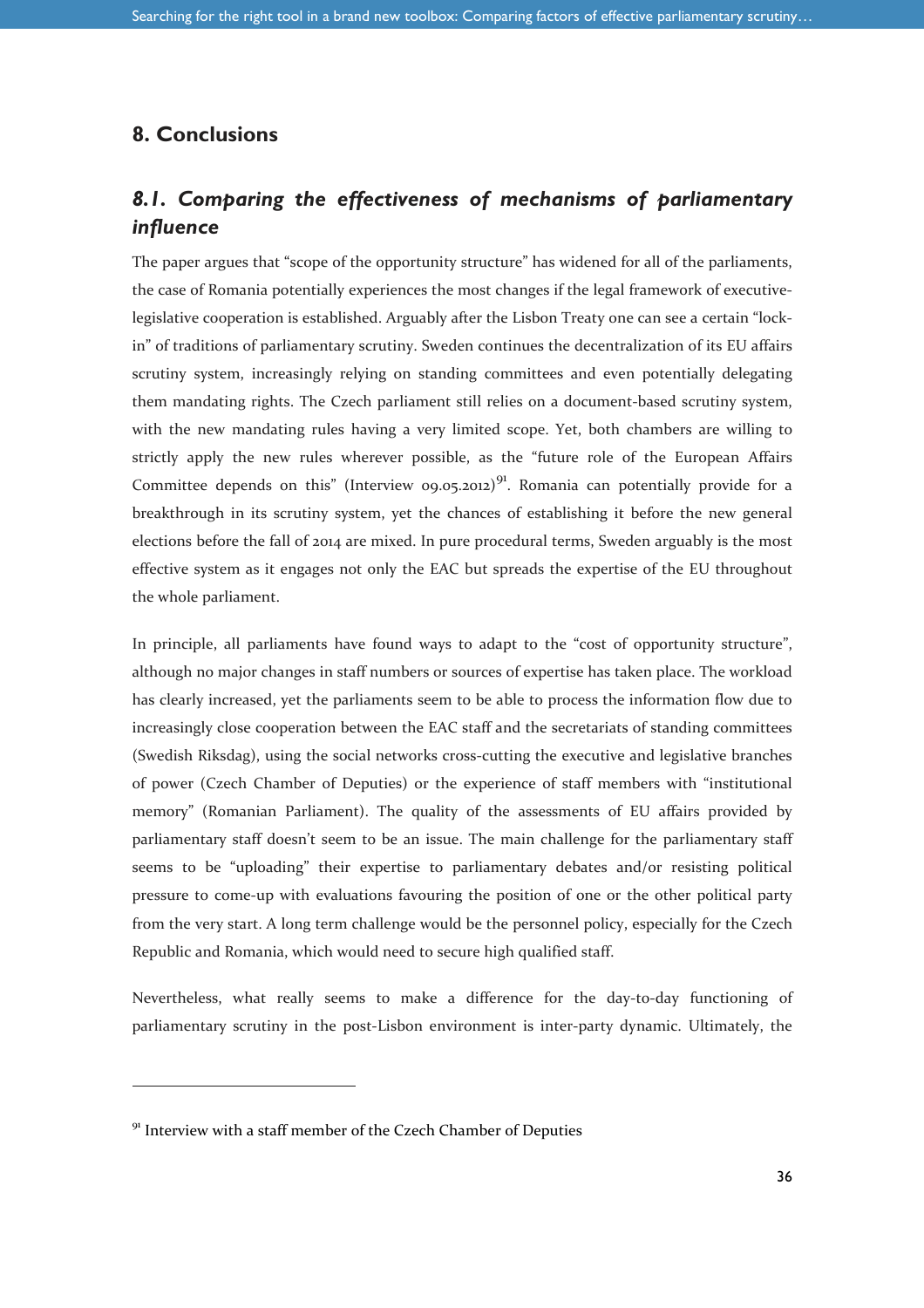political parties have the final word on the way the Lisbon Treaty provisions on national parliaments are implemented.

In none of the cases assessed have the EU affairs triggered a clear executive-legislative cleavage. This is valid not only for the evaluation of the two EU policy documents but also for the general climate of assessing European Union affairs which are still predominantly considered as the domain of the executive. As has been shown above, political parties can effectively undermine the establishment of legal rules (case of Romania) or be unwilling to use parliamentary expertise in political debates, concentrating on purely ideological fights (Czech parliament).

The involvement of sectoral committees does make a difference for the assessment of EU affairs. This is exactly the mechanism that forces the MPs to make a connection between the EU and the domestic policy arena. For example, the most thorough resolutions on the Green Paper on pension and the Proposal for Directive on seasonal labour migrants come from the Swedish Riksdag. Yet again, committee input heavily relies on inter-party dynamic. In the Swedish case increased involvement of standing committees is used to resolve any potential controversies between the parties at the lowest possible level. At the same time party discipline is high, "loyalty" is arguably the key term to describe the relations between the members of the governing coalition and the parliamentary majority. Given that the governing center-right coalition goes to great length to coordinate amongst its members, a joint "uprising" of the majority and opposition against the government is very unlikely. In the case of the Czech Chamber of Deputies the EAC can send its opinions or EU documents after it already conducted scrutiny, for "information" reasons only. Given that there is little interest of standing committees in EU affairs, such practice only exacerbates the situation. The Czech Senate's EAC also faces a problem of integrating other committees in the working process. Yet, party politics take precedence again as the outcome of committee deliberations will be rigorously checked for compliance with the views of the Senate's majority. The same pattern is discernible in Romania: very slow involvement of standing committees and dominance of the majority in the EACs.

So far contacts with EU level institutions or actors, as well as the dialogue between national parliamentarians and MEPs has not been the key mechanism of enhancing the quality of parliamentary scrutiny. The parliaments of Sweden, Czech Republic and Romania didn't seek contacts with rapporteurs/shadow rapporteurs, attempt to consult each other or get in touch with Brussels based EU-wide organizations like ETUC or Business Europe. The active Czech Senate is an outlier in this situation, as it did directly complain to the European Commission about the conduct of the government and addressed the Romanian European Affairs Committee. Yet, these actions primarily depend on the party constellations. It was the opposition CSSD that initiated a complaint to the European Commission. At the same time the ODS chair of the Senate's EAC,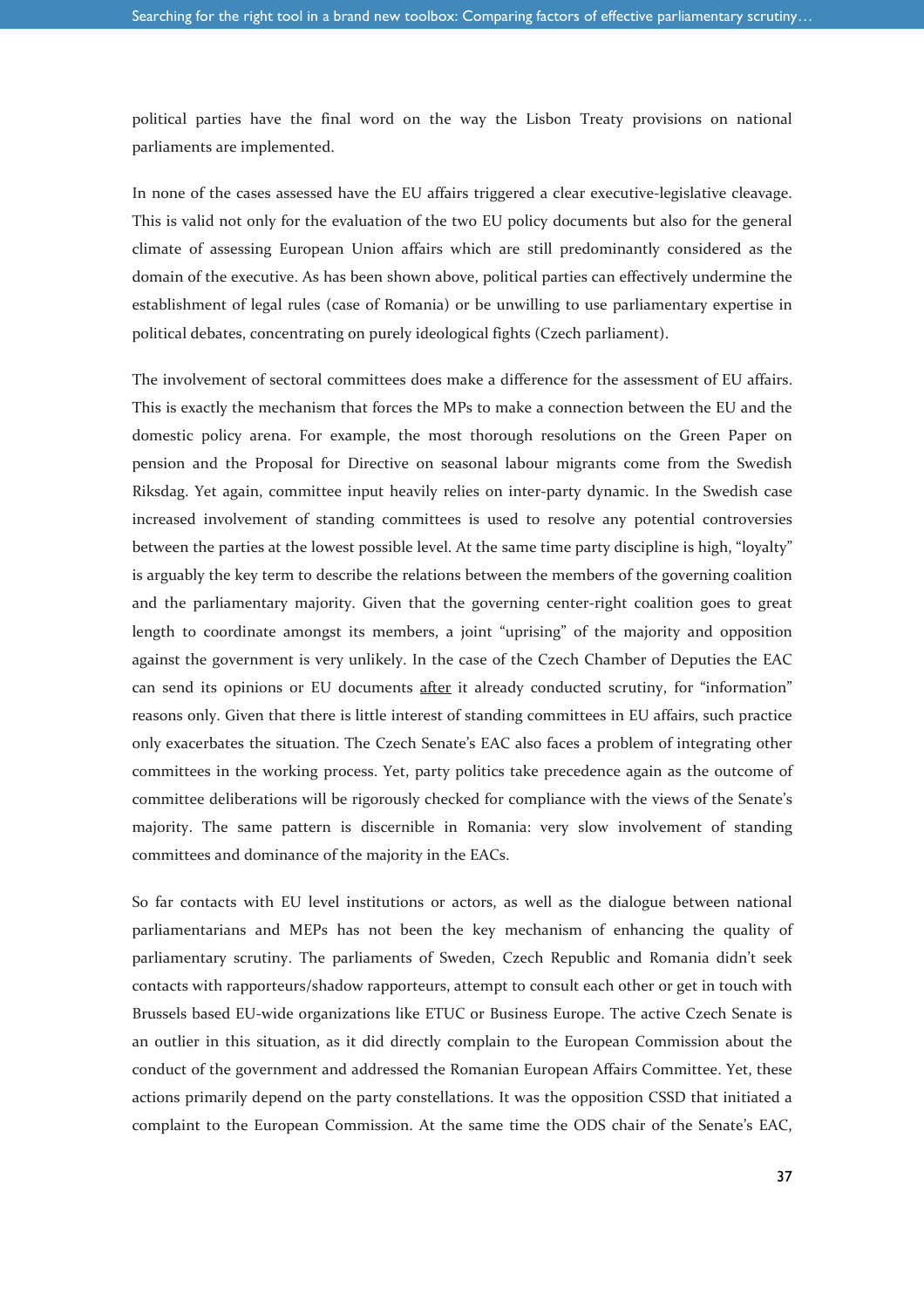who asked the Romanian parliament for support on the seasonal migrants case was not able to make it compile a reasoned opinion. In any case the balanced critical activity of the chair towards the EU is being curtailed by the Czech social-democratic party, which has more EU-positive convictions. There are some clues that further contacts can develop between opposition parties in national parliaments and their respective ideological family in the EP (for example, Swedish Social-Democrats) but it is by no means clear if and when such practice can take off the ground and to what extent they would be able to have an impact on the legislative process.

Hence, the effectiveness of parliamentary scrutiny in the aftermath of the Lisbon Treaty depends on the relations between the EAC and standing committees, as well as inter-party dynamics. Nevertheless, it seems that in none of the cases does involvement of sectoral committees translate into a better link between the EU and domestic policies. In all of the cases both Europhile and Eurosceptic parties had an incentive to make a direct connection between the EU proposals (Green Paper on pensions, Proposal for directive on seasonal migrants) and the domestic statusquo in the pensions / labor migration sector. Ultimately, although the political parties could address pension/migration issues to gain election points or use it as an extra excuse to raise their concerns.

Arguably, both strong and weak systems of parliamentary scrutiny of EU affairs have not become linked to the content of the domestic policy process. The resolutions passed on the Green Paper/Proposal for directive on seasonal migrants have primarily addressed the division of competences between the EU level and national level but not the domestic policies as such. This is happening exactly at the time of pension and labour migration reform are conducted or reassessed in Sweden, Czech Republic and Romania. The debates on the EU proposals mentioned above have also focused more on the EU and national competences, not on the domestic politics as such. In such a situation the wider impact of the Lisbon Treaty provisions on the policy-making process become ambiguous. On the one hand, national parliament do adapt their rules of procedures, create different new legal frameworks to internalize the "Lisbon acquis". On the other hand these provisions are not used to have an impact on the legislative process and on the policy domains. The Lisbon Treaty does provide for a new "opportunity structure" but political parties do not perceive it as an additional instrument to achieve their policy goals.

This doesn't imply that the Lisbon Treaty doesn't have an effect. It has obviously triggered a change of procedures and formal working rules, allowed for more debates on the EU issues. Still, the impact on the deliberative functions of the parliaments will arguably take more time to have an impact. Socialization of MPs in the new "active Lisbon spirit", change of parliamentary culture and modes of reasoning need time. Involvement in the legislative process via the Lisbon Treaty rules was a more direct way to "activate" national parliaments, as it potentially provided electoral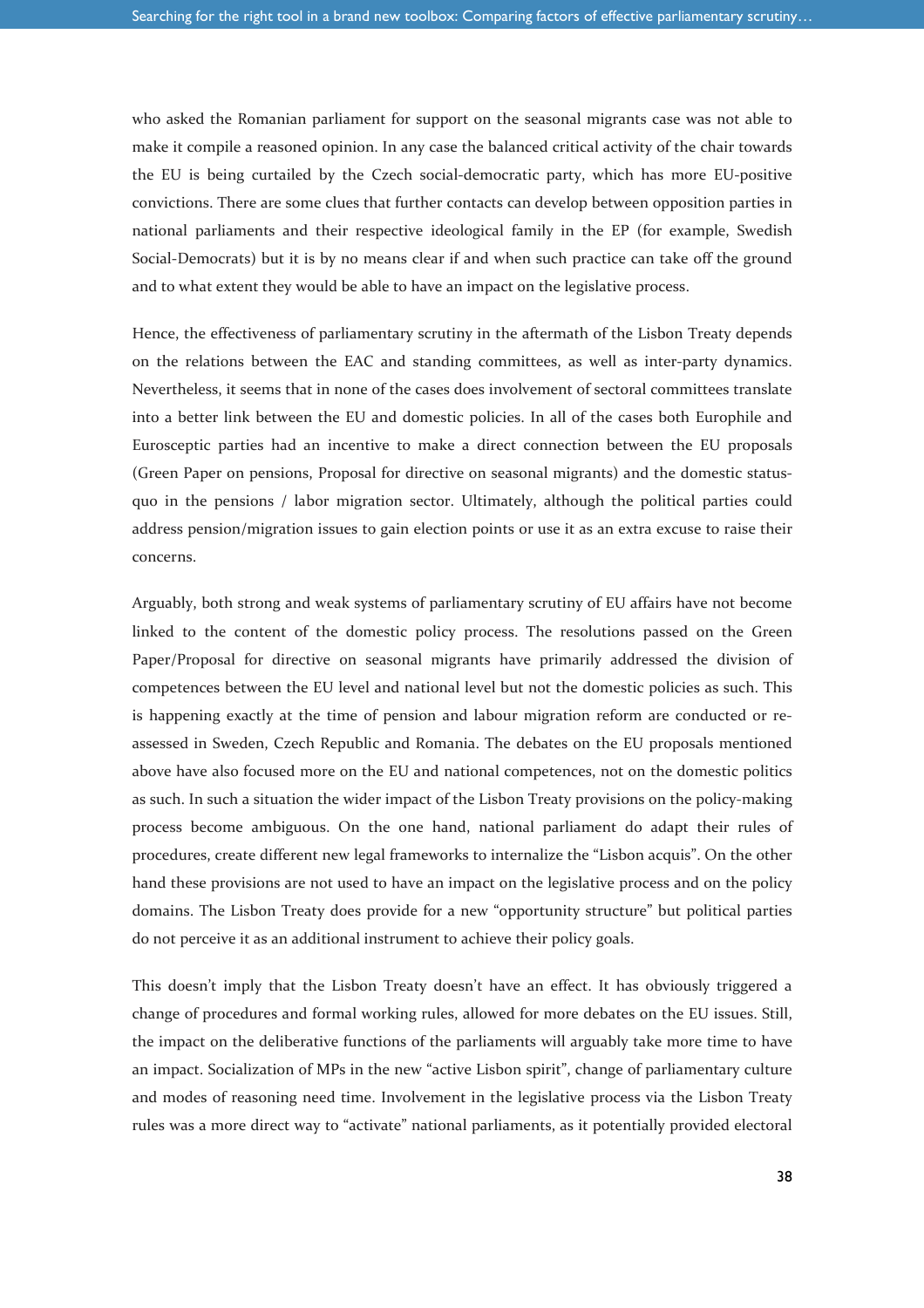bonuses, at least in a number of cases. Yet, political parties don't consider using the Lisbon Treaty provisions to link EU and domestic policies. Parliamentary scrutiny of EU affairs is instrumentalized by political parties: it is either used as a bargaining chip in domestic power struggles or suffers from increased inter-party rivalry. Effective evaluation of EU proposals or government's policies is reliant on the "climate" of relations between the government and opposition as well as the capacity of coalition parties to coordinate their action and stick together. In other words, the ultimate tools for enhancing the effectiveness of parliamentary scrutiny may lie in a different toolbox, which is much more linked to party politics than the role of legislative institutions as such.

The following section would try to consider how the political parties in Sweden, Czech Republic and Romania address EU issues and whether the party systems of these countries exhibit cartel characteristics.

### *8.2. Potential explanations of the political parties' disinterest in the Lisbon Treaty rules.*

Respondents in all of the countries considered mentioned that engagement in EU affairs isn't conducive for re-election. A good example could be the Chair of the Senate's EAC, who was instrumental in making the Czech parliament's upper chamber active in discussing EU affairs. Yet his chances of re-election are very slim and apparently a decision was made that he is to step down towards the end of 2010<sup>92</sup>. Ladrech (2002) argues that the creation of the European affairs committee is not just a sign of Europeanization of national parliaments but also of parties, as the MPs sitting there develop expert knowledge of the EU. This is obviously true but in the cases of Czech Republic and Romania the EAC are never at the top of the MPs' preference list when committee membership is assigned. Apparently, in the opinion of MPs scrutiny of EU affairs doesn't bring electoral benefits. Nevertheless, as representative institutions (parliaments, parties etc.) not only aggregate interest but also shape them, political parties could attempt to mobilize the electorate on EU affairs or develop a clear link between EU and domestic policies. One of the reasons why they avoid doing it would be cartelization of party systems.

The evidence for party cartelization in Sweden, Czech Republic and Romania is rather mixed.

 $92$  Allegedly, the ODS party isn't willing to support the chairman's candidacy. It's by no means clear whether a new chairperson would be willing and able to develop an active profile in EU affairs.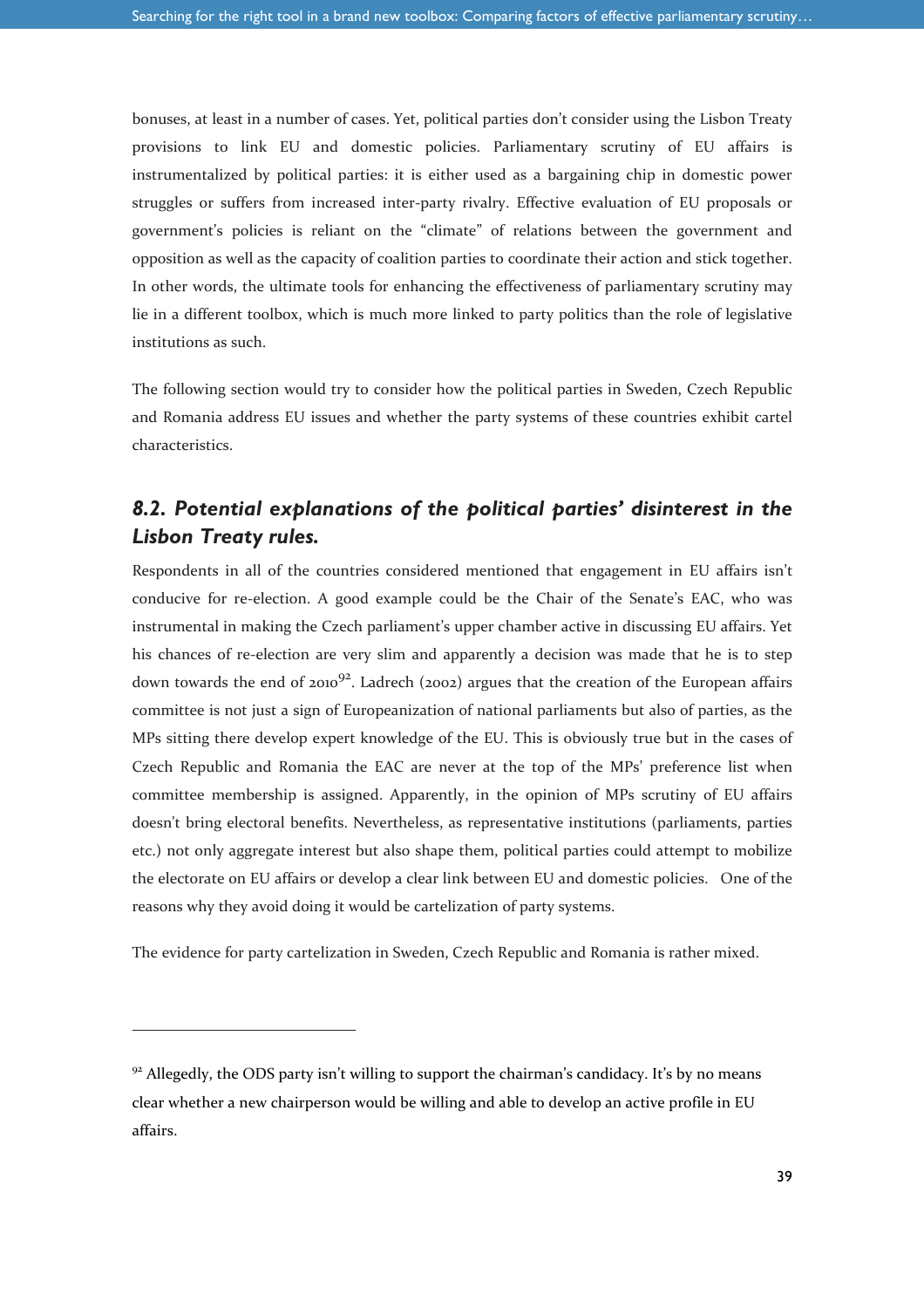Although Hlousek and Pseja (2009) confirm cartelization of the Czech party system, the outcome of the 2010 general elections clearly mean a restructuring of a cartel with two new parties entering the parliament and the key players like ODS and CSSD receiving less than 50% of votes (Haughton, Novotna, Deegan-Krause 2011). "Europe" is contested amongst the Czech political parties, providing a source of internal division in the center-right Civic Democratic Party (ODS) between the "hawks" aligned to Vaclav Klaus and the more pragmatic "doves". The position of the ODS is somewhat endangered by TOP-09, another center-right party with a Europhile rhetoric which can attract a large number of ODS voters. The social-democrats adopted a more EUpositive stance in no small measure to differentiate themselves from the ODS, yet this doesn't provide for a deeper level of analysis of EU issues. Arguably, the Eurosceptic attitudes in the ODS (Lewis 2008) have been moderated, but the debate on EU issues is still conducted in "black and white" (Interview 23.04.2012)<sup>93</sup>. Arguably, the Czech parties become more EU-positive while the public debate is still dominated by the "hawkish" Eurosceptic figures.

There is indirect evidence that Romanina party system is becoming cartelized, as in comparison to the other countries of Central and Eastern Europe new parties find it harder to get into the parliament (van Biezen, Rashkova 2011). Given that electoral volatility in Romania has increased from 1990s (17,8%) to late 2000s (23,0%) (Gallagher, Laver, Mair 2011) and the party systems in Central and Eastern Europe became less structured (Bertoa, Mair 2010), cartel tendencies can potentially increase as parties would try to protect themselves from electoral competition uncertainties. Despite acute inter-party rivalry, Romania can still be considered as a case for cartel party thesis as according to Mateescu (2010) high levels of conflict are not incompatible with cartelization. Restrictive electoral laws and "cartel practices" were enacted in Romania due to high electoral uncertainty and volatility. For example, the laws regulating party finance favour parliamentary parties, effectively denying non-parliamentary parties public financial support. Also, parties that do not enter candidates in at least 50% of electoral districts do not receive broadcast time; access of non-parliamentary parties to public media is also de-facto limited. Since 2000 elections no new party was able to enter the Romanian parliament. "Europe" was important topic during the pre-accession stage but since then has largely fallen out of the party discourse (Interview 07.04.2012)<sup>94</sup> and isn't a topic of party competition (Interview 09.04.2012)<sup>95</sup>.

<sup>&</sup>lt;sup>93</sup> Interview with a think-tank expert

<sup>&</sup>lt;sup>94</sup> Interview with a an NGO expert

<sup>&</sup>lt;sup>95</sup> Interview with an academic expert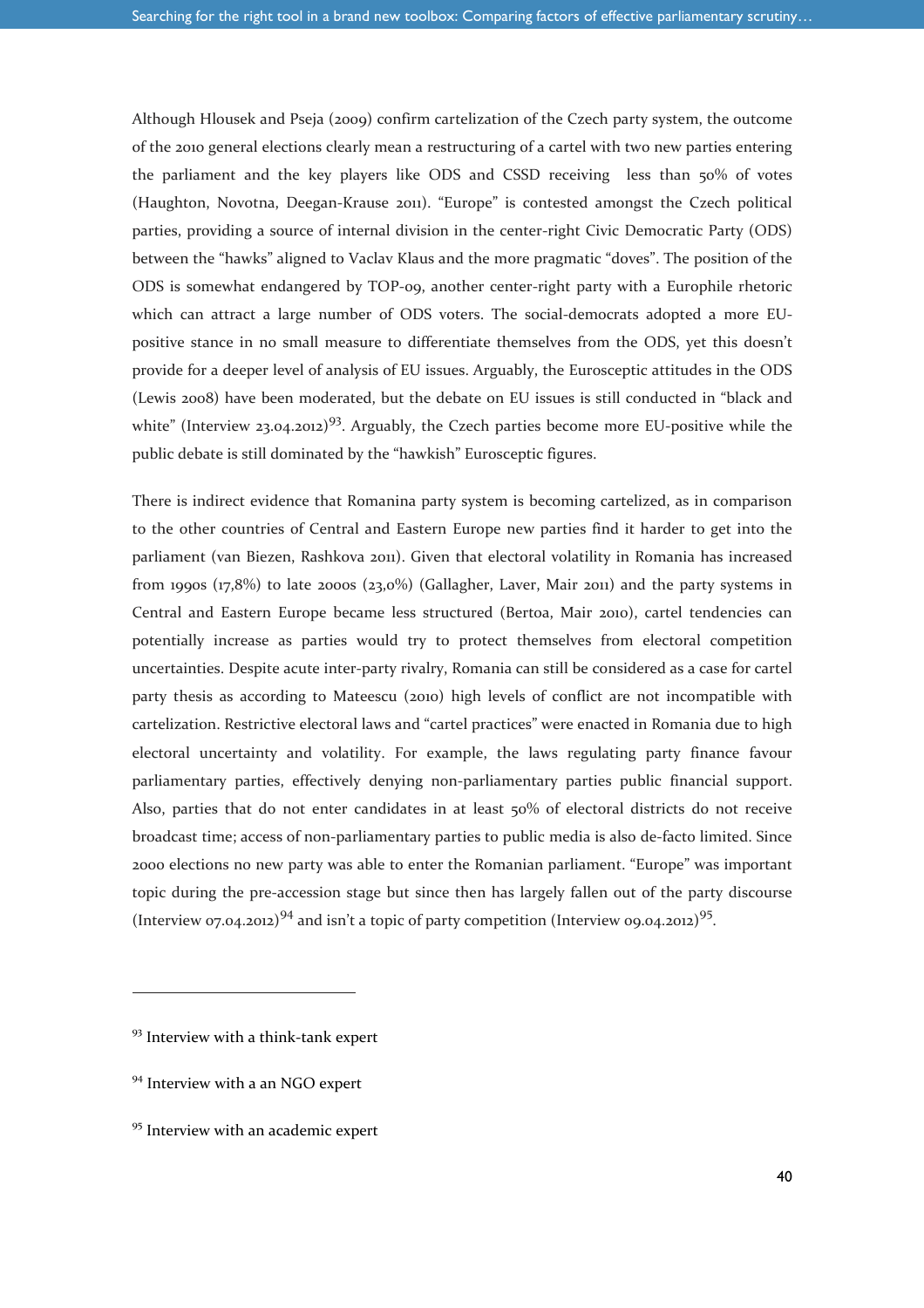Sweden provides mixed support for the cartelization thesis. For example Blyth and Katz (2005, p.52) argue that Sweden doesn't show an clear-cut example of a fully-fledged cartel as in 1990s the social-democrats and the center-right parties had to give way to the popular demands during Swedish welfare system reform, while substantial numbers of social-democrats' electorate deserted to the Green and Left party. Dependency on public funding is something of a historical heritage as the practice dates back to 1960s (Vignaux 2008). Nevertheless the practice of "contract parliamentarism" (Bale, Bergman 2006; Bergman, Bolin 2011) in Sweden can be considered as a proxy for party system cartelization: it implies a written contract that commits parties to collaboration beyond a specific deal or a temporary commitment. Such cooperation took place in both left- and right-wing parties (Christiansen and Damgaard, 2008, p.56-58). For example, in 2002 the so-called 121 Points programme was signed and published, covering cooperation of the Green party, the Left party and the Social-Democrats in an increasingly large number of topics. In 2010 such cooperation was established between the Social democrats and the Green party. The trend amongst Swedish political parties to form pre-electoral coalitions in order to secure majorities in the Riksdag and minimize election risks is clearly discernable (Isberg 2011), what can corroborate the cartel party thesis.

Concerning the use of "Europe", Aylott (2002) claims that political leaders have indeed tried to isolate EU issues from intra-party discussion. He provides an examples on the basis of the Swedish social-democratic party (SAP) suggests: such compartmentalization can help the voters/party members stay in the party even if they disagree over an aspect of a party leader's policy. Such a strategy can indeed be useful for the SAP as among the Swedish parties it has the highest level of internal divisions. Except for the Sweden Democrats (anti-EU) and the Liberal party (very pro-EU) the Swedish political parties tend to be moderately EU-positive, yet in principle "Europe" remains somewhat of a taboo in the Swedish party discourse: it is being addressed but not discussed in great detail (Interview 26.02.2012 $^{96}$ , Interview 01.03.2012 $^{97}$ , Interview 07.03.2012 $98$ ).

Arguably, in all the above-mentioned countries there is a tendency to keep the electoral market closed and not to address EU politics in greater substance in the public debates/public competition. The tendency to de-link EU and national politics has been noticed with both

<sup>&</sup>lt;sup>96</sup> Interview, journalist form a national newspaper

<sup>&</sup>lt;sup>97</sup> Inetrview with an academic expert

<sup>98</sup> Interview with two members of a think-tank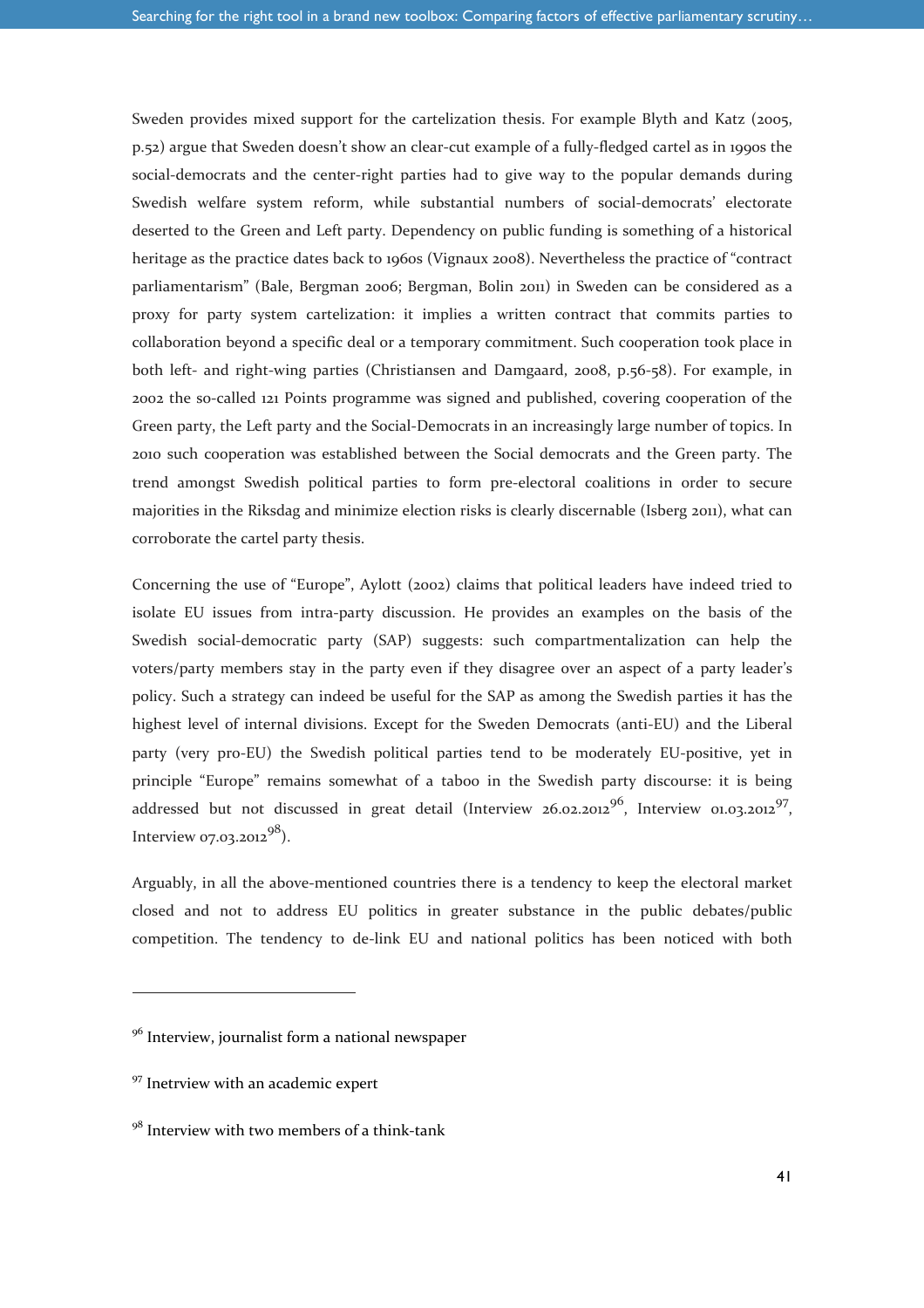Eurosceptic and Europhile parties. For example, the EU critical Czech ODS has not paid attention to the ECJ ruling C-343/2008 directly impinging on the sovereign rights of member-states to pension reform design. The EU-positive Swedish governing center-right coalition has not used the Green Paper on pensions to provide additional arguments for increasing the retirement age. Unwillingness to address EU affairs and to link them to national policy issues may come not only from unwillingness to mobilize the electorate on EU topics out of fear "breaking the cartel" and entering uncharted waters. Another cause would be the fear of losing credibility. The Czech social-democratic party has strong ties with the S & D group in the European Parliament and critical attitude towards EU issues could tarnish its image. This corroborates the findings of Neties and Binnema (2007)<sup>99</sup>, who suggest that this reluctance to address EU topics is shared by both opposition and governing parties to a large extent due to inter-party dissent. .Also, the parties may assume that trying to mobilize the electorate on EU affairs wouldn't be cost effective: there is evidence that amongst the general public EU issues are treated by and large with indifference (Duchesne et al, 2010) and parties would need to invest a lot of resources into "activating the electorate". Although arguably the results of Duchesne's work are valid only for specific social groups, the paper does show that there are serious constraints for EU issues to become a real constitutive cleavage.

The issues of pensions and migration are the areas where the link between the EU and national politics (no matter whether Eurosceptic or EU-positive) could have been clearly established. Yet, this was not done, constituting a case Katz and Mair (2009) have been looking for: issues that "should have" found a place on the political agenda but did not. In line with the conclusions of Batory's study (2009), one could argue that "soft Eurosceptic rhetoric or Eurpohilia say little or nothing about a party's willingness or ability to make use of opportunities offered by the EU level of the political game". The EU proposals mentioned above fit the left-right divide (affect socioeconomic rights), hence, according to Green Pedersen (2012), the necessary conditions for politicizing EU topics are created, although this opportunity is not addressed by political parties.

The unwillingness of mainstream political parties to take EU topics into consideration may constitute a major hurdle for the Lisbon Treaty attempts to diminish the democratic deficit and increase the role of national parliaments. Enhancing the power of the European Parliament or national parliaments is still a useful procedural mechanism. Yet the actors, political parties, which are to function within the new structures of participatory democracy seem unwilling to fully grasp the opportunity. Party incentives, or mainly the lack of them, put a break on the effective use of

 $99$  Netjes C., Binnema H. (2007) The salience of the European integration issue: Three data sources compared, in *Electoral studies*, 26, 39-49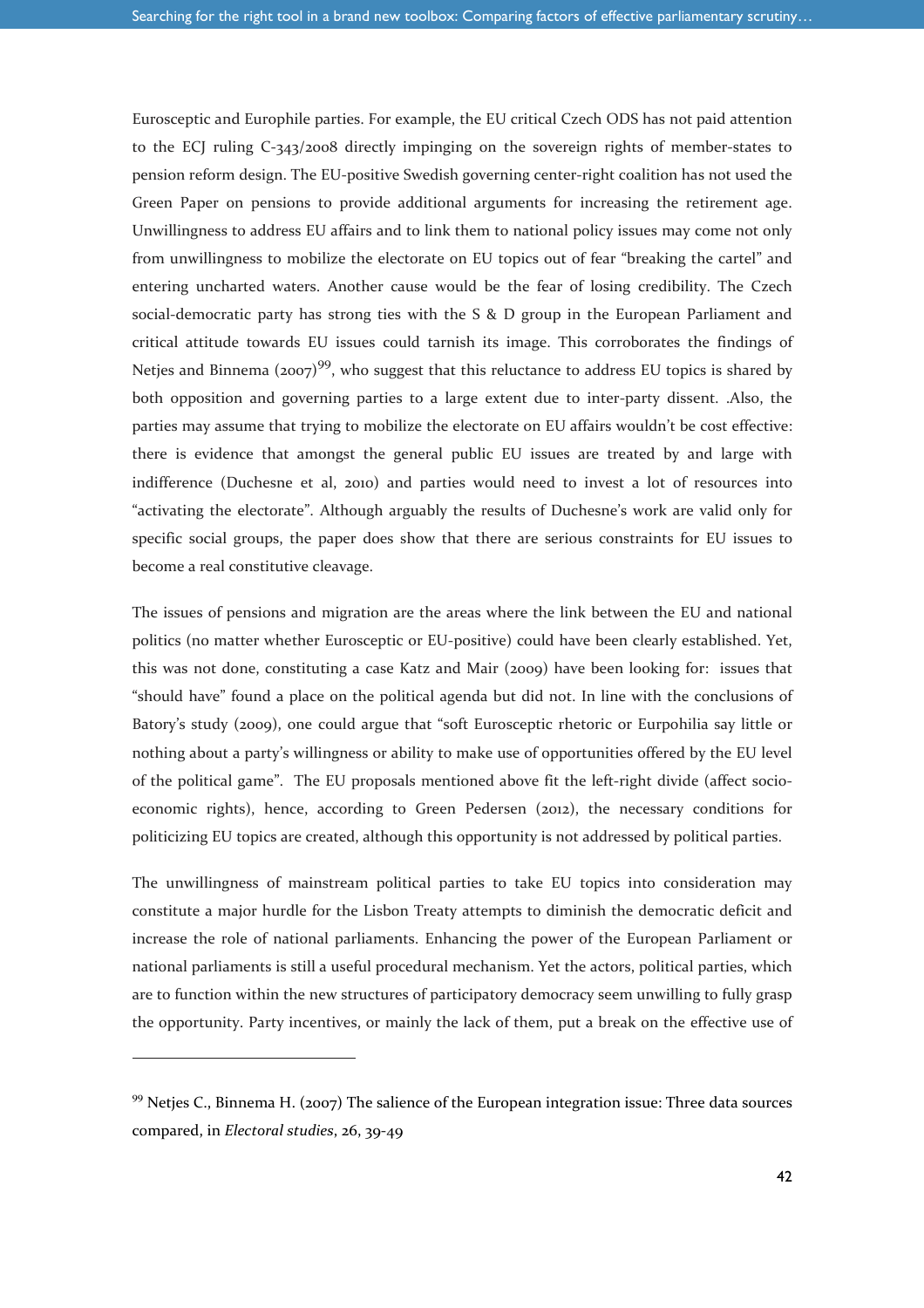Lisbon Treaty provisions for parliamentary scrutiny of EU affairs. The missing incentives for integrating EU and domestic topics in party competition diminish the effectiveness of EU scrutiny. At the same time if mainstream parliamentary parties fail to address the EU topics, they'd increasingly become used by social movements and non-parliamentary parties, which would play an increasingly important role in forming the public attitude towards the EU.

Ultimately, if the party relations are the key determinant/mechanism of how effective parliamentary scrutiny is, than more work has to be done on how parties internally discuss EU affairs. Poguntke et al. (2007) claims that the role of EU specialists in the internal party structure rises, yet it remains unclear what kind of influence these EU specialists are able to exert. If political parties are not willing to invest into parliamentary scrutiny of EU affairs and link EU and domestic policy proposals, expertise on EU may become too much detached from the party competition and the execution of a party's traditional functions. Political parties would refer to the EU in their rhetoric and develop connections with European Party groups but avoid EU topics in domestic political competition. Hence, national parliaments will be present in the decisionmaking towards the EU but their involvement would be "shallow": in the EU domain national parliaments would be dealing with "constitutional issues" and not so much with public policies/legislation



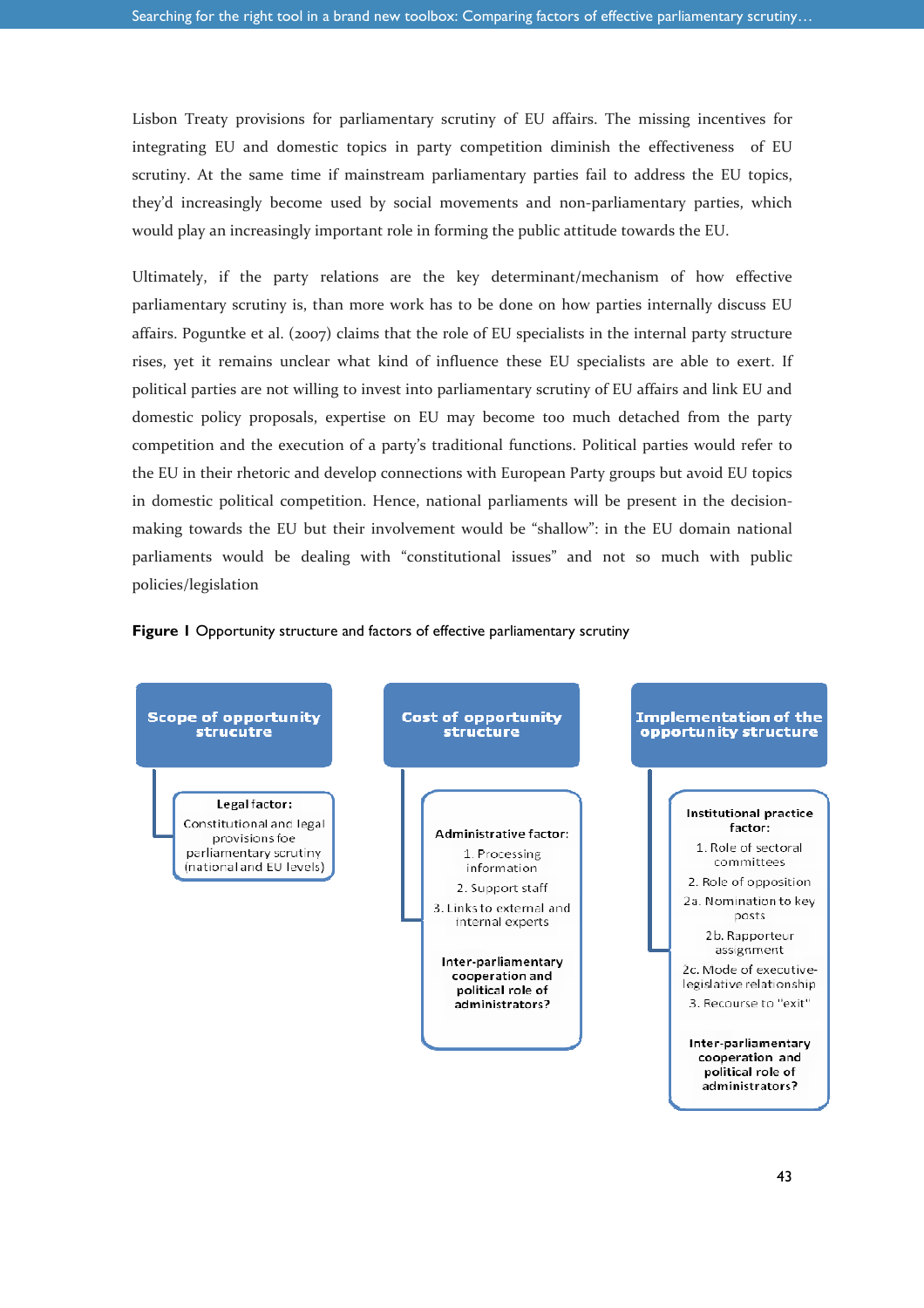### **Literature references**

- Arter D. (2006) Introduction: Comparing the legislative performance of the legislatures, in *Journal of Legislative Studies*, 12, 245-257
- Auel K. (2007) Democratic accountability and national parliaments: Redefining the impact of parliamentary scrutiny in EU affairs, in *European Law Journal*, 487-504
- Auel K., Benz A. (2005) The politics of adaptation: The Europeanisation of national parliamentary systems, in *Journal of Legislative Studies*, 11, 372-393
- Auel K., Raunio T. (2011) Debating the state of the Union? A comparative analysis of national parliamentary debates on EU affairs. Paper prepared for the  $6<sup>th</sup> ECPR$  General conference, Reykjavik, 25-27 August
- Aylott N. (2002) Let's discuss this later: party responses to Euro-division in Scandinavia, in Party Politics, 8, 441-461
- Bale T., Bergman T. (2006) Captives no longer, but servants still? Contract parliamentarism and the new minority governance in Sweden and New Zealand, in *Government and Opposition*, 41, 422-449
- Batory A. (2009) The dog that didn't bark? Assessing the impact of the EU on party politics in Hungary, in *Journal of Communist Studies and Transition politics*, 25:4
- Bergman T., Bolin N. (2011) Swedish democracy. Crumbling political parties, a feeble Riksdag, and technocratic power holders?, in Bergman T., Strøm K. (eds.) *The Madisonian turn. Political parties and parliamentary democracy in Nordic Europe.* The University of Michigan Press: Ann Arbor.
- Bertoa F., Mair P. (2010) Two decades on: How institutionalized are the post-communist party systems? *EUI Working Paper* SPS 2010/3
- Blyth M., Katz R. (2005) From catch-all parties to cartelization: The political economy of a cartel party, in *West European politics*, 28, 33-60
- Checkel J. T. (2005) 'It's the process, stupid! Process tracing in the study of European and International Politics', *ARENA Working Papers*, № 26
- Christiansen F.J., Damgaard E. (2008) Parliamentary opposition under minority parliamentarism: Scandinavia, in *The Journal of legislative Studies*, 14, 46-76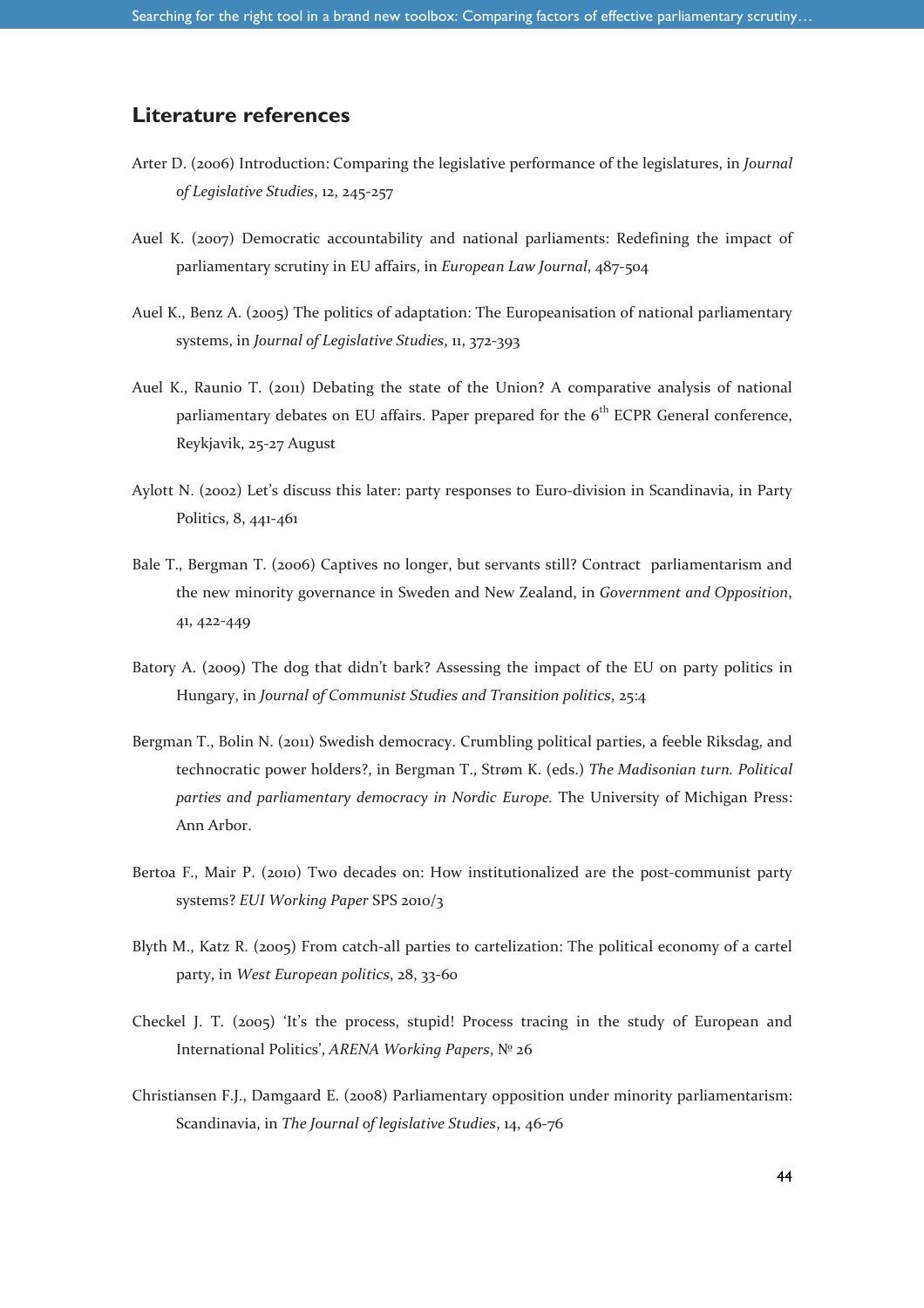- Conti N. (2007) Domestic parties and European integration: the problem of party attitudes to the EU, and the Europeanisation of parties, in *European Political Science*, 6, 2
- Dahl R., Steinbrickner B. (2002) *Modern political analysis*. 6th ed. Englewood Cliffs: Prentice Hall
- Damgaard E., Jensen H. (2005) Europeanisation of executive-legislative relations: Nordic perspectives, in *Journal of Legislative Studies*, 11, 394-411
- Detterbeck K. (2005) Cartel parties in Western Europe?, in *Party politics*, 11, 173-191
- Döring H. (2001) Parliamentary agenda control and legislative outcomes in Western Europe, in *Legislative Studies Quarterly*, 26, 145-165
- Duchesne S. (2010) Europe between integration and globalization: Social differences and national frames in the analysis of focus groups conducted in France, Francophone Belgium and the United Kingdom, in *Politique européenne*, 30
- European Commission (2011) Report from the Commission. Annual report 2010 on relations between the European Commission and national parliaments. COM (2011) 345 final. Brussels. 10.06.2011
- European Parliament (2009) Report on the development of relations between the European Parliament and national parliaments under the Treaty of Lisbon (2008/2012/INI). Committee on Constitutional Affairs. A-6 0133/2009.
- Gallagher M., Laver M., Mair P. (2011) *Representative government in Europe.* L.: McGraw-Hill. 5th edition
- George A., Benett A. (2005) *Case studies and theory development in social sciences*. Massachussets: Harvard University
- Green-Pedersen K. (2012) A giant fast asleep? Party incentives and the politicization of European integration, in *Political Studies*, 60, 115-130
- Haegel F. (2008) Le "parti-cartel" de la logique interne à la validité empirique, in Aucante Y., Dézé A. (eds). *Les systèmes de parties dans les démocraties occidentals. Le modèle du parti-cartel en question*. Sciences Po Les Presses: Paris
- Haughton T., Novotna T., Deegan-Krause K. (2011) The 2010 Czech and Slovak parliamentary elections: Red cards to the "winners", in *West European Politics*, 34, 394-402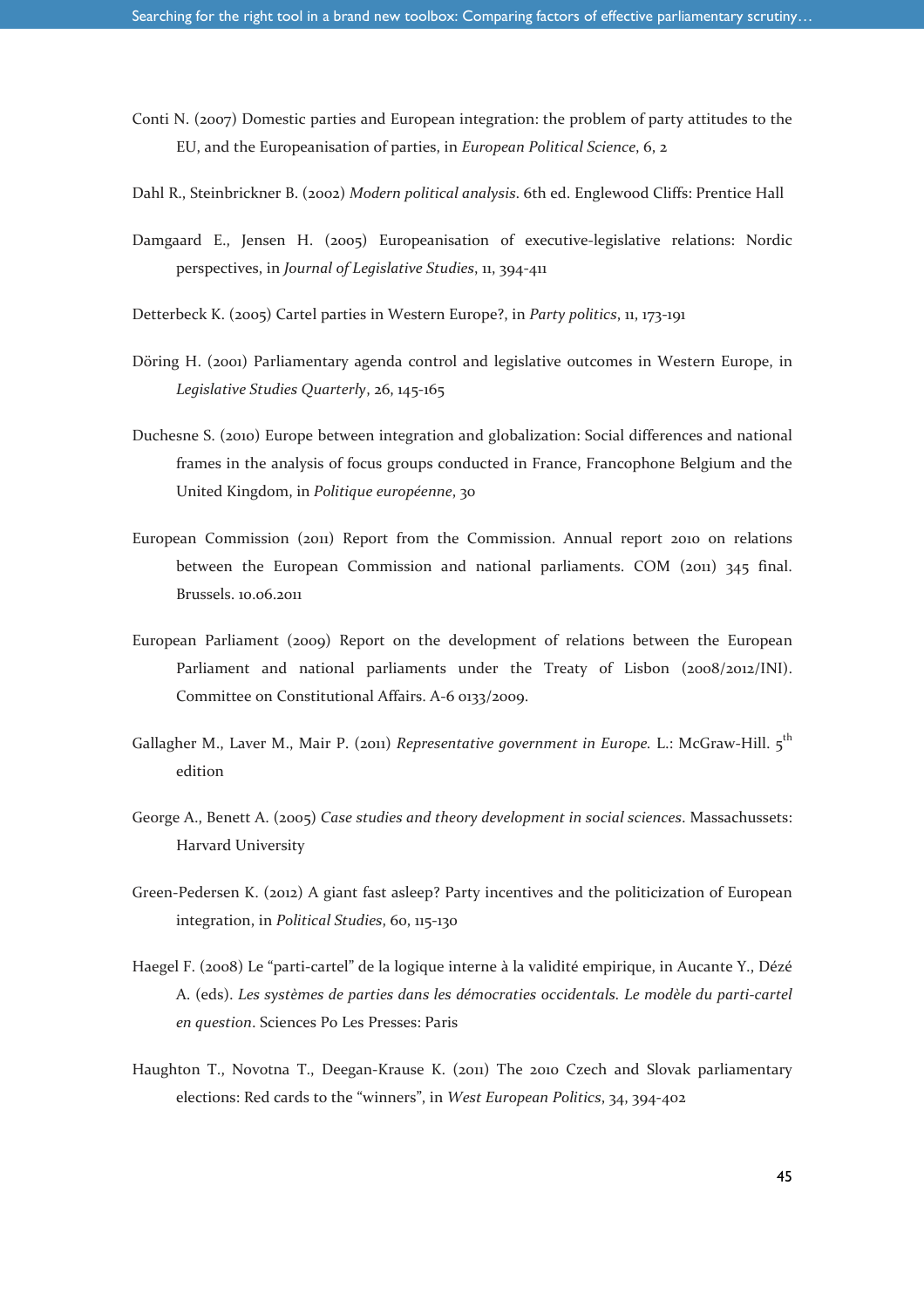- Hegeland H. (2011) The European Union as a foreign policy or domestic policy? EU affairs in the Swedish Riksdag, in Persson T., Wiberg M. (eds.) *Parliamentary government in the Nordic countries at a crossroads. Coping with challenges from Europeanisation and Presidentialisation*. Stockholm: Santerus Academic Press
- Hlousek V., Pseja P. (2009) Europeanization of political parties and party system in the Czech Republic, in *Journal of Communist studies and transition politics*, 25, 513-539
- Holzhacker R. (2008) Parliamentary scrutiny, in Graziano P., Vink Maarten P. (eds) *Europeanization. New research agendas*. L.: Palgrave
- Hooghe L., Marks G. (2005) A postfunctionalist theory of European integration: from permissive consensus to constraining dissensus, in *British Journal of Political Science*, 39, 1-23
- Isberg M. (2011) Is Sweden going majoritarian?, in Persson T., Wiberg M. (eds.) *Parliamentary government in the Nordic countries at a crossroads. Coping with challenges from Europeanisation and Presidentialisation.* Stockholm: Santerus Academic Press
- Katz R., Mair P. (2009) The cartel party thesis: a restatement, in *Perspectives on politics*, 7, 753-766
- Katz R., Mair P. (1995) Changing models of party organization and party democracy: the emergence of the cartel party, in *Party politics* 1, 5-28
- King A. (1976) Modes of executive-legislative relations: Great Britain, France and West Germany, in *Legislative Studies Quarterly*, 1, 11-36
- Kitschelt H. (2000) Citizens, politicians, and party cartelization: Political representation and state failure in post-industrial democracies, in *European Journal of Political Research* 37, 149-179
- Koole R. (1996) Cadre, catch-all or cartel? : A comment on the notion of the cartel party, in *Party Politics*, 2, 507-523
- Kriesi H. (2007) The role of European integration in national election campaigns, in *European Union Politics*, 8, 83-108
- Kroenig M., Fish M. (2009) *A handbook of national legislatures. A global survey.* Cambridge: Cambridge University Press
- Ladrech R. (2002) Europeanization and political parties. Towards a framework for analysis, in *Party politics*, 8, 4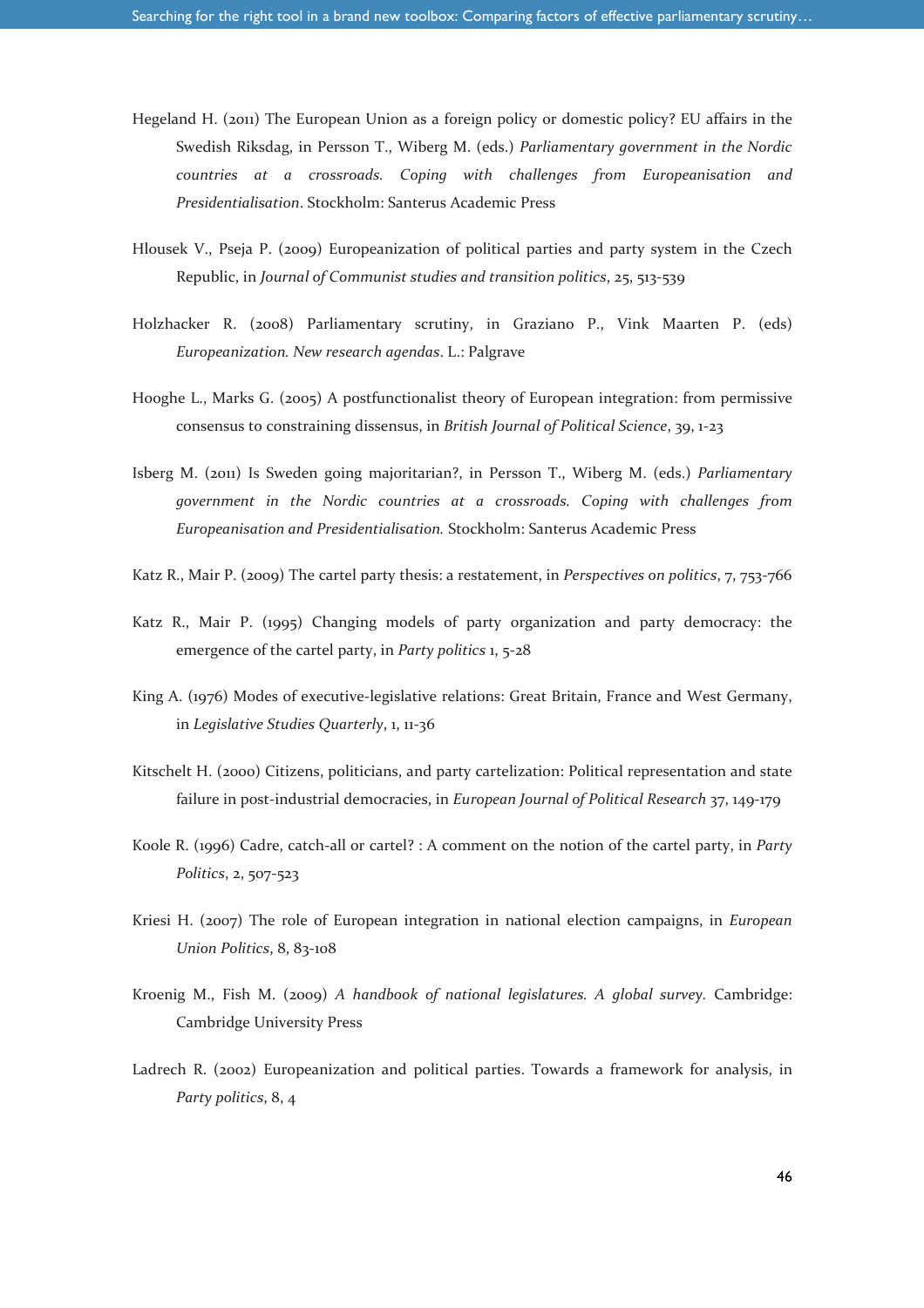- Ladrech R. (2007) National political parties and European governance: The consequences of "missing in action", in *West European Politics*, 30, 5
- Ladrech R. (2010) Political parties, in *Europeanization and national politics*. L.: Palgrave
- Lewis P. (2008) Changes in the party politics of the new EU member states in Central Europe: patterns of Europeanization and democratization, in *Journal of Southern Europe and the Balkans Online*, 10,2
- Loxbo, K. (2011). The fate of intra-party democracy: Leadership autonomy and activist influence in the mass-party and the cartel party. *Party Politics*
- Magone J. (2011). *Contemporary European Politics. A Comparative Introduction*. Oxon: Routledge
- Mair P. (2005) Popular democracy and the European Union. *European Governance paper* № C-05- 03
- Mair P. (2006) Ruling the void? The hollowing of Western democracy, in New Left Review, 42
- Mair P. (2008) Political parties and party systems, in Graziano P., Vink M. (eds) *Europeanization. New research agendas*. L.:Palgrave Macmillan
- Mateescu S.-D. (2010) *The cartelization of the Romanian party system: A case study*. Paper presented at the 20<sup>th</sup> ECPR Summer school "Political parties in modern democracies", Brussels, 13-25 September 2010
- Maurer A., Wessels W. (eds) (2001) *National parliaments on their ways to Europe: Losers or latecomers?* Baden-Baden: Nomos
- Mezey M. (1979) *Comparative legislatures*. Durham, N.C.: Duke University Press
- Mokken R.J., Stokman F.N. (1975) *Power and influence as political phenomena, in Barry B. (ed) Power and political theory. Some European perspectives*. L.: John Wiley
- Nentwich M. (1996) Opportunity structures for citizen participation: The case of the European Union, in *European Integration online Papers* (EIoP), 1
- Netjes C., Binnema H. (2007) The salience of the European integration issue: Three data sources compared, in *Electoral studies*, 26, 39-49
- Neuhold C., de Ruiter R. (2010) Out of REACH? Parliamentary control of EU affairs in the Netherlands and the UK, in *Journal of Legislative Studies*, 16, 57-72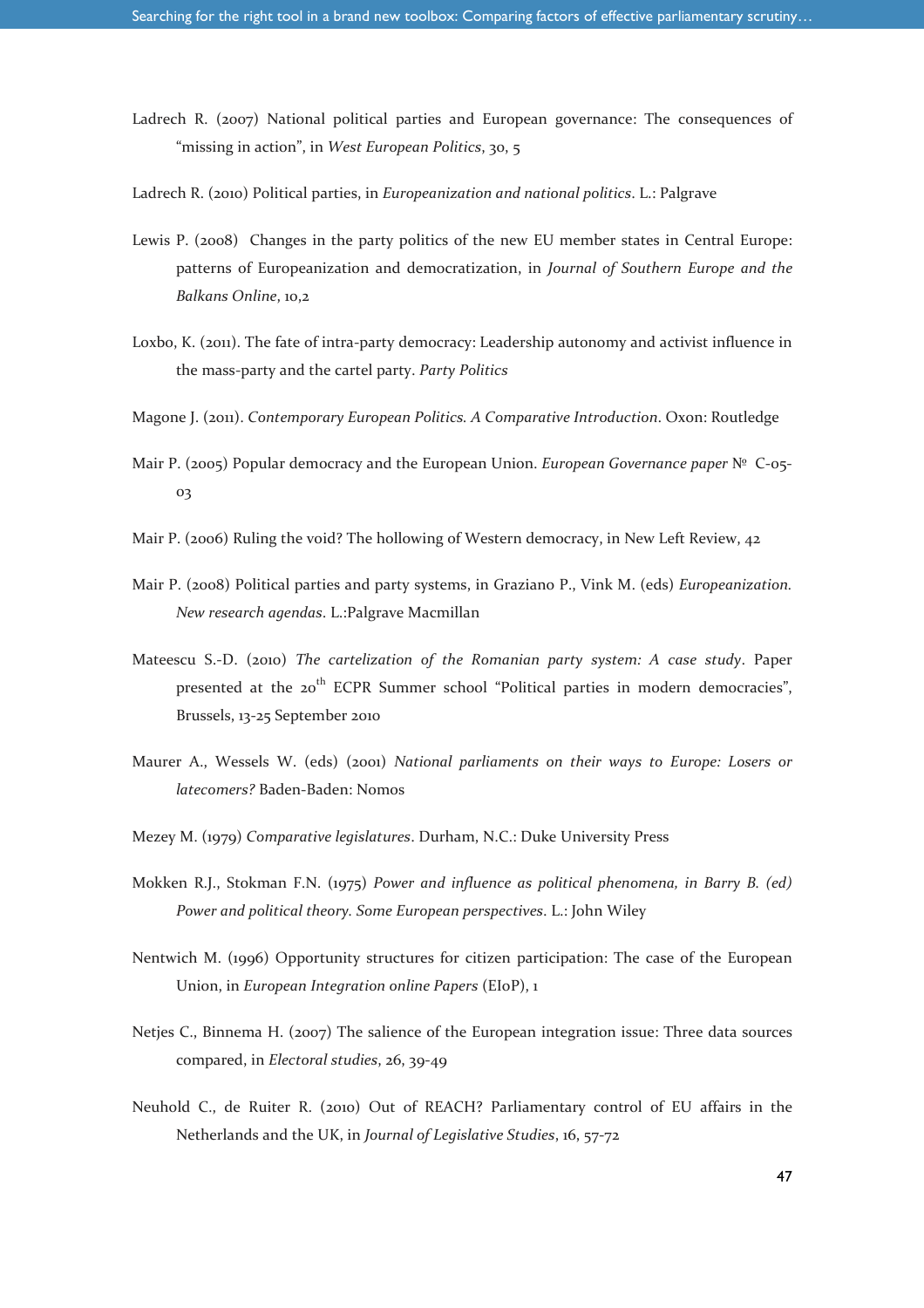Norton P. (ed.) (1998) *Parliaments and governments in Western Europe*. L.: Frank Cass

- O'Brennan J, Raunio T. (2007) *National parliaments within the enlarged European Union*. L.: Routldege
- Norris P. (1997) Representation and the democratic deficit, in *European Journal of Political Research* 32, 273-282
- Pelizzo R. (2008) Cartel parties and cartel party systems: The rise of irresponsible government. Säarbrücken, Germany: VDM Verlag Dr Müller Aktiengessellschaft
- Peters G. (1998) *Comparative politics: theory and methods*. L.: Macmillan Press
- Poguntke et al. (2007) The Europeanisation of national party organizations, A conceptual analysis, in *European Journal of Political Research* 46
- Rasch B.E., Tsebelis G. (2010) *The role of governments in legislative agenda-setting*. N.Y. Routledge
- Raunio T. (2002) Why European integration increases leadership autonomy within political parties, in *Party politics*, 8, 4
- Ray L. (1999) Measuring party orientations towards European integration: Results from an expert survey, in *European Journal of Political Research*, 36
- Rozenberg O. (2002) *The involvement of national parliaments in the European Union affairs*. An empirical test of two variables. Paper for the ECPR Joint Session of Workshops. Turin
- Seawright J., Gerring J. (2008) Case selection techniques in case study research: A menu of qualitative and quantitative options, in *Political Research Quarterly*, 61, 294-308
- Sprungk C. (2010) Even more or better scrutiny? Analysing the conditions of effective national parliamentary involvement in EU affairs. *European Integration online Papers (EIoP)*, vol.14
- Suchman J. (2010) Czech Republic, in Iglesias Gil Carlos Rodriguez, Blanco Luis Ortiz (eds) *The role of national parliaments in the European Union*. FIDE XXIV Congress Madrid, 2010, p. 145-165
- Taggart P. (1998) A touchstone of dissent: Euroscepticism in contemporary West European party systems, in *European Journal of Political Research*, 33, 3
- Tansy O. (2007) 'Process tracing an elite interviewing: a case for non-probability sampling', in *Political Science and Politics*, 40, 756-772